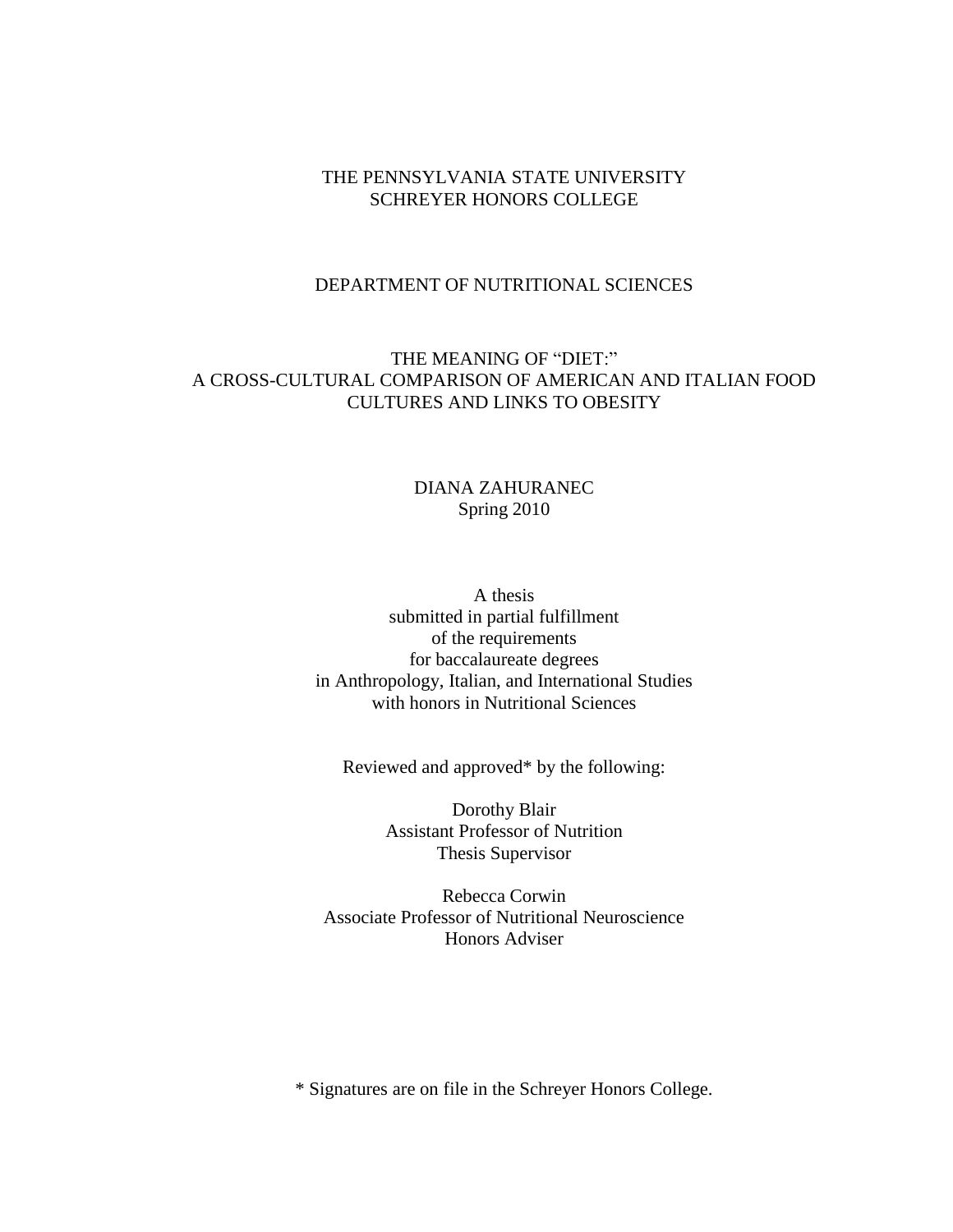#### ABSTRACT

This research examines the discrepancy between the rising obesity rate in America and the focus on dieting by comparing American and Italian food cultures. My hypothesis is that in State College, Pennsylvania and Lewisburg, West Virginia, Americans' perception of *diet* exemplifies the fundamental difference between American and Italian food cultures because Americans see *diet* as an action with weight loss intent, while Italians see it as a lifestyle. It is this seemingly small cultural difference that embodies the different relationships between consumer and seller, and consumer and food, in both countries. It shows the importance of past and contemporary influences in affecting the modern-day diet of a country's culture, and thus the health of the country's populace. The American and Italian food cultures are complex and intertwined with a myriad of influences which I am unable to cover within the scope of this research. This is primarily an anthropological study of both contemporary cultures, with my observations and responses guiding the similarities and differences between American and Italian food cultures and the links to rising obesity rates.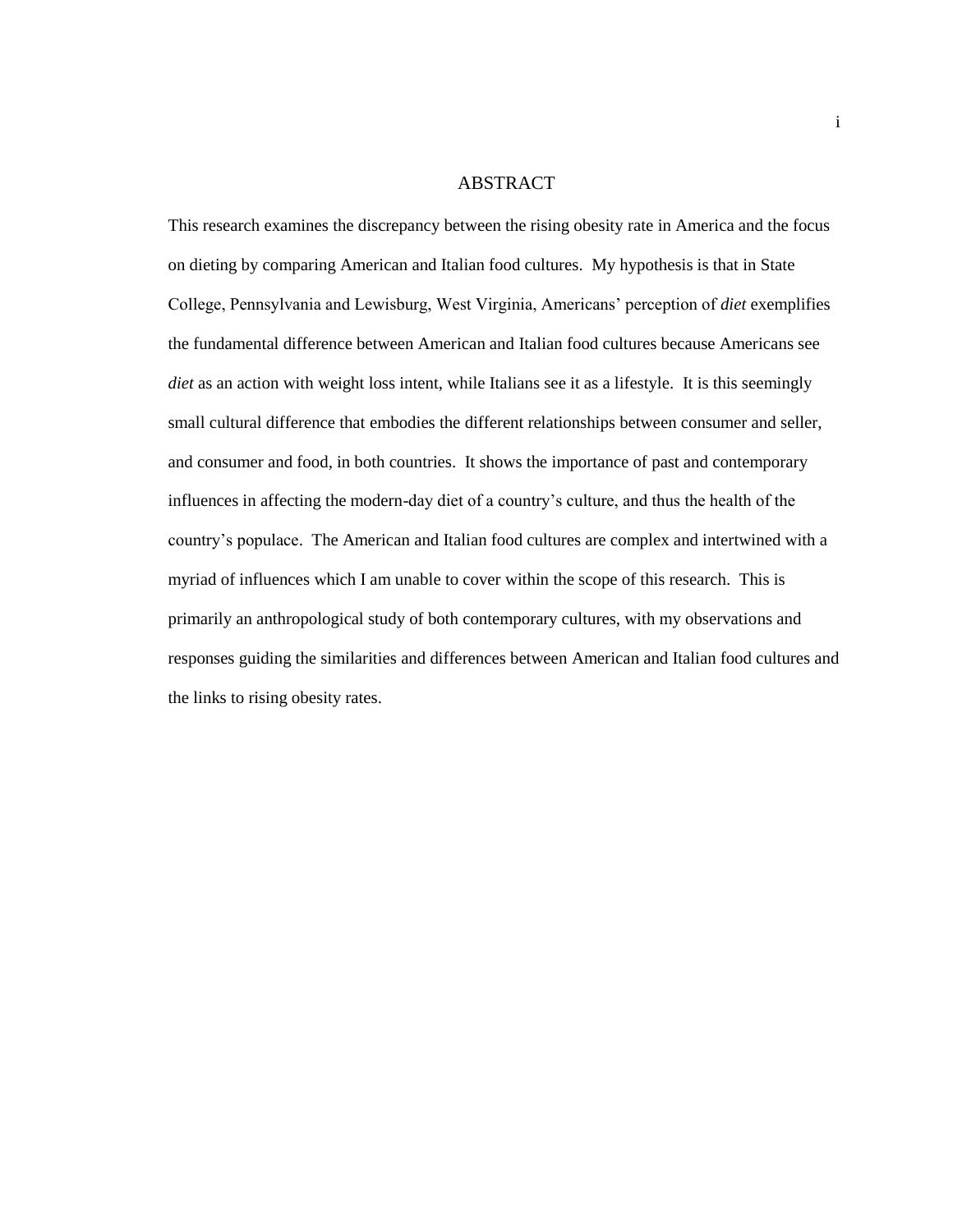# **TABLE OF CONTENTS**

| Chapter 3 Overarching Differences Between American and Italian Food Cultures 7 |
|--------------------------------------------------------------------------------|
|                                                                                |
| Chapter 5 Research, Observations, and Responses to Interviews in America 16    |
|                                                                                |
|                                                                                |
|                                                                                |
|                                                                                |
|                                                                                |
|                                                                                |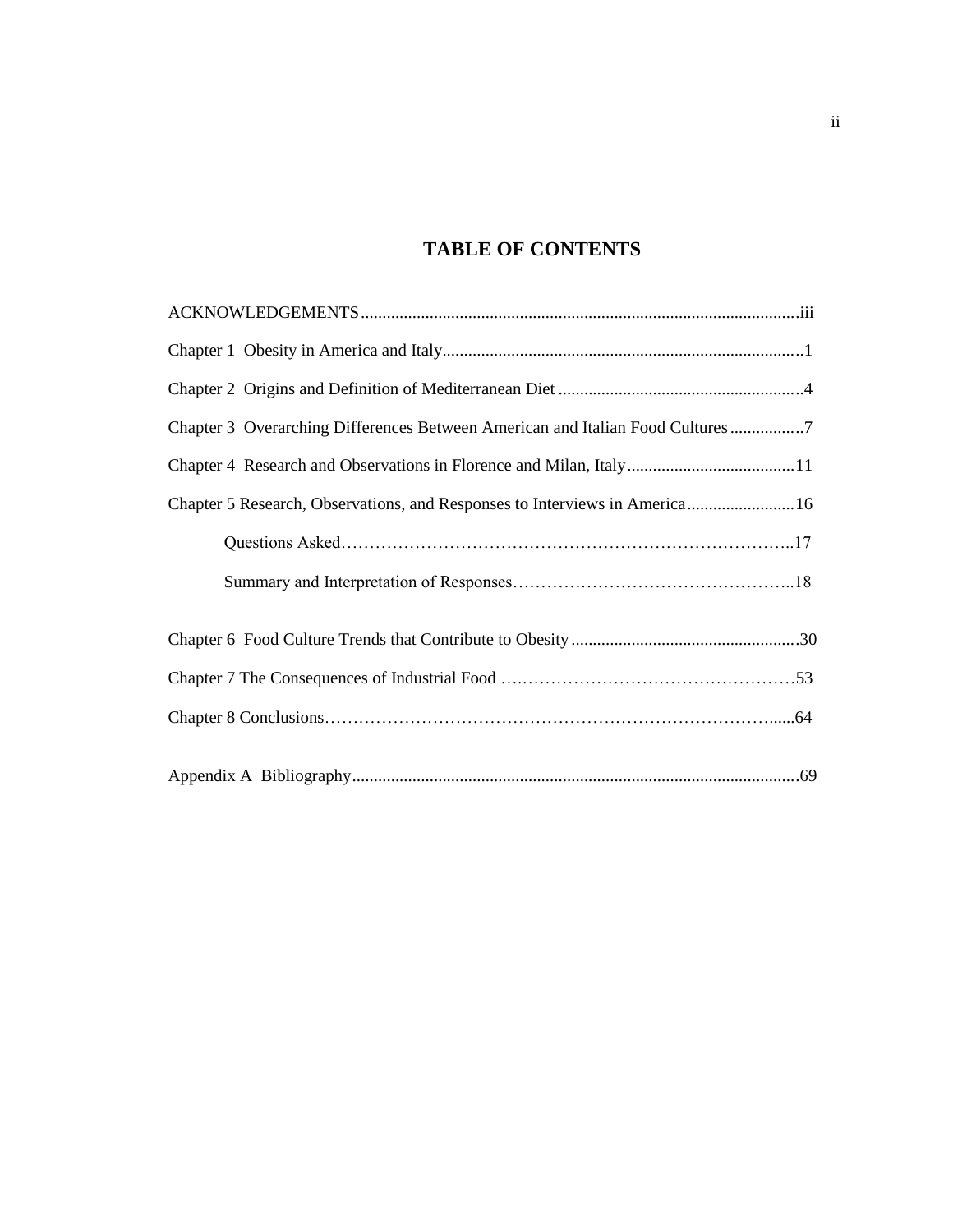# **ACKNOWLEDGEMENTS**

<span id="page-3-1"></span><span id="page-3-0"></span>This thesis benefits from the help of many people throughout my research, interviews, and observations. Dorothy Blair, Assistant Professor of Nutrition at Pennsylvania State University, guided me from beginning to end with resources, insightful suggestions, many drafts, and encouragement. Those whom I interviewed provided me with the backbone of my study. Each person was helpful, kind, and interesting to speak with. Finally, my friends and family members encouraged me as I researched, gave me ideas, and read drafts of my thesis.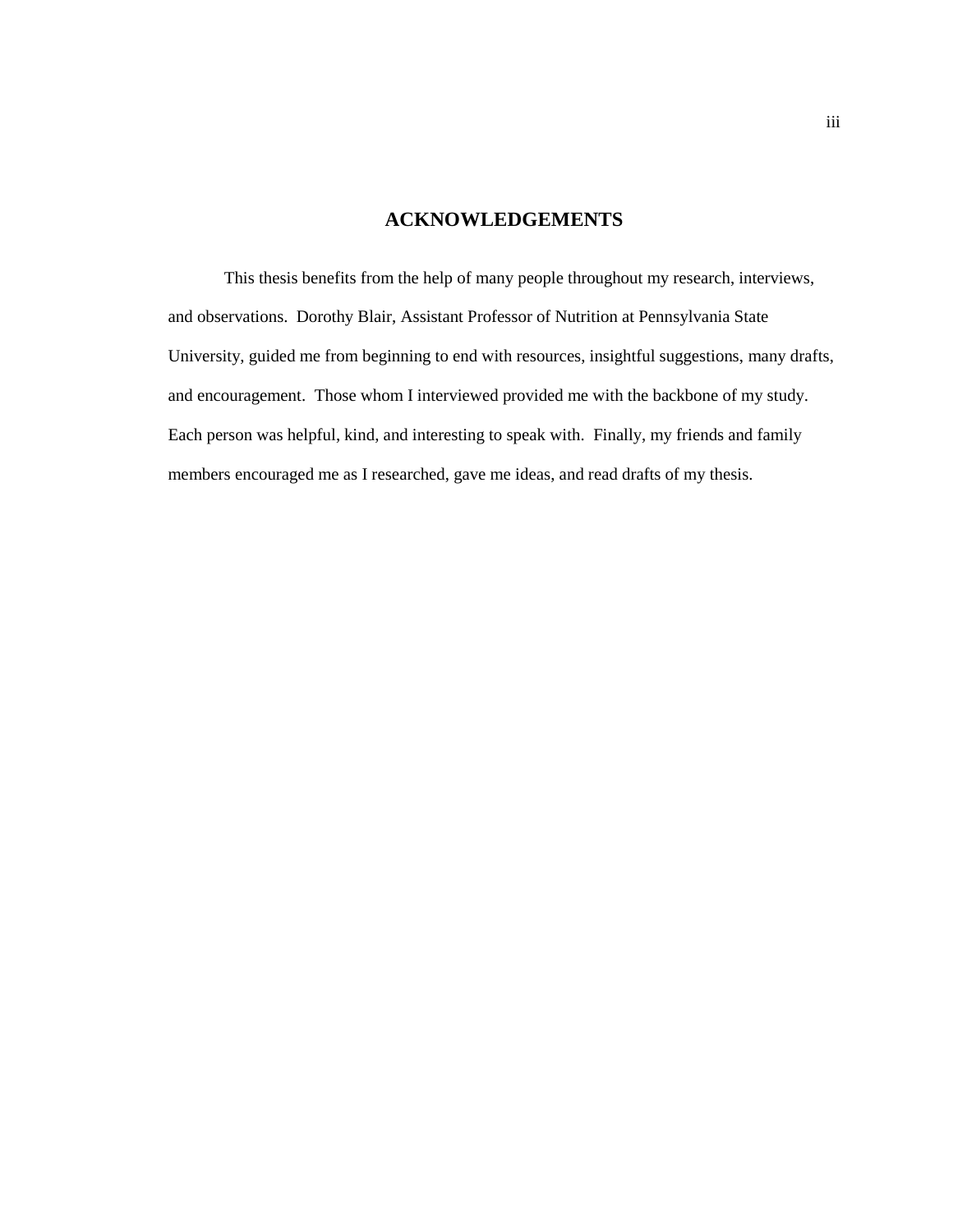#### **Chapter 1**

## **Obesity in America and Italy**

<span id="page-4-0"></span>This research compares and contrasts the food cultures of America and Italy in order to draw a conclusion about a contemporary problem: increasing rates of an overweight and obese population in America. According to The Fund for America's Health report "F as in Fat 2009: How Obesity Policies are Failing in America‖ (2009), 67% of Americans are obese or overweight. More Americans are obese than are overweight (32.7%). Obesity rates have grown from 15% in America in 1980, to more than double 1980's rate, with two-thirds of the states having over 25% obesity rates.

In 2007, the US had the highest percentage of obese or overweight citizens out of a list of 29 countries, while Italy's was the fifth lowest. Italy remains among the leanest of all industrialized countries, with 18% of obese or overweight adults, and 8.5% obese adults, according to World Health Reports (2008).

America's contemporary diet is shown to be maladaptive by the definition provided by Kandel, *et al.* (1980). Maladaptiveness is the failure for an individual or population to adapt to nutritional changes or deficiencies in the environment, thereby losing well-being. This can take the form of scurvy, rickets, pellagra, dental caries, hypertension, coronary heart disease, cancer, and obesity. A maladaptive diet is clearly observed in our increasing rates of an overweight and obese population.

High poverty levels correlate with increasing rates of obesity and related diseases. The National Health Statistics Reports (Schoenborn and Heyman 2009) found that poverty increases the chance of fair or poor health, including overweight and obesity rates. The states in the South have the lowest percentage of healthy BMI weight compared to states in the Northeast, Midwest,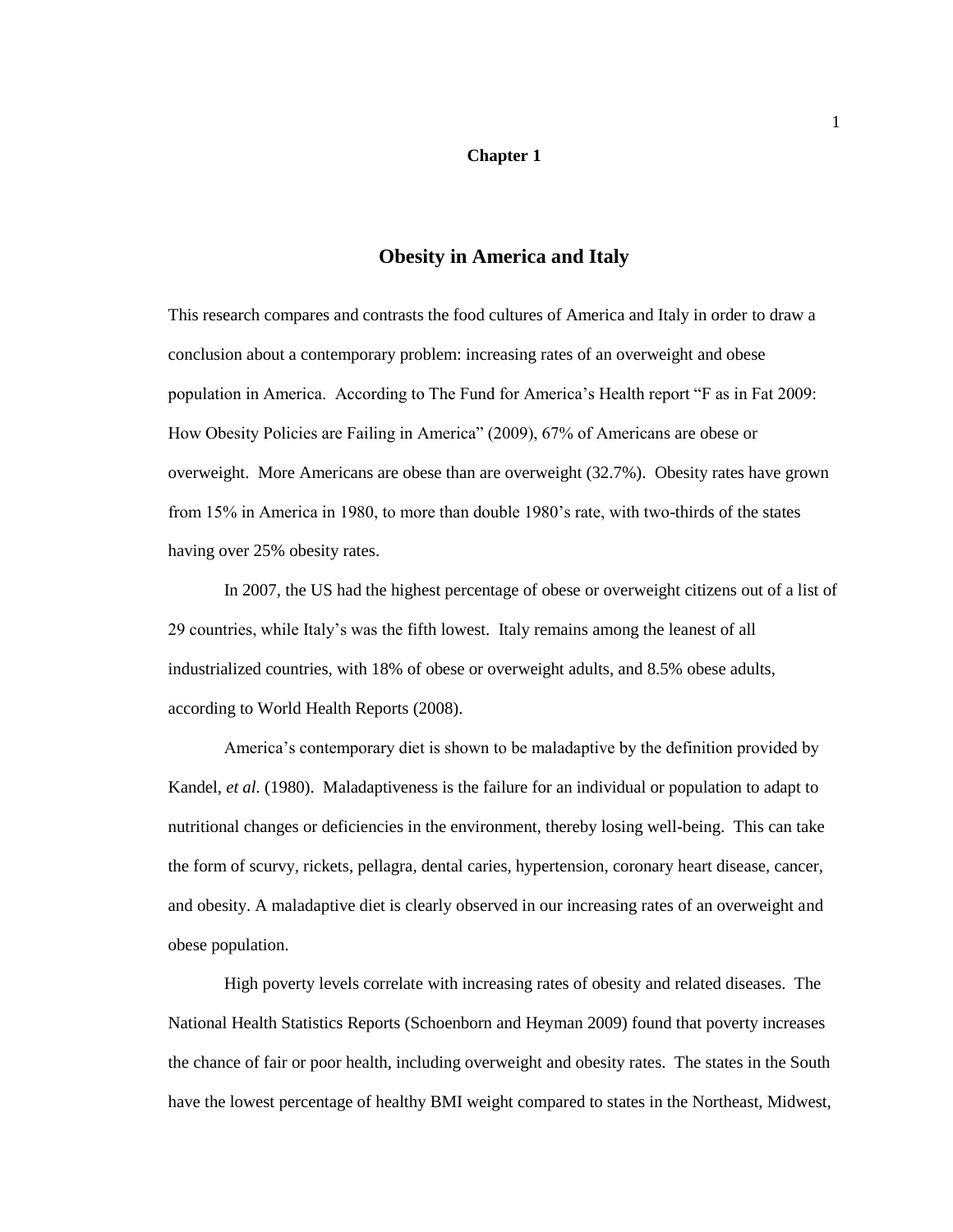and West. Eight of the ten states with the highest adult obesity rates are in the South, including Mississippi at the top for the past five years with 32.5%, and West Virginia in third place at 31.1%. This paradox of weight and class shows the misdistribution of dietary elements in food. Kandel, *et al.* (1980) mentions a study by Garn and Clark (1974) that shows that poor women of a different racial background than "white" are more often overweight or obese than rich women. This is the opposite case is poor countries, where rich women are often fatter than poor women. ("F as in Fat 2009" 2009)

In a report on obesity published by the Trust for America's Health and the Robert Wood Johnson Foundation, ("Obesity" 2009), Dr. David L. Katz was quoted as saying, "This report reaffirms that obesity is a danger both abundantly clear and almost universally present. It truly is a public health crisis of the first order, driving many of the trends in chronic disease, in particular the ever-rising rates of diabetes.‖ Because human bodies have adapted to the environment of our ancestors, we are consuming too many calories for our bodies to burn. Throughout most of human history, humans have been highly active, while consuming few calories, which were hard to procure. Society today has abundant calories, many of them in refined or highly caloric form, while little to no activity is the daily norm. (Kandel, *et al.* 1980)

The reason cited by Kandel, *et al.* (1980) for obesity thirty years ago is repeated today: overconsumption of food. The main food culprits in 1980 were also similar, if not identical, to those of today: carbohydrate-rich snacks, too much between-meal eating, and overconsumption of all foods, especially carbohydrates and sugars. The 1980s saw the rise in obesity rates and, as a result, in health food movements. It was suggested that the growing number and popularity would be enough to tip the scales to healthier national weight. This, clearly, has not happened. (Kandel, *et al.* 1980)

Obesity rates are increasing, and are not expected to decrease. According to Streib (2007), whose information is from a report by the World Health Organization (WHO), the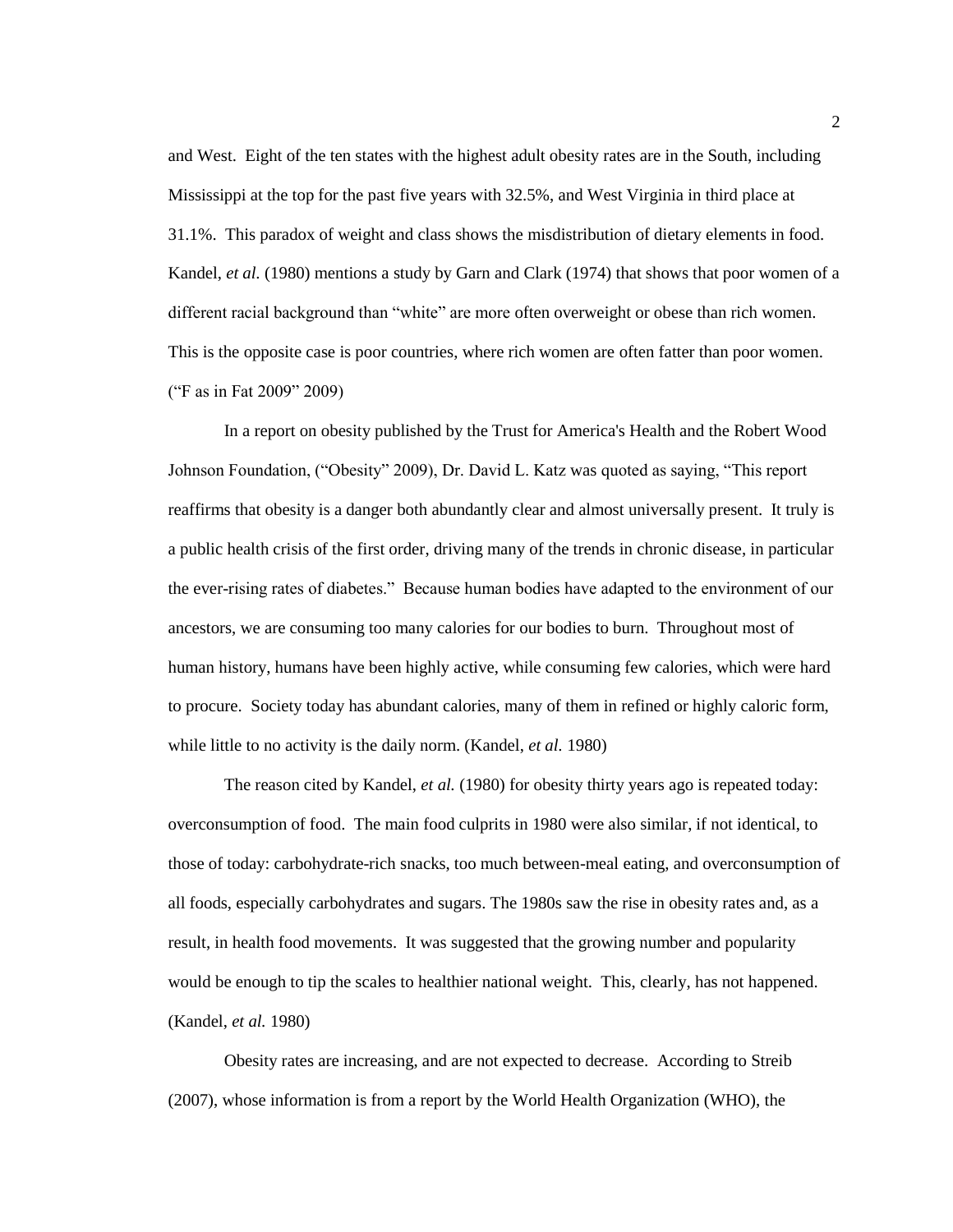number of overweight and obese adults in America is expected to grow by 40% over the next decade. In the 2007 National Health Statistics Reports (Schoenborn and Heyman 2009), three different groups' weight losses or gains were recorded from 2006 to 2007. The trends showed that the health of someone already overweight or obese is more likely to stay the same or degrade. If a person's health is excellent, very good, or good, it will not decrease, and will perhaps improve.

World-wide adult obesity trends in industrialized nations seem to be, on the whole, increasing. For example, the Italian childhood obesity rate is the highest in European nations (Hale 2003), showing that perhaps new, changing diet trends are occurring fairly quickly in Italy. Childhood obesity rates of other European countries are on the rise, as well. ("OECD" 2009) (Livingstone 2001)

In conclusion, the percentages of obese adult Americans and Italians are increasing. A high poverty level is positively correlated with higher rates of overweight and obese populations; the highest percentages of obese Americans are in poorer southern states. Obesity rates among adult Italians are among the lowest of all industrialized countries, but Italian childhood obesity rates are the highest.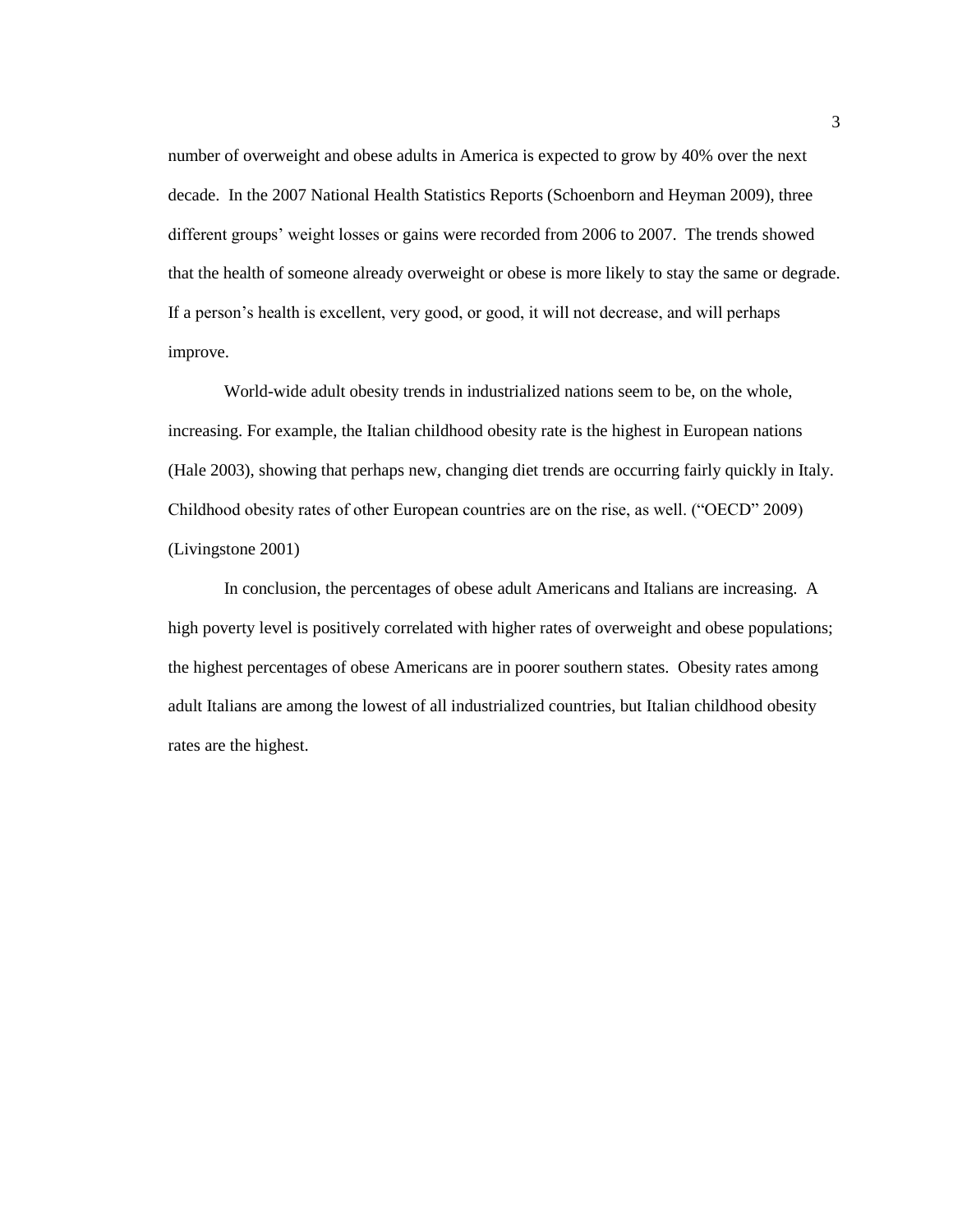#### **Chapter 2**

## **Origins and Definitions of Mediterranean Diet**

A diet that has gained popularity in modern America since 1975, and which is inherently connected to Italy is the Mediterranean diet. To speak broadly about a Mediterranean diet is to include every country that borders the Mediterranean Sea. The diet that became popular in America is based off of a study carried out in 1954 by Ancel Keys of Minnesota University, prompted by his observation that the well-fed businessmen of Minnesota were dying young of heart attacks, while the poor people of Naples, Italy were not dying nearly as much from heart disease. Keys and his colleagues began the Seven Countries Study, studying the diets, lifestyles, and health of men ages 40-59 in seven different countries. (Blackburn 2009)

The results in Keys and Keys 1959 concluded that saturated fats in animal meats increased the risk of heart disease, and high daily intake of fresh fruits and vegetables reduced the risk. These conclusions were written in *Eat Well and Stay Well* in 1959. When the book was translated into Italian in 1962, Italians regarded it with suspicion. Northern Italians, especially, did not take well to the recommendations, for they did not want to dine like the southerners, who they saw as poor and uneducated. Later, in 1975, Keys reworded his dietary recommendations to include the phrase "Mediterranean diet," which was more acceptable to northerners. As a consequence, the two transformations to the Italian diet were to replace the use of lard and animal fats with extra virgin olive oil, and to implant the virtues of their traditional diet ever more firmly in the national consciousness. One thing it did not encourage was to consume less meat. Pacanowski (2006) *Types of Food Consumed and Perception of the Mediterranean Diet in Italy* supports this. (Dickie 2007) (Pacanowski 2006)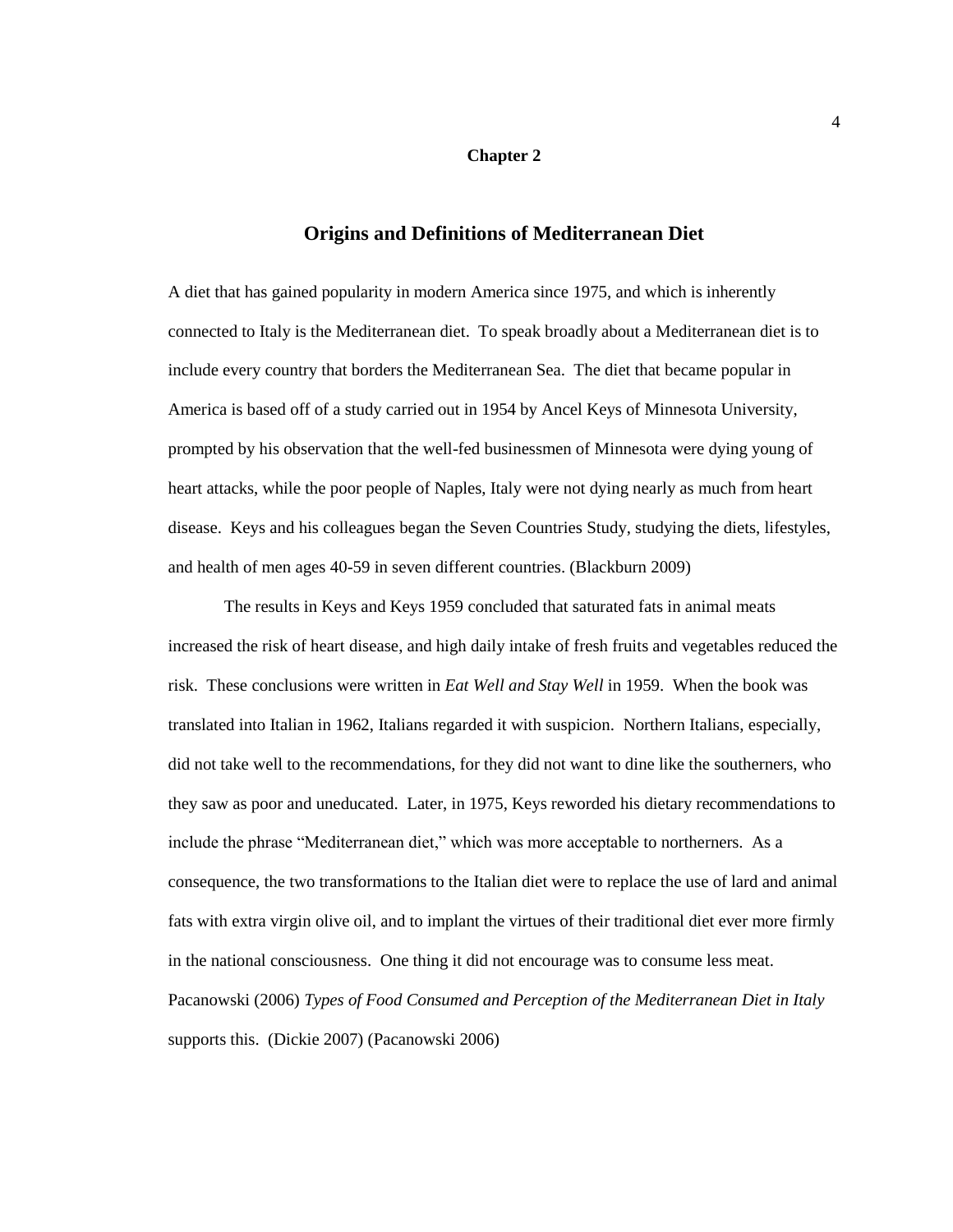A culture's diet does not necessarily reflect the culture's food preferences. Even though the Grecians and Italians had the longest life span in the Keys and Keys (1959) study, their environment did not adequately (to their minds) provide a highly-desired food: animal meats. This very lack was connected to a lower amount of saturated fats in their diet and was a determining factor in high average lifespan, though the countries' inhabitants did not know this at the time. Even though the Mediterranean diet is popular in its marketed form today, and heralded for its weight-maintaining powers while allowing a daily glass (or two) of wine, the original followers would have preferred something more akin to the high-protein diet of the United States. (Keys and Keys 1959) (Montanari 2006)

From 1958-1970, Ancel Keys and his colleagues carried out surveys of how heart attacks and strokes related to the lifestyles and diets of populations of men ages 40-59 in seven countries: Yugoslavia, Italy, Greece, Finland, Netherlands, U.S.A., and Japan. Keys and Keys (1959) found that the Grecians on the island of Crete were the healthiest of all the populations, with the adult life expectancy among the highest in the world, and the rates of diet-related chronic diseases, such as coronary heart disease and certain cancers, among the lowest in the world. They concluded that the active lifestyle and diet, which was low in saturated fats and high in fruits, vegetables, and legumes, led to a long and healthy life. In 1975, Ancel Keys published the book *How to Eat Well and Stay Well the Mediterranean Way*, in which the Mediterranean diet is defined for the American public in an easily accessible way for the first time. (Blackburn 2009) (Parasecoli 2004)

The Mediterranean diet is described as rich in vegetables, legumes, nuts, seeds, cereal grains and other plant foods. Fresh fruit is the typical daily dessert, olive oil is the principal source of fat, and dairy products, fish and poultry are consumed a few times or less a week. Fish is consumed much more regularly than red meat, which is consumed a few times or less a month, as are eggs. Wine is consumed in low or moderate amounts almost every day. This diet has a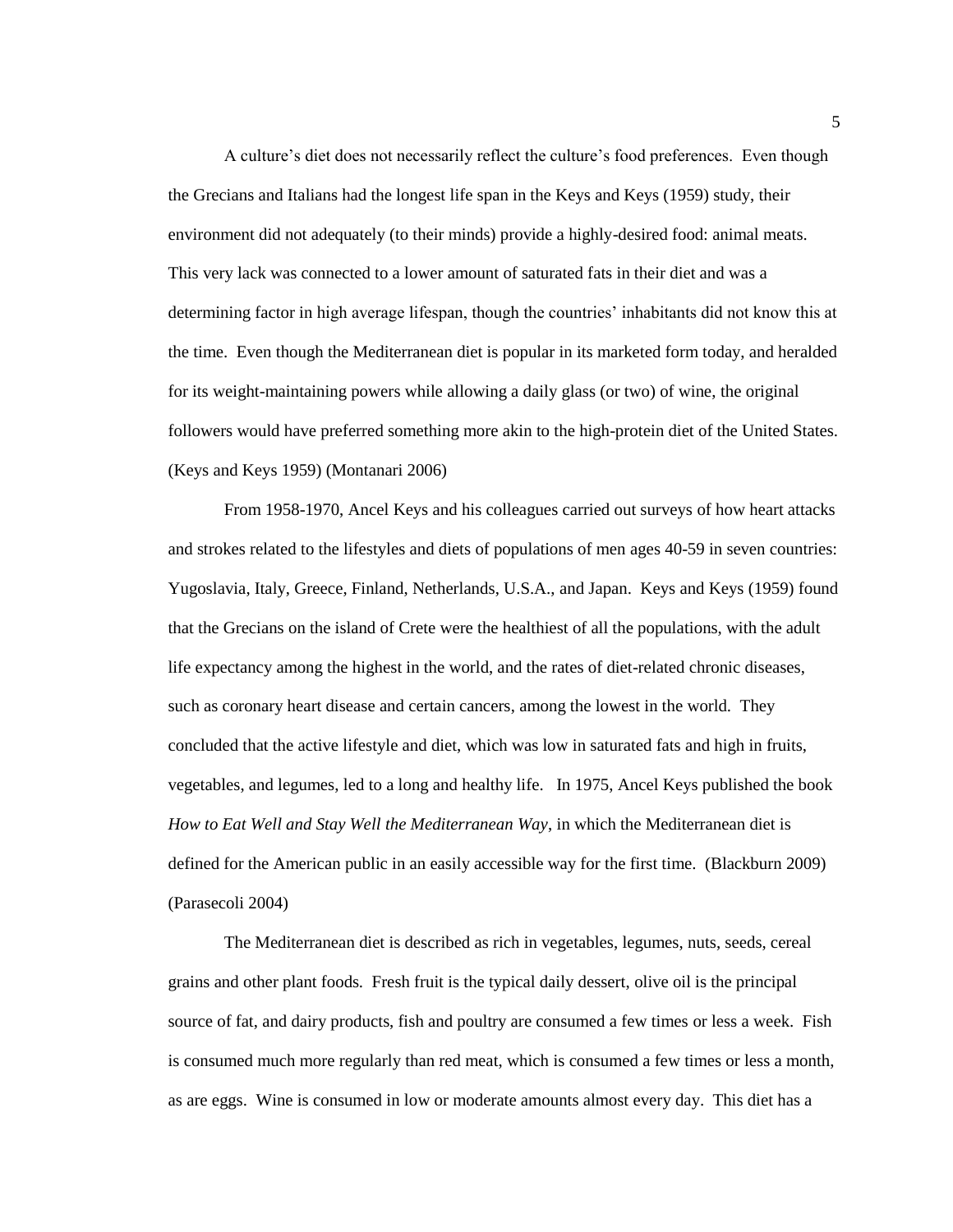low amount of saturated fats, something found copiously in animals, and a high amount of monounsaturated fats, found in olive oil. (McConnell 1987)

The original and often-named "traditional" Mediterranean diet was formed by the active lifestyle of the Crete inhabitants and by the Mediterranean environment. The Grecians did physical work for many hours in the fields every day, which lowered the rates of overweight and obesity, and the lands of Crete, southern Italy, and surrounding regions are characterized by hot, dry summers and mild, rainy winters. Vegetables like spinach, cabbage, and broccoli withstood the seasonal temperature changes and summer droughts. Garlic, onions, peppers, lentils, and broad beans ripened fast in the wet spring and then dried well in the hot summer. Red meat was rare because year-round pastureland in such hilly areas and fodder for large herds was difficult to come by, and so, being situated on the Mediterranean Sea, fish was more abundant and eaten more often. (McConnell 1987)

What is known as the "Mediterranean triad" provided about 80% of the daily calories in the traditional Mediterranean diet. The triad is composed of olive oil, grains, and grapes (or, more specifically, wine). The complex sugars from starches like cereal grains, legumes, and unrefined carbohydrates raise the levels of good high-density lipoprotein, or HDL, cholesterol, and lower the levels of bad low-density lipoprotein, or LDL, cholesterol. The source of fats for the Grecians and southern Italians was almost entirely the monounsaturated source from olives and olive oil, which lowers blood cholesterol levels and helps to protect against heart disease. Finally, grapes are a good source of natural sugars, and do not lose nutritional value when dried as raisins or manufactured into wine. (McConnell 1987) (The American Heart Association Online 2009)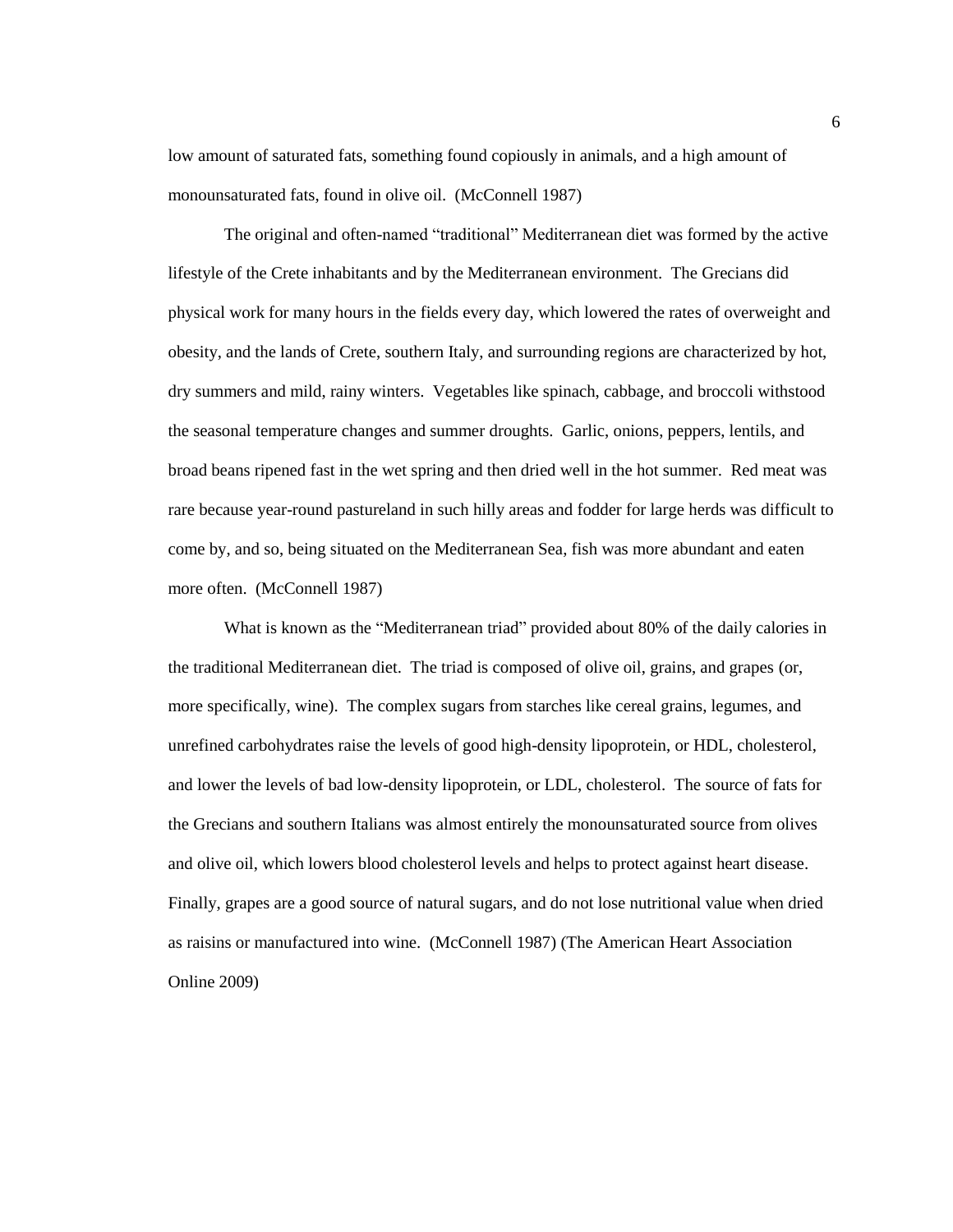#### **Chapter 3**

## **Overarching Differences between American and Italian Food Cultures**

Through observation and daily interaction with Italians, I found that the word *diet* signifies eating habits characterized by genuine pleasure, respect, quality, and pride in Italy. In America, by contrast, *diet* is often synonymous to losing weight. Even when my American respondents associated it with lifestyle, the act of dieting was still an assumed attribute of American food culture. Two-thirds of Americans are obese or overweight, and dieting to lose weight is common in America. In Italy, less than one-fifth of the population is obese or overweight, and dieting to lose weight is rare. In examining differences between America's and Italy's food cultures, one point that is considered is how closely modern Italians follow the once-traditional Mediterranean diet. In America, the Mediterranean diet can often be found advertised as a way to lose weight – whether by following it as a lifestyle, or by following specific meal guidelines that incorporate the foods postulated by Ancel Keys (Keys and Keys 1959).

Major differences between Italy's and America's food cultures can be seen in different characteristics of Industrial Ages, past food influences that have shaped the modern cuisine, a difference in focus on quantity versus quality, and the contemporary food systems of each country. "Food quality" is a broad and objective term. In this study, it connotes wholesomeness, nutritional density to kcal, pleasing sensory attributes, mindful preparation, freshness, and inherent food safety (such as the absence of pesticides or antibiotics). *Quality* also assumes an environmental stewardship in how the food is procured or produced, and connotes a cultural and historical connection between food and the people. While these influences have been important in shaping food culture, and in some ways contribute to America's modern obesity problem, they are not comprehensive. Each country has a complex history, and everything from political to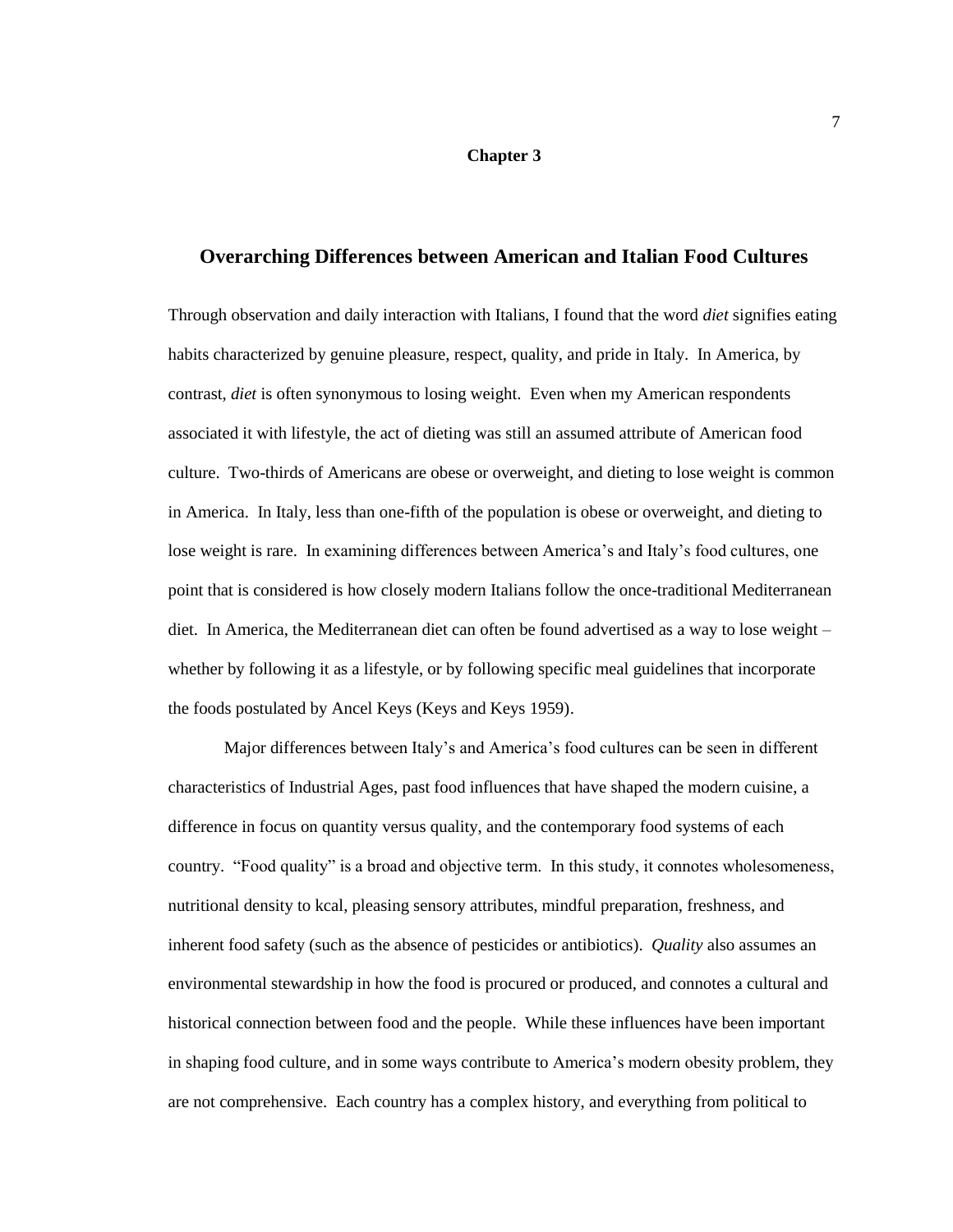religious and social to industrial reasons determine where the populations of each country stand today in terms of health and obesity rates. The trends and events that are mentioned in this research have nuances that I was unable to consider within the scope of this study. The trends that are discussed are included because they relate to the observations in Italy, and to the interviews and observations in America.

My conclusions of the eating habits and perceptions of the Mediterranean diet of Italians in Florence and Milan are based on experience and seven months' observation in Florence and Milan, Italy, Pacanowski's (2006) thesis on Mediterranean dietary perceptions of Italians, and background research. A general trend is that Italian food culture includes specific guidelines about times to eat certain meals, and how to eat specific foods. The Mediterranean diet of Ancel Keys is often followed in modern times, with the exception of higher consumption of protein and refined grains. Overall, I observed that Italians in Florence and Milan show respect and place importance in their food culture by the division of meals, a lack of individualized snacking or eating, and traditions such as mealtimes and *caffè* as moments to gather with friends or family for company and conversation.

In America, my interviews included questions related to how respondents perceived the American diet and their personal insights into obesity, while reflecting on the differences between American and Italian diets. I also observed and conducted background research. My interview style was casual, so tangents and other related opinions were considered equally. This is a sample of convenience, chosen because I have access to the above cities. They represent two different environments and possibly different mindsets, and cannot be said to represent nation-wide trends. All personal names used are changed from the original.

Roughly half of the respondents understood *diet* as a lifestyle, which differs from my hypothesis. On the other hand, everyone assumed that the average American diet requires dieting. The top two mentioned factors were that Americans eat too many processed foods *or*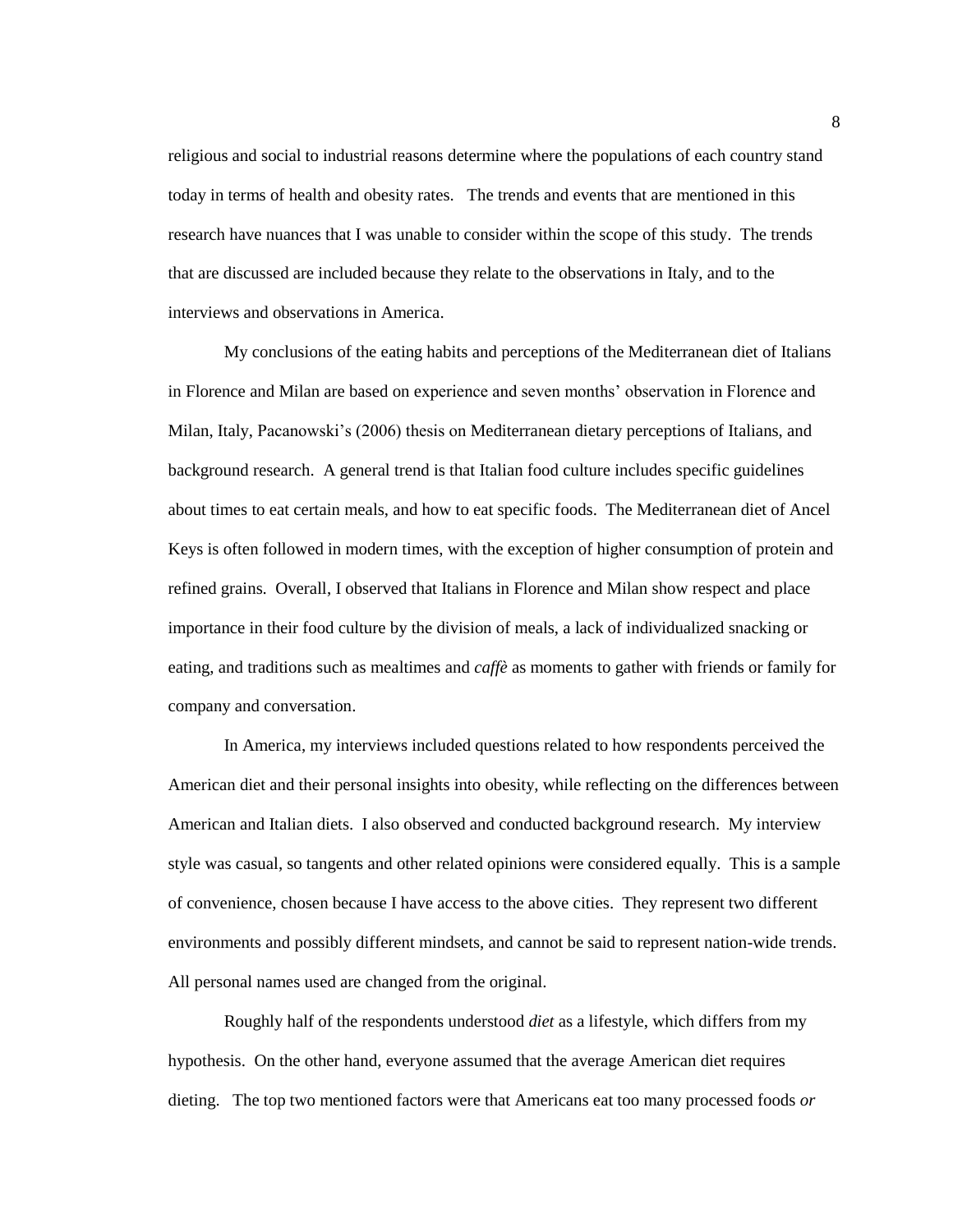Italians ate natural foods, and that Italians' lifestyles are less stressful than Americans' *or* the American culture is built around being as efficient and fast as possible, including eating. In general, many answers seemed to touch upon the differences between Italian and American relationships to food. No one mentioned anything about the American diet being healthy or good in any general way, which is a direct contrast compared to Italians. Some Americans I interviewed could be said to portray a sort of shame regarding the American diet; no one voiced pride. In contrast to Italy, foods that were mentioned as part of the American diet were never regional specialties, as seen in Italy, but hamburgers, hot dogs, pizza, or fast food. Often, people mentioned what is *in* the foods, or the bad quality of them.

Other trends mentioned were that people do not have time to cook, and that present, unhealthy eating habits are a change from the healthy ones of the past. The latter opinion was only mentioned by adults. Time and convenience were often cited as the reasons why people eat prepackaged, processed, or fast food. These food types were almost always mentioned, and were considered to be unhealthy foods and to constitute a large part in the American diet. Responses confirmed that eating out at a sit-down or fast food restaurant is common where it used to be a luxury.

The majority of both undergraduates and adults have a personal eating pattern, but every response was different. This is another opposing factor when comparing Italian and American food cultures. The Italian food culture can be generalized by typical food types and even times to eat. In contrast, American food culture can be generalized and loosely defined, in terms of eating patterns, through a lack of a nationally-common structure and individualized eating preferences and patterns.

My original hypothesis is that the concept of *diet* epitomizes the differences between Italian and American food cultures. Even though American respondents (especially adults'), tended to view the Mediterranean diet as a lifestyle, all but one person believed that the average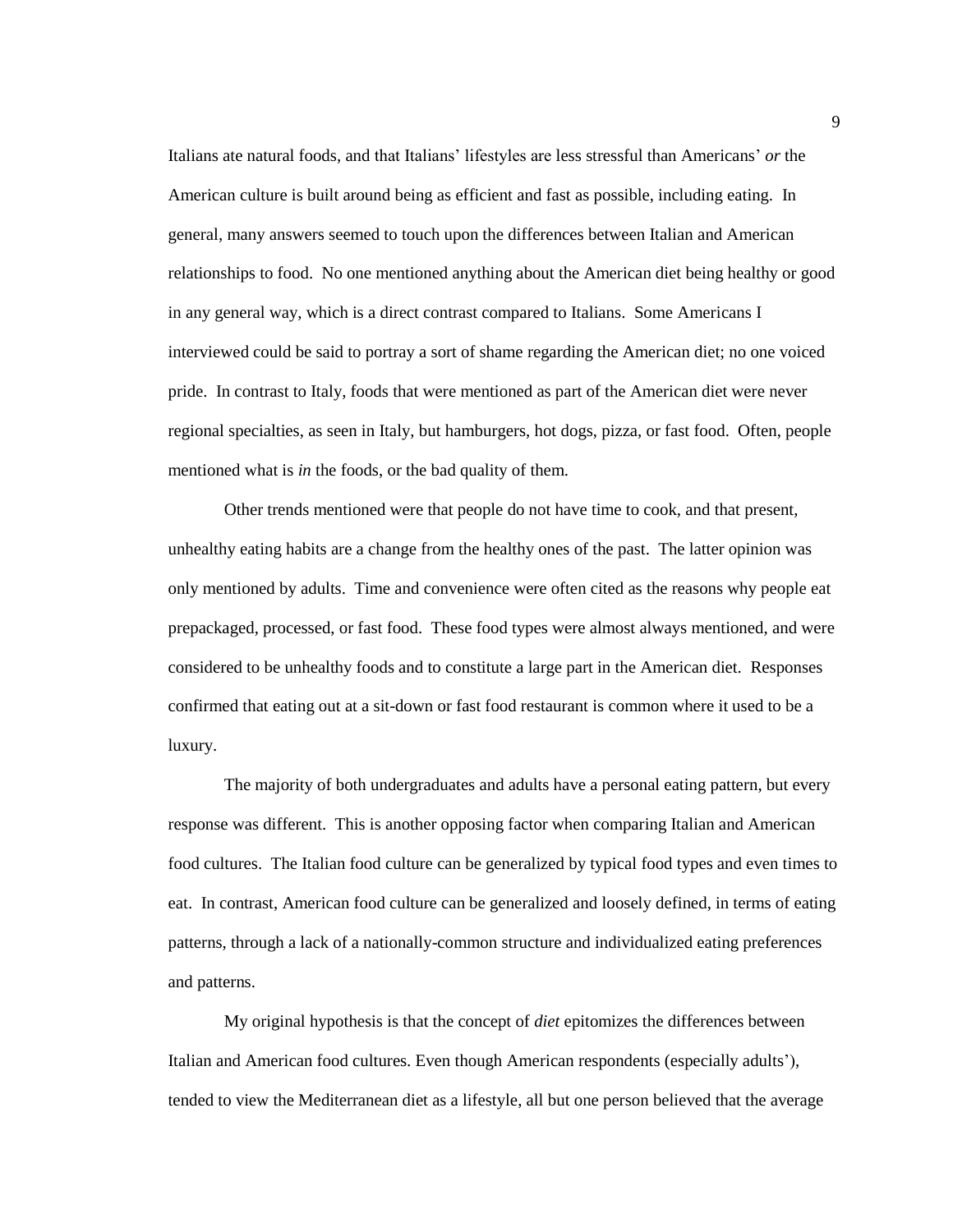American will diet at least once a year. This shows that *diet* exemplifies a crucial difference between food cultures.

<span id="page-13-0"></span>Finally, when asked to extrapolate upon the final question, I found trends in the diverse answers that I received. These include: the lack of Americans' exercise as opposed to Italians' frequent walking, mentioned by slightly more adults than undergraduates; a factor within what is defined as the "market-defined food sphere;" and that Italians eat natural and healthy foods compared to Americans who eat processed and unhealthy foods. Overall, when comparing adults and undergraduates, the biggest differences are in multiple categories. More undergraduates than adults think that Italians eat less processed and more natural foods, and that the main difference is in the lack of an American food culture tradition, while Italians have a strong one. More adults than undergraduates believe that the role of exercise and transportation (by bike and foot) is an important difference between cultures.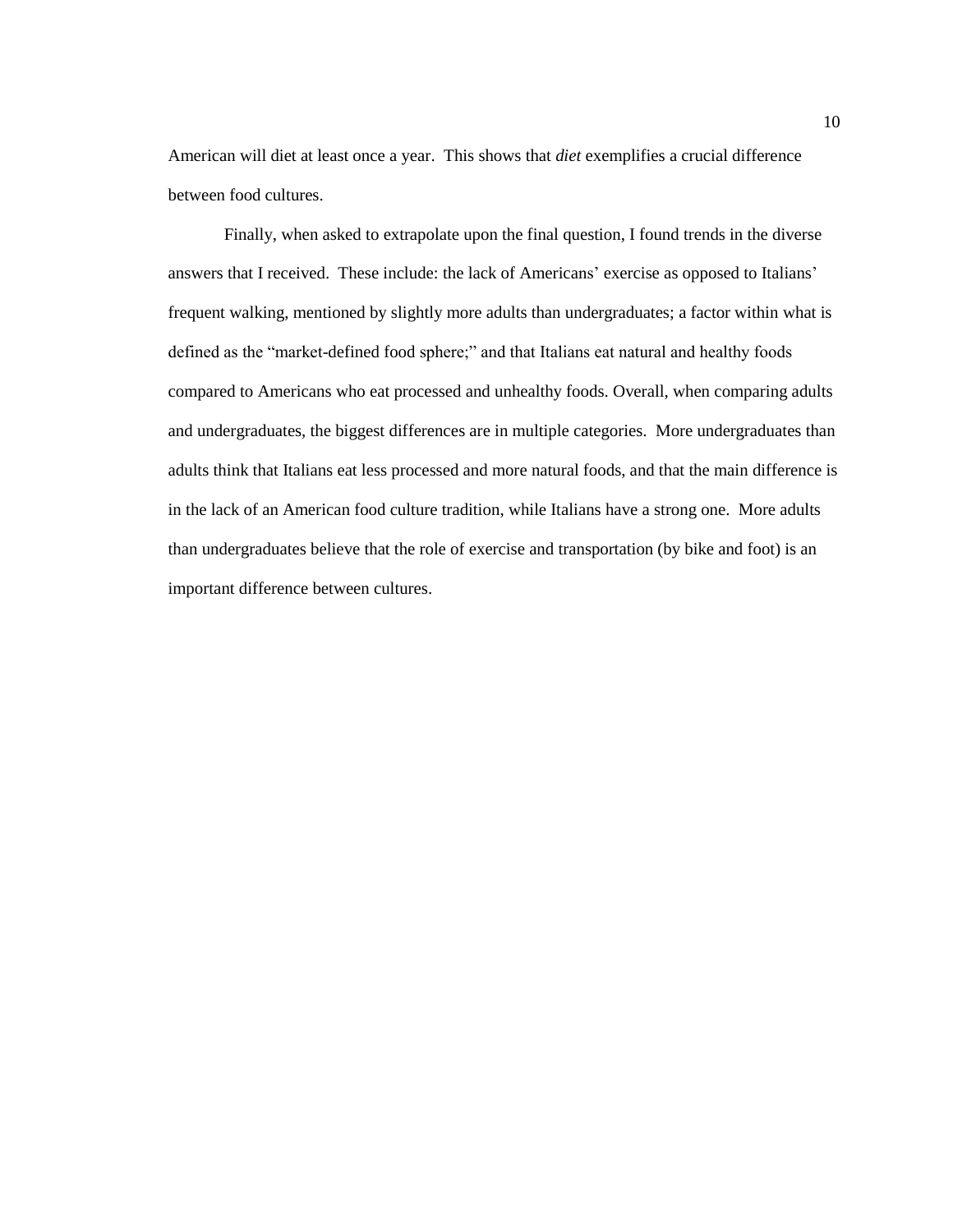#### **Chapter 4**

## **Research and Observations in Florence and Milan, Italy**

My conclusions of the eating habits and perceptions of the Mediterranean diet of Italians in Florence and Milan are based on my immersion in Italian culture, seven months' observation in Florence and Milan, Italy, Pacanowski's (2006) thesis on Mediterranean dietary perceptions of Italians, and background research.

I found that the unwritten tenets of Italian food culture included specific guidelines about times to eat certain meals, and what and how to eat specific foods. The Mediterranean diet of Ancel Keys is often followed in modern times, with the exception of higher consumption of protein and refined grains (Pacanowski 2006). I also observed the Italian pride and foodknowledge that comes with a food culture that has a historical narrative behind it.

I was always told by Italians that the Mediterranean diet was not a way of eating in a certain manner in order to lose weight. In general, it seemed that following a diet to lose weight was uncommon in Italy, though not unheard of. I saw few advertisements or newspaper articles about weight-loss diets. None of my Italian coworkers or friends went on a diet while I was in Italy, and food was not commonly advertised in the Italian equivalent of "Lite," "Lo-fat," "High in fiber!" "Low-calorie," or any number of claims seen on American food. Kostioukovitch (2009: 242) wrote, "The majority of Italians are only halfheartedly interested in dietetics and alimentary chemistry," and have two basic rules that help a person maintain a healthy weight: avoid junk food (including snacks), and show no mercy for pasta that has been cooked for even one minute too long. "Pasta al dente is never fattening," (Kostioukovitch 2009:243).

Of course, Italians are as concerned as Americans are about personal appearances; in my experience, they are more concerned. Anyone who has been to Italy has noticed that Italians are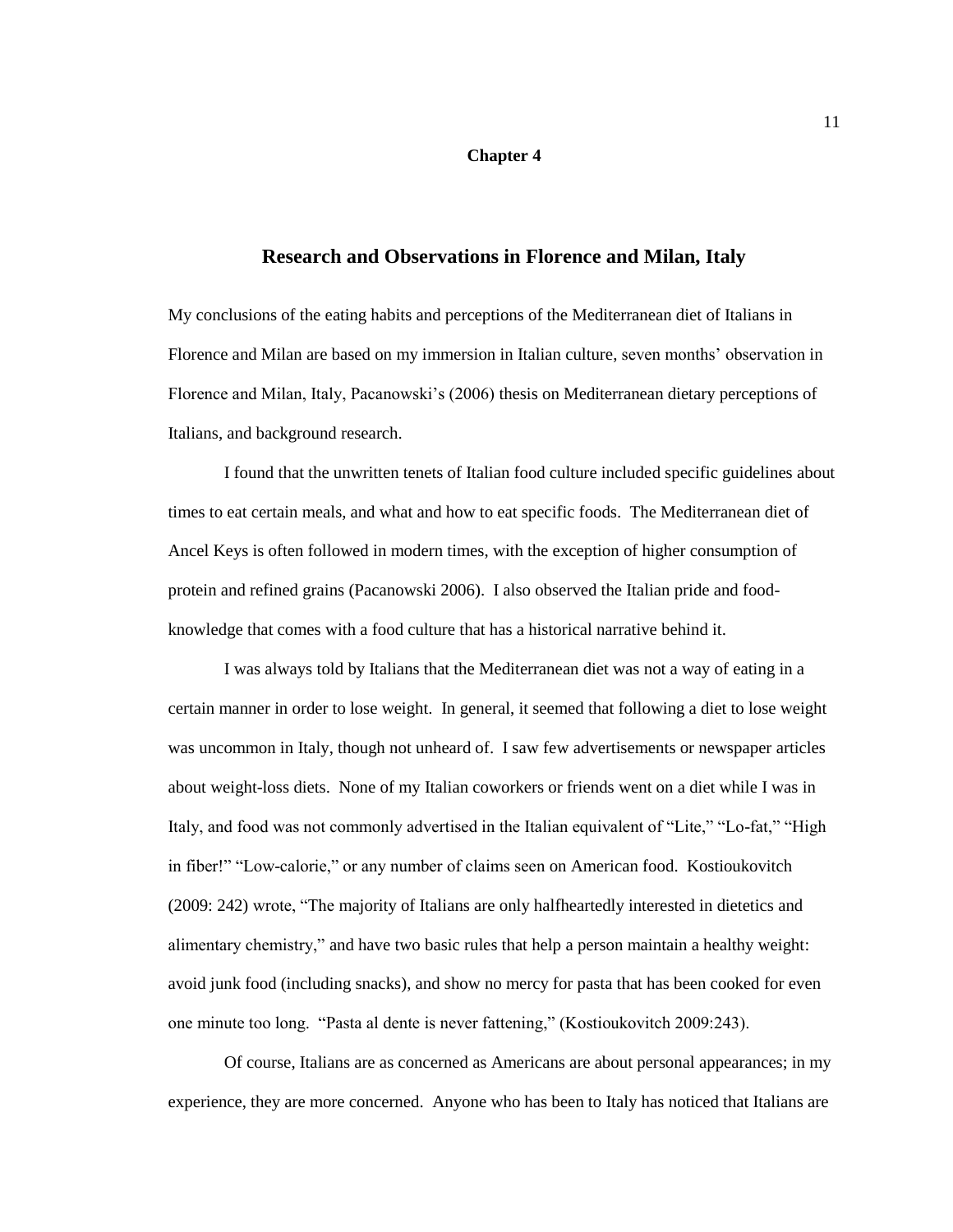concerned with a fit, slim appearance. The common phrase *fare una bella figura* signifies the art of making a positive and attractive first impression with outward appearance. On the other hand, an overly serious attitude and attention to healthy eating "has always evoked laughter and ironic detachment," because Italians believe "experimental trends [like diets] aren't terribly authoritative," (Kostioukovitch 2009: 243-244).

In restaurants and cafeterias, the two most common dishes were pasta and meat. I observed and read that Italians eat at specific times of the day, with certain dishes gracing the table for each meal. Snacking, I was told more than once, is an American thing. Not only is it individual, but American snacks are often eaten on-the-go. I observed that breakfast was a small affair, if eaten at all; lunch was never before noon, and more often around 1:00pm to 2:00pm; and dinner was around 9:00pm. 7:00pm or even 8:00pm was considered early, and I witnessed many people dining past 10:00pm on any given night.

Pasta was a lunch dish; meat was a dinner dish. Breakfast was small: a *cornetto* (a sweet danish or croissant) and a cappuccino, with friends or colleagues whenever possible. According to my observations and to Coons (2001), lunch was often *primo piatto* and *secondo piatto*, or first dish and second dish, which were pasta and fish, respectively. More often than not, I observed Italians eating only the *primo piatto* during lunch hours. The dinner, usually the *secondo piatto* of meat, was the same size or smaller in proportion to the lunch depending on what the person ate for lunch. This demonstrates the practice of balance and moderation. When eating dinner out at a restaurant, I often observed Italians eating both *primo* and *secondo piatto*. This could be because they were eating out, and so it was a special occasion (Coons 2001: 84).

Food is a serious thing to the Italians. It is a time to sit down and socialize, to linger over a lovingly-prepared meal with good friends. "The essential thing in these encounters is not the goal of satisfying one's stomach, what in ancient times was called ‗the sin of gluttony,' but something completely different: the act of getting together, the conversations had around the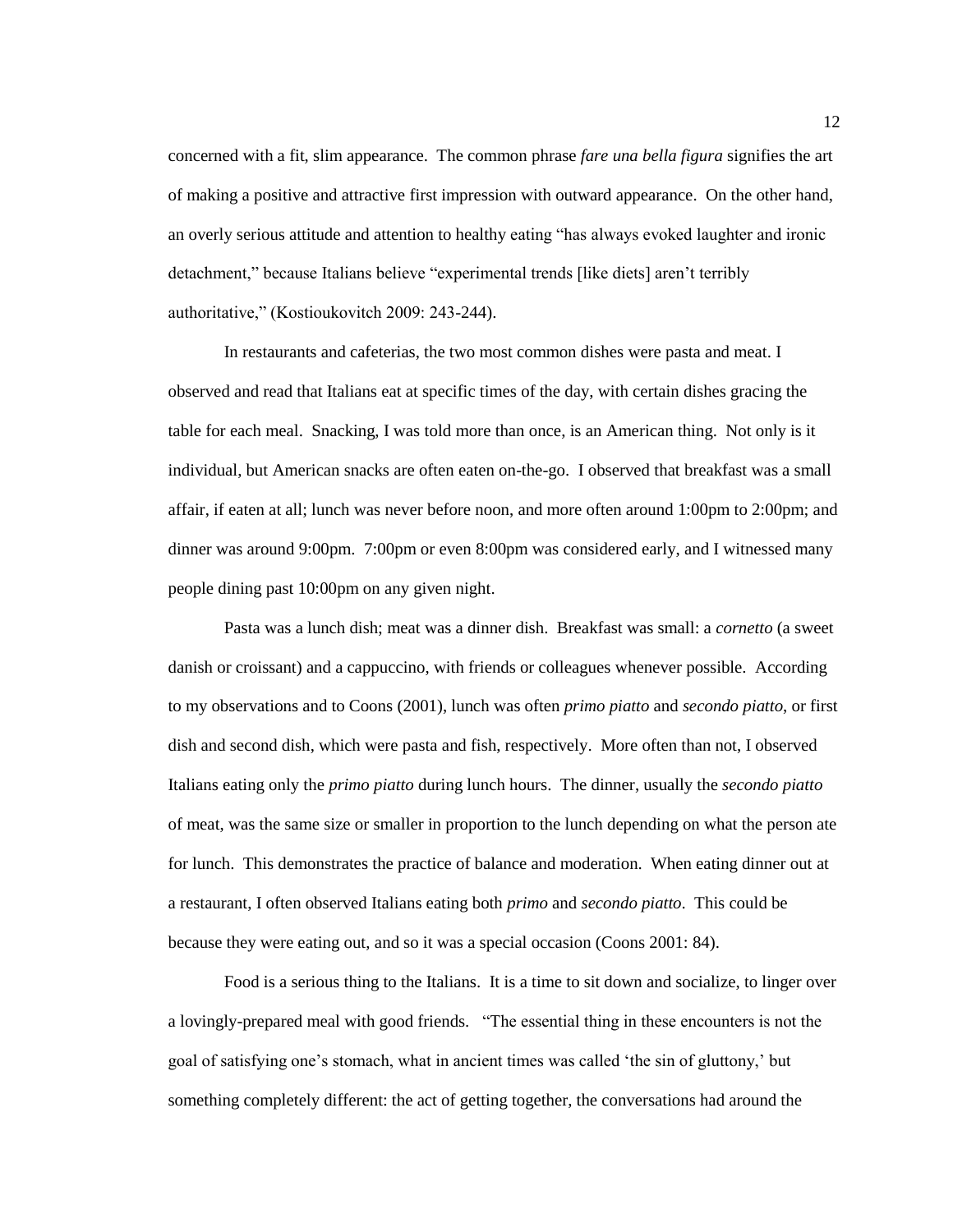table,‖ (Kostioukovitch 2009: 214). A few times when I mentioned that I had eaten a lunch or dinner alone, a fairly normal circumstance with the individualized meals of America, the Italians I spoke with expressed sadness and said, "*Che peccato*," or, "What a pity." Eating on-the-go was also utterly unthinkable. Gelato was the one exception, and only to be eaten at a slow, ambling pace (often, though not always, with a friend). Even at a street stand, I witnessed large groups of friends gathered around the smallest vendor, talking and eating before moving on. I found this in Florence at a stand selling *lampredotto* (a bread roll filled with cow stomach and topped with sauce), and at another lunch spot that had no seating or indoors area. An open window and counter looked out onto the street, where a person ordered a *panino* (sandwich) and drink, which was then placed on the small shelves fixed to the street walls just surrounding the window. At lunch time, this street was crowded not only because of the high quality and word-of-mouth, but because once people bought a *panino*, they sat with their friends on the curbside to eat. I even observed this one day during a light rain. Drinking the Italian *caffè*, a small espresso, was also a social affair. It was a quick period of relaxation during the day and an important moment to offer someone a *caffè* and thus show respect or friendship.

Dividing dishes, such as giving each entrée a separate plate, was important because the taste and texture of each dish must be separated from the others in order to be enjoyed to the fullest. Italians expressed their dislike of mixing food together on one plate, American or British style. Food was always served in this manner. Not once while eating in an Italian restaurant was a main entrée served like it would be in America, with the meat, potato, and vegetable served on the same plate. Even french fries, which were served nearly anywhere, were given a separate platter.

For Italians, I observed that food was serious in other ways besides eating habits. In Italy, it has always been commonly known that regions pride themselves on their respective specialties, protecting their cheeses, meats and olive oils with DOP or IGP certifications and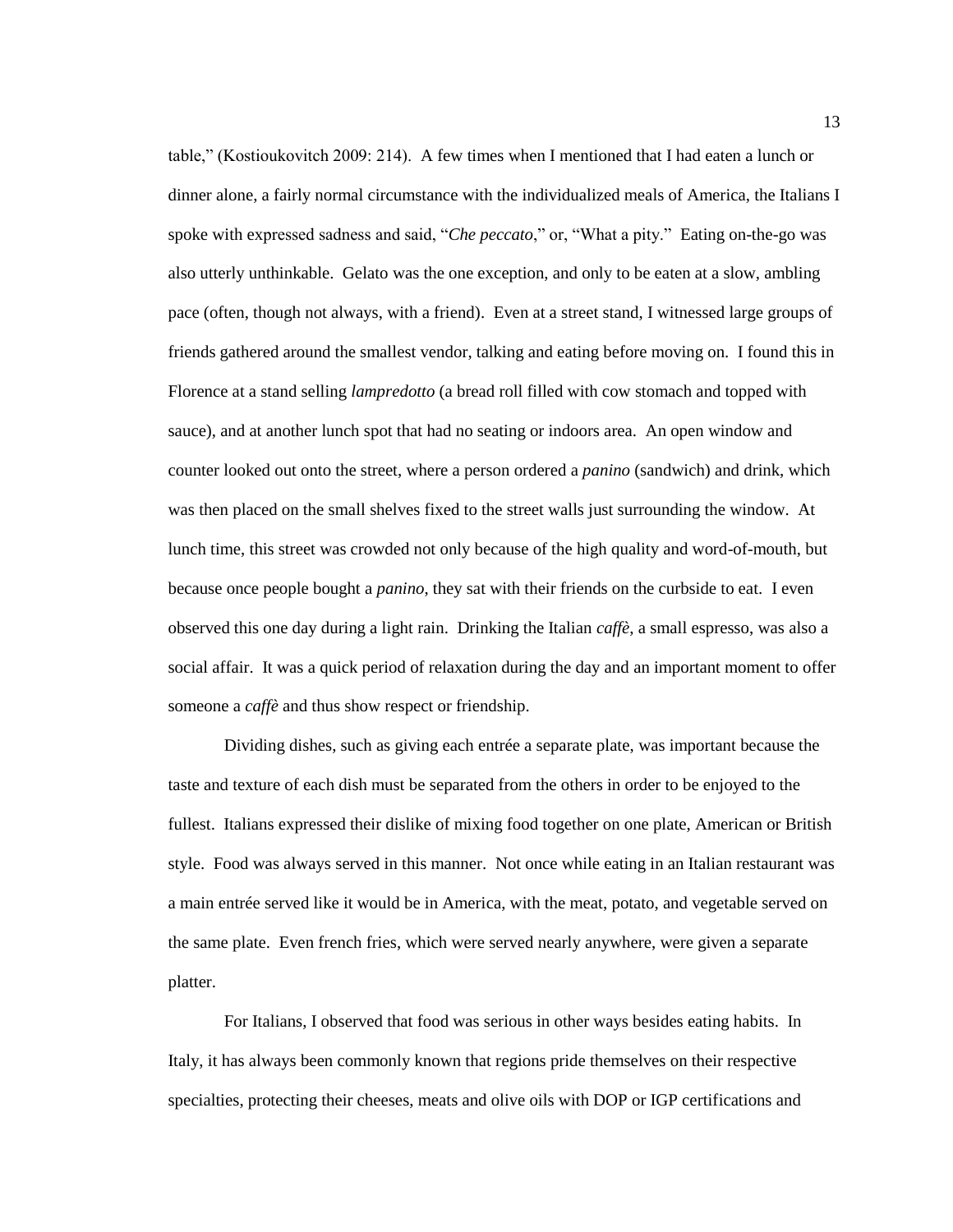delivering a unique history for the origins of each typicality. Individuals prided themselves on their knowledge of what food to buy where. This regional quality and pride is one aspect that drives Italian food culture today and in the past. I experienced this more than once when, while shopping with Italian friends in Milan, they did not allow me to buy the *mortadella* meat unless it came from Bologna, or *prosciutto* meat unless it was from Parma. The products cost significantly more, and tasted significantly better. Regional specialties were found anywhere. The aforementioned *lampredotto,* sold on the street, was touted to be Florence's finest.

Overall, I observed that the Italians in Florence and Milan showed respect towards the ritual of eating that surrounds Italian food culture tradition. This was shown by the division of meals, a lack of snacking, and traditions such as mealtimes and *caffè* as times to gather with friends or family for company and conversation. Up until the present-day Italian and European childhood obesity, these habits have served the Italians well, keeping them trim, healthy, and undoubtedly happy. Hale (2003) suggested that the onset of childhood obesity was from the new popularity of fast food restaurants. There is currently not enough comprehensive or in-depth research to determine what, exactly, are driving figures of these high obesity rates (Livingstone 2001).

According to Pacanowski (2006), my observations in Italy, and Parasecoli (2004), animal meat consumption has risen in the past fifty years. Italians now regularly eat meat for dinner, and Pacanowski (2006) recorded that Italians ate more red meat when she carried out interviews in 2006 than they ate in the past. In her study, Italians also thought that meat was consumed more and vegetables and fruits consumed less in the traditional Mediterranean diet than was actually recorded by Keys and Keys (1975).

Pacanowski (2006) discovered that Roman Italians consumed refined grains more than cereal grains, and most Italians overlooked the major role that vegetables and fruits play in the traditional Mediterranean diet. I did observe, however, that fresh fruit and vegetables were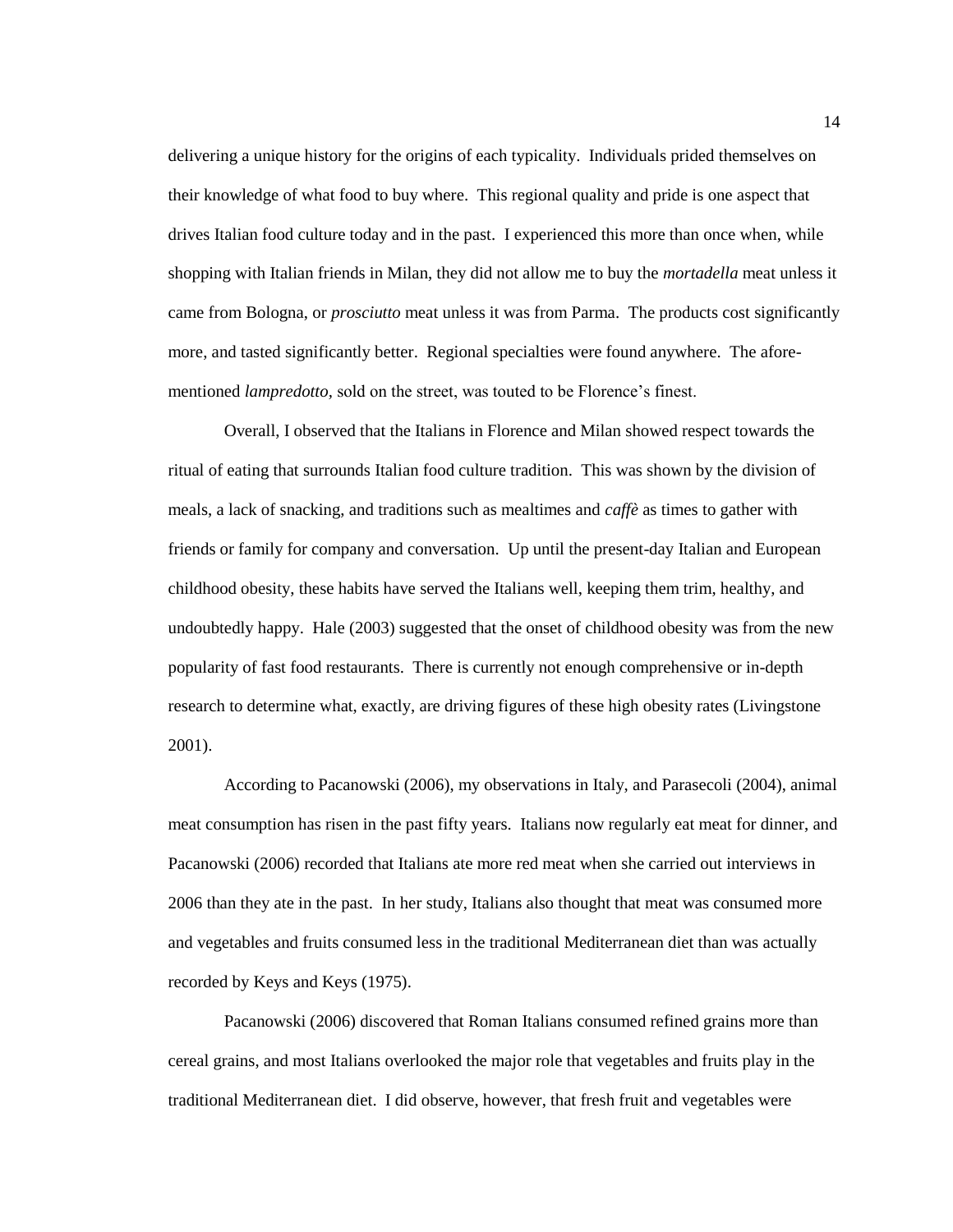readily available, and were eaten at all meals. Additionally, according to the study, fruits and vegetables are eaten daily. In fact, a larger consumption of fruits and vegetables was reported in Pacanowski (2006) than in 1961. The study hypothesized that perhaps this higher intake is due to a higher availability of vegetables in modern times than in 1961.

In conclusion, contemporary eating habits of Italians in Florence and Milan include structure, pride, sociability, and regional knowledge. According to Pacanowski (2006), Roman Italians think that they follow Ancel Keys' Mediterranean diet. In reality, important differences differentiate their perceptions of the diet and of what Ancel Keys postulated in 1975. Italians ate more meat and refined grains today than in the original Mediterranean diet, and believed that more red meat was consumed in a traditional Mediterranean diet. Italians in Florence and Milan consumed moderate to high amounts of fruits and especially vegetables, but believed that the traditional Mediterranean diet consisted of less amounts. Overall, they understood that the Mediterranean diet is not a plan to follow in order to lose weight but instead that it is a way of living.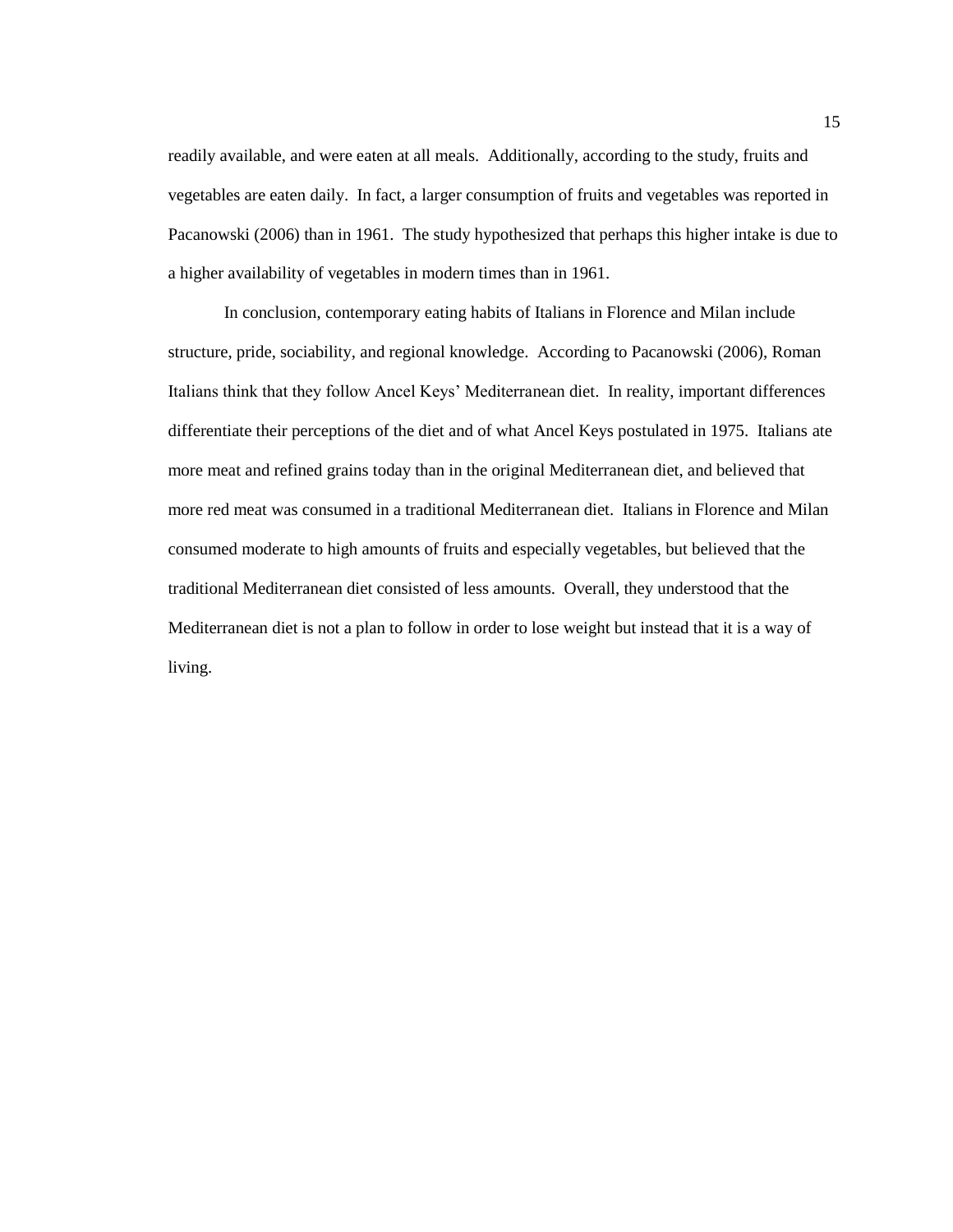#### **Chapter 5**

#### **Research, Observations, and Responses to Interviews in America**

<span id="page-19-0"></span>My research in America examined perceptions of the American diet and respondents' personal insights into America's obesity problem. It reflected on the differences between Italian and American diets using informants' responses as a guide. I observed Americans, did background research, and conducted interviews. My interview style was casual, so tangents and related opinions were considered equally. I compared and contrasted the responses to my questions, identifying major trends and interesting observations of respondents. This sample is a sample of convenience, chosen because I have access to both cities from which I collected data. They represent two very different environments and possibly different mindsets. State College, PA is a community born from an academic institution with a population of about 39,000, not including the undergraduates and graduates of the University, which total to about 45,000 ("State College" 2010) ("Penn" 2009). Pennsylvania's obesity rate is average compared to the rest of the nation, while State College's county, Centre, is lower than Pennsylvania's average obesity rates ("CDC" 2009 rates) ("Trust" 2009). The state of West Virginia, on the other hand, has the third highest obesity rates in America. It is a town of just under 4,000 inhabitants with a culture different than that of State College ("Lewisburg" 2010). The town of Lewisburg has not formed from an academic institution.

The data includes four separate groups: Undergraduates from Lewisburg, West Virginia and State College, Pennsylvania of the ages 18 to 22 constitute two separate groups; and adults born on or before the year 1975 from Lewisburg, WV and State College, PA are the last two groups. I have 9 WV undergraduates, 10 WV adults, 12 PA undergraduates, and 9 PA adults for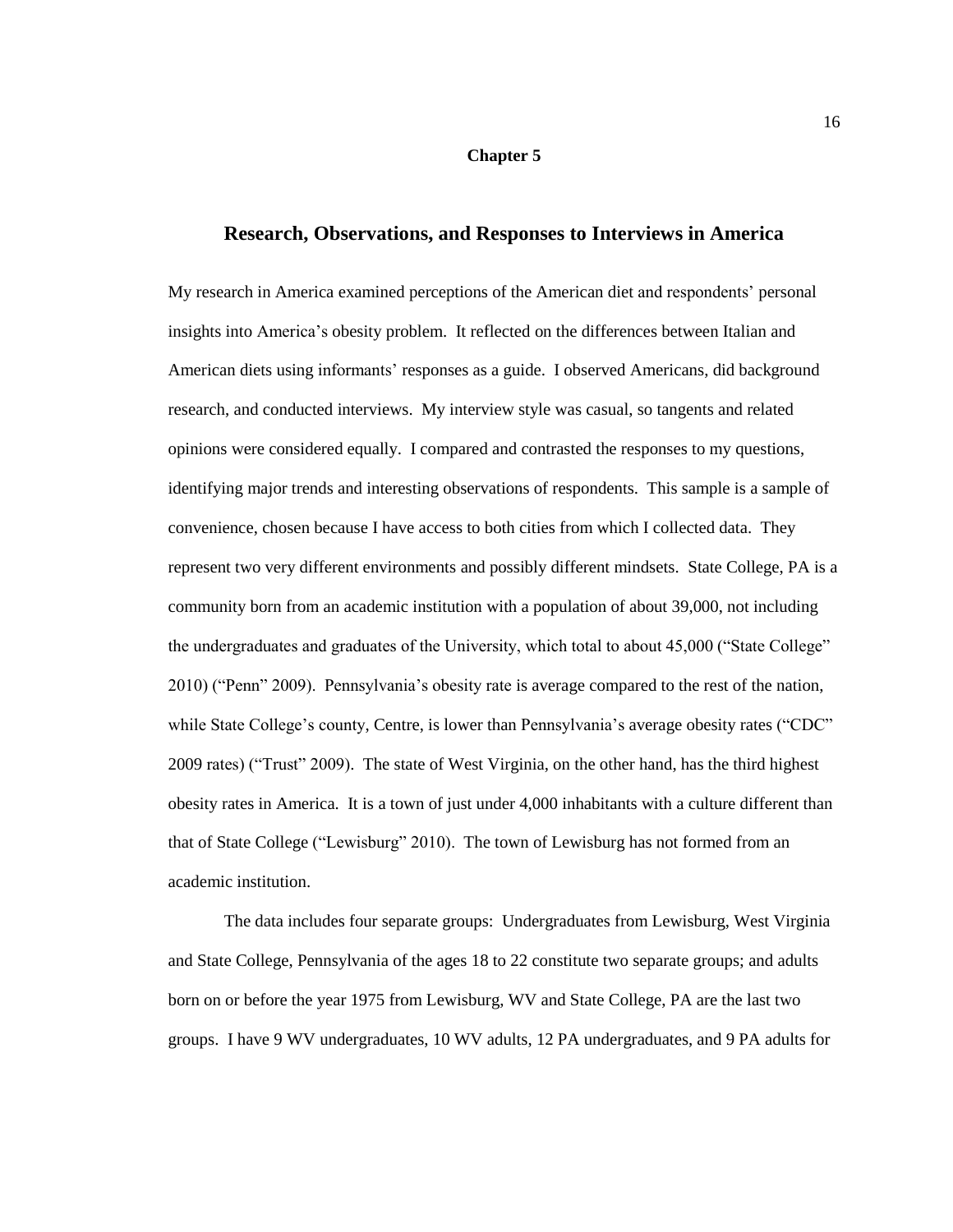a total of 40 respondents. Names used are not participants' real names. A copy of the questions I asked in interviews follows:

#### **Questions Asked:**

- 1) What does the word *diet* mean to you?
- 2) How often do you think the average American goes on some sort of a diet?
- 3) Does the concept of diet as a daily eating pattern, or eating habits, make sense to you? I will be asking questions based on that meaning, unless I specifically say otherwise.
- 4) Do you agree that there can be a national diet, such as a Mexican or Italian diet, or even geographical or regional, such as a Southern diet?
- 5) What is your opinion of the American diet?

If very unresponsive, help by asking some of these but do not "force" the question:

- a) How often do you think (the average) American eats at fast food restaurants?
- b) How often do you think Americans eat at restaurants?
- c) How often do you think Americans buy premade, prepackaged, or processed food?
- d) How often do you think Americans eat "on-the-go"?
- e) How often do you think Americans prepare a meal at home from, for the most part, scratch (raw ingredients)?
- f) How often do you think the average American family sits down for a traditional family dinner?
- 6) Do you personally have a food pattern that you could call a diet? What kinds of food do you typically eat for breakfast? Lunch? Dinner? Snack(s)?
- 7) Could you tell you anything you know about the Mediterranean diet?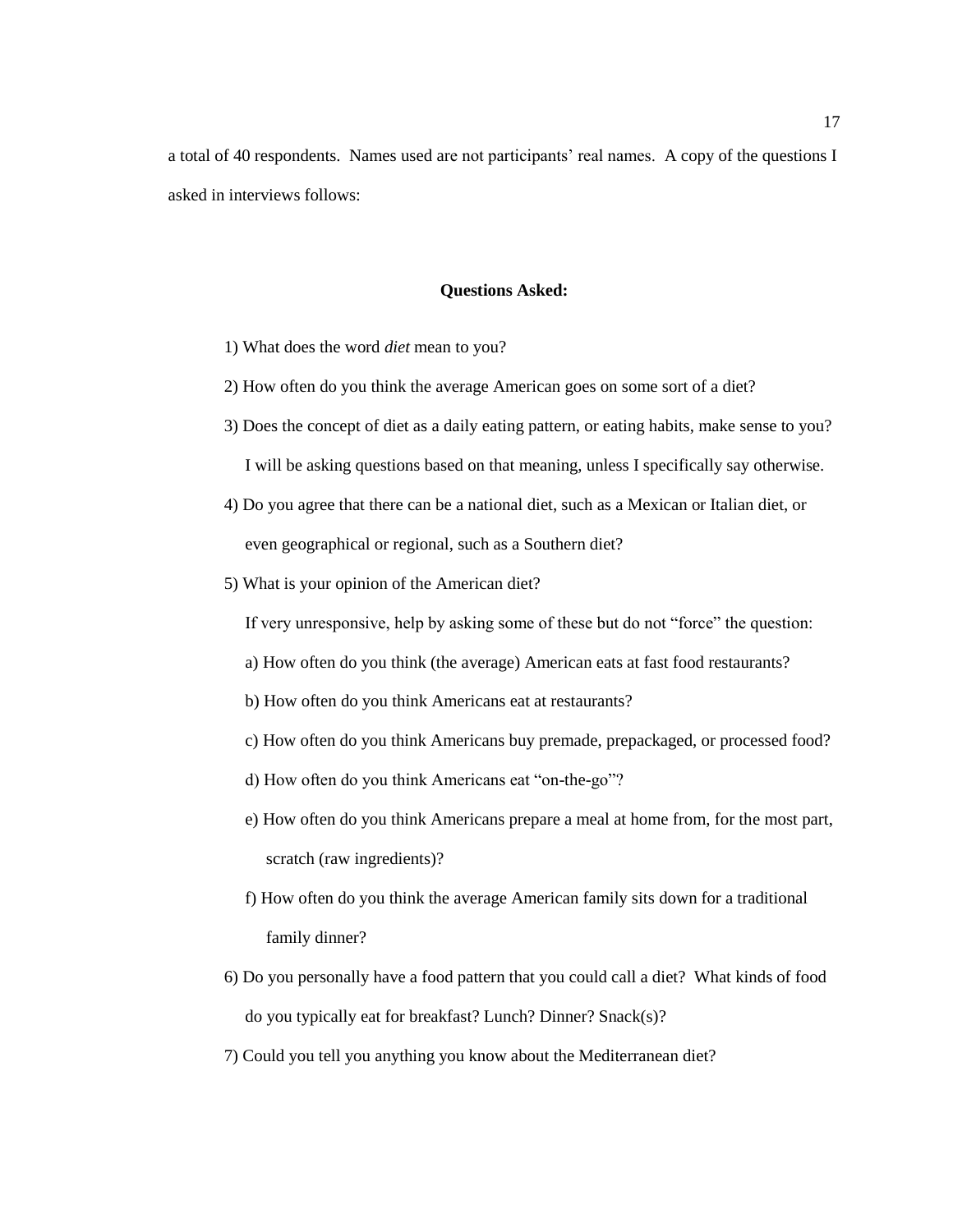- [If respond] Do you think it should be called a diet in the sense of a weight-loss plan or in the sense of daily eating habits?
- [If no] That information is still useful. I want information for the next question, so I will briefly explain the Mediterranean diet before asking question number eight.
- 8) Do you agree or disagree that Italians follow a Mediterranean diet? Why is that? I don't know if you already knew this, but Italians are among the leanest people out of all industrialized countries, and Americans, you probably know, are the fattest. Also, there is generally no dieting industry in Italy.
- 9) So why do you think Italians, overall, have a much lower obesity rate than Americans and are generally thinner? Do you think it has something to do with a difference in national diets and food cultures?

#### **Summary and Interpretation of Responses**

First, the data from all four samples is analyzed. Next, I compared significant trends between undergraduate and adult samples. I declined to quantify percentages, because my samples are unrepresentative of America, or even of the cities. For simple "yes" or "no" answers, I did consider percentages. I interviewed roughly equal amounts of overweight and healthy respondents, with probably one obese person, and a few less overweight people than those of a healthy weight. The total ratio of male: female respondents is 16:24. For undergraduates, it is 8:13, and for adults it is 8:11. For Lewisburg responses, the ratio is 6:13 and for State College, it is 10:11. The age range of undergraduates is 18-22, average of 20. The age range of adults is 41- 67, average of about 56 (three adults said "50s" or "40s," which I calculated as 55 or 45). All of these questions could be re-administered using a comprehensive survey before-hand that assesses the person's weight and other statistical details. When analyzing answers that are unquantifiable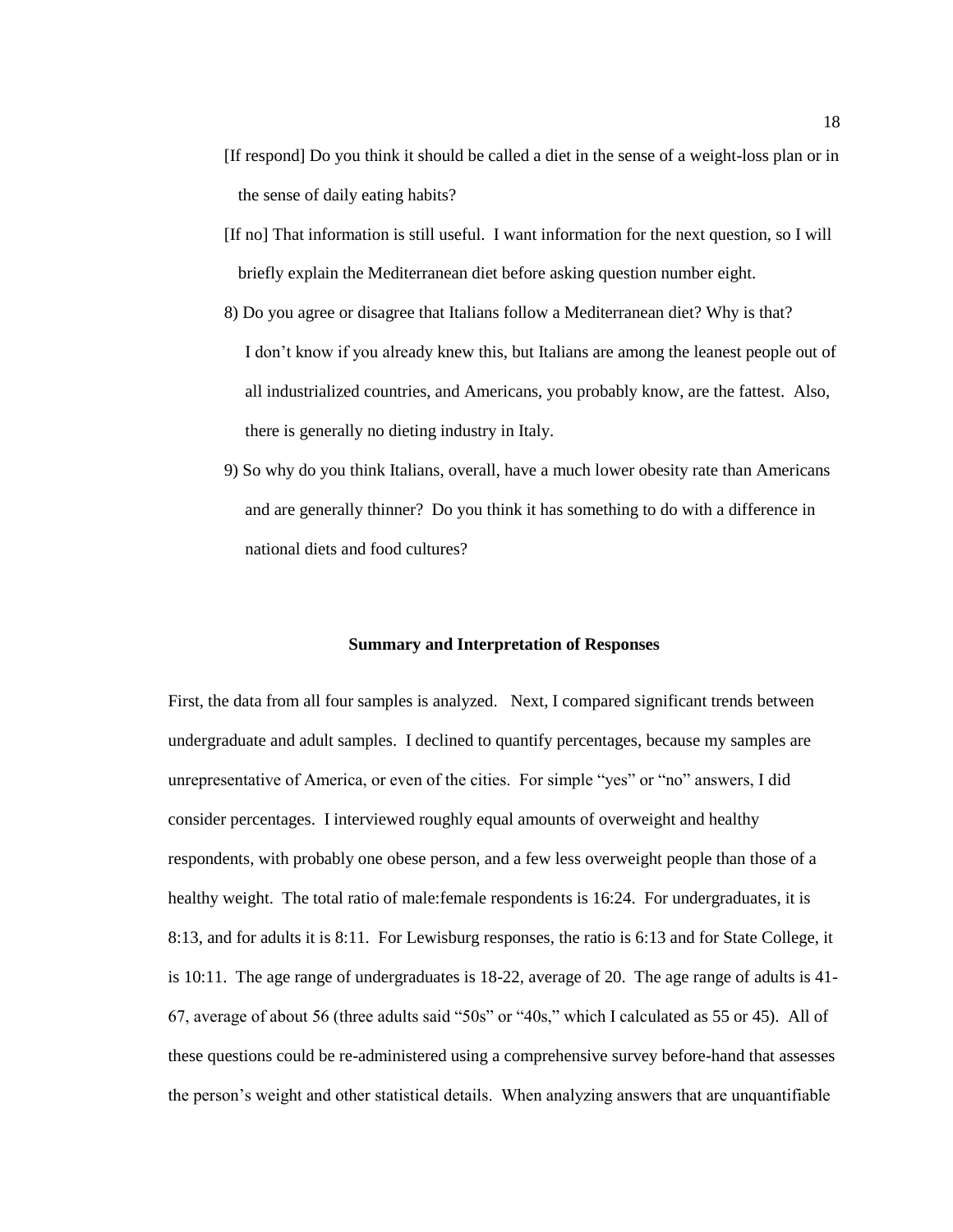or that have multiple, opened-ended responses, I tallied certain repeated subjects. If an individual mentioned the same subject more than once, I counted it only once.

I observed that my respondents believed American lifestyles are too busy to include time for preparing food, and thus many Americans buy prepackaged or processed foods. In turn, everyone who mentioned processed or prepackaged foods confirmed the opinion that these foods are unhealthy. Most believed that industrialized or processed foods play a large part in the American diet, and that the American diet is unhealthy. Compared to Italians, these responses are a stark contrast. The Americans I interviewed portrayed a sort of shame regarding the American diet; no one showed pride. Finally, in response to the final question, I found trends in the diverse answers that I received, including exercise, transportation, or a factor within the "market-defined" food sphere" (defined later).

The majority of undergraduates and adults, 52.5%, understood *diet* with a weight-loss connotation first. 40% understood it as a lifestyle or eating habits, and 7.5% understood it as both. 60% of undergraduates understood *diet* as weight-loss, while 42% of adults did. 35% undergraduates understood it as eating habits, and 47% of adults did. 5% of undergraduates understood it as both, while 11% of adults did.

The general trend about the very first word on which my interview hinges provides interesting perceptions of the American diet. I hypothesized that the majority would understand *diet* as a weight-loss plan instead of daily eating patterns. Instead, roughly half understood it as lifestyle choices. A slightly greater amount of undergraduates than adults thought of *diet* first as a weight-loss plan, pointing to a personal bias: because I identify with this group, I hypothesized according to my experience. Overall, the results point to a deeper understanding of American food culture than I had previously thought. It shows that Americans are not radically different from Italians, at least on this level. To discover the differences in diets and eating habits that have caused two-thirds of Americans to be obese and overweight, one must look deeper.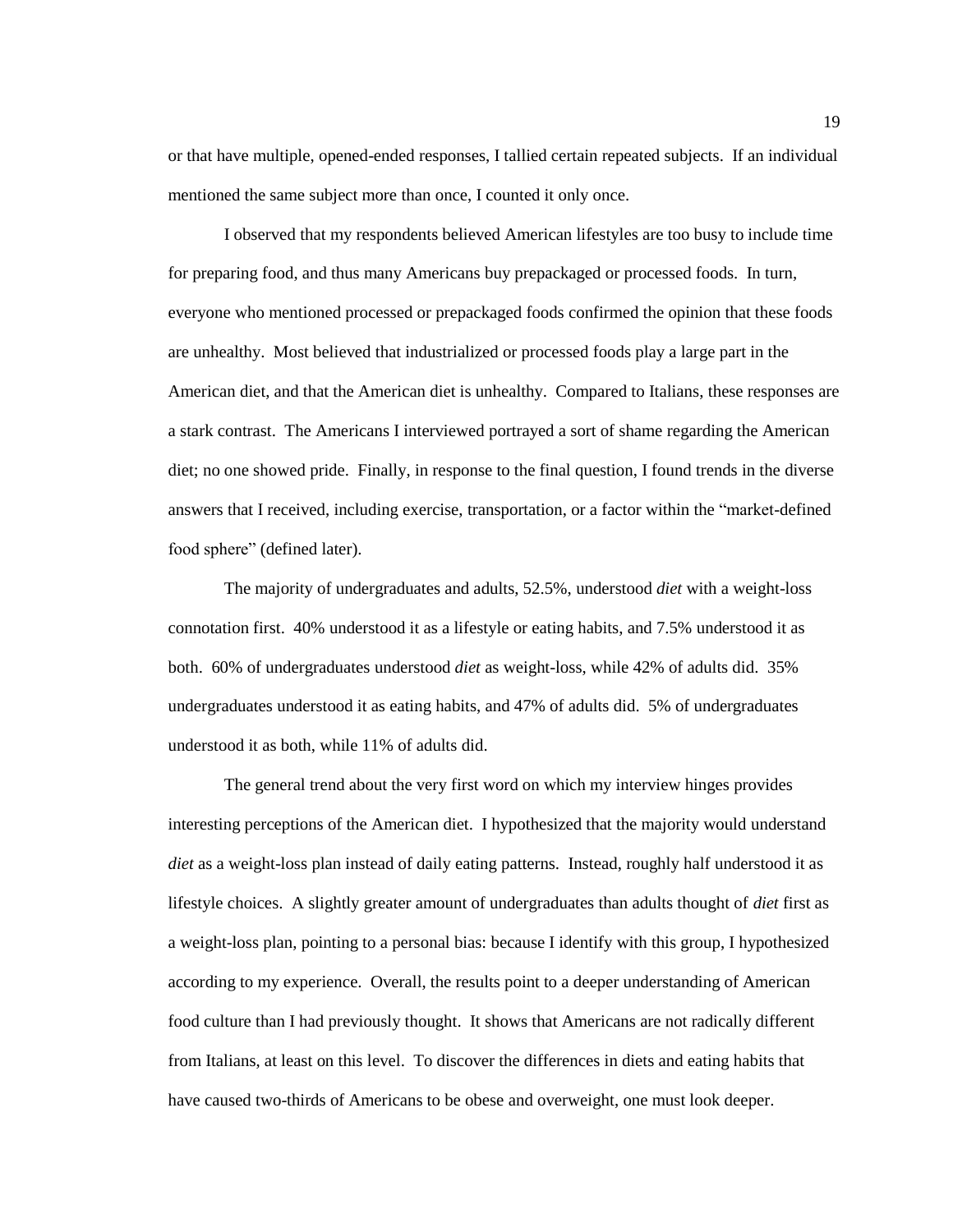The next question, "How often do you think the average American goes on a diet each year?‖ sheds more light on the way *diet* is viewed as a key difference between cultures. Out of 40 respondents, one person believed that Americans diet zero times a year. This shows an immediate contrast with Italian culture and their small to nil amount of dieting. This one person later changed his opinion. Most people said between 1 and 5 times a year was the norm. One adult respondent from Lewisburg said, "52 times a year." These responses show not simply a belief, but an unquestioned assumption that the average American eats in a way that requires dieting.

The responses for my next question (#5) answered *why* the average American diet requires dieting, though I did not directly ask that question. When asked what respondents' opinions were of the American diet, over half of them initially expressed negativity. Mary, a Lewisburg undergraduate, said, "Honestly, it's a travesty. We think we're eating healthy but we're not. Corn is in everything we eat." No one mentioned anything about the American diet being healthy or good in any general way, unless he or she said something along the lines of, "It's crap, and I love it!" (John, State College adult) or "Disgusting, but I like it," (Erika, Lewisburg undergraduate). Roger, an adult from Lewisburg, said, "It's a 'no-diet.' Most people eat for immediate satisfaction of their taste buds, and are not too concerned about what they're eating. In general, the diet is very minimal in terms of what they're consciously eating in terms of their bodies."

Foods that were mentioned as part of the American diet were never regional specialties, but were instead hamburgers, hot dogs, pizza, and fast food. Often, people mentioned what was *in* the foods, or the bad quality of them. For example, Carrie, an adult Lewisburg respondent, said, "I went on Weight Watchers ten years ago and lost 50 pounds. Most people eat high fat, high sodium, fast food…people go to a fast food or a regular restaurant regularly," and Ellen, a State College undergraduate said, "Fatty, greasy, fast, fried." Will, a State College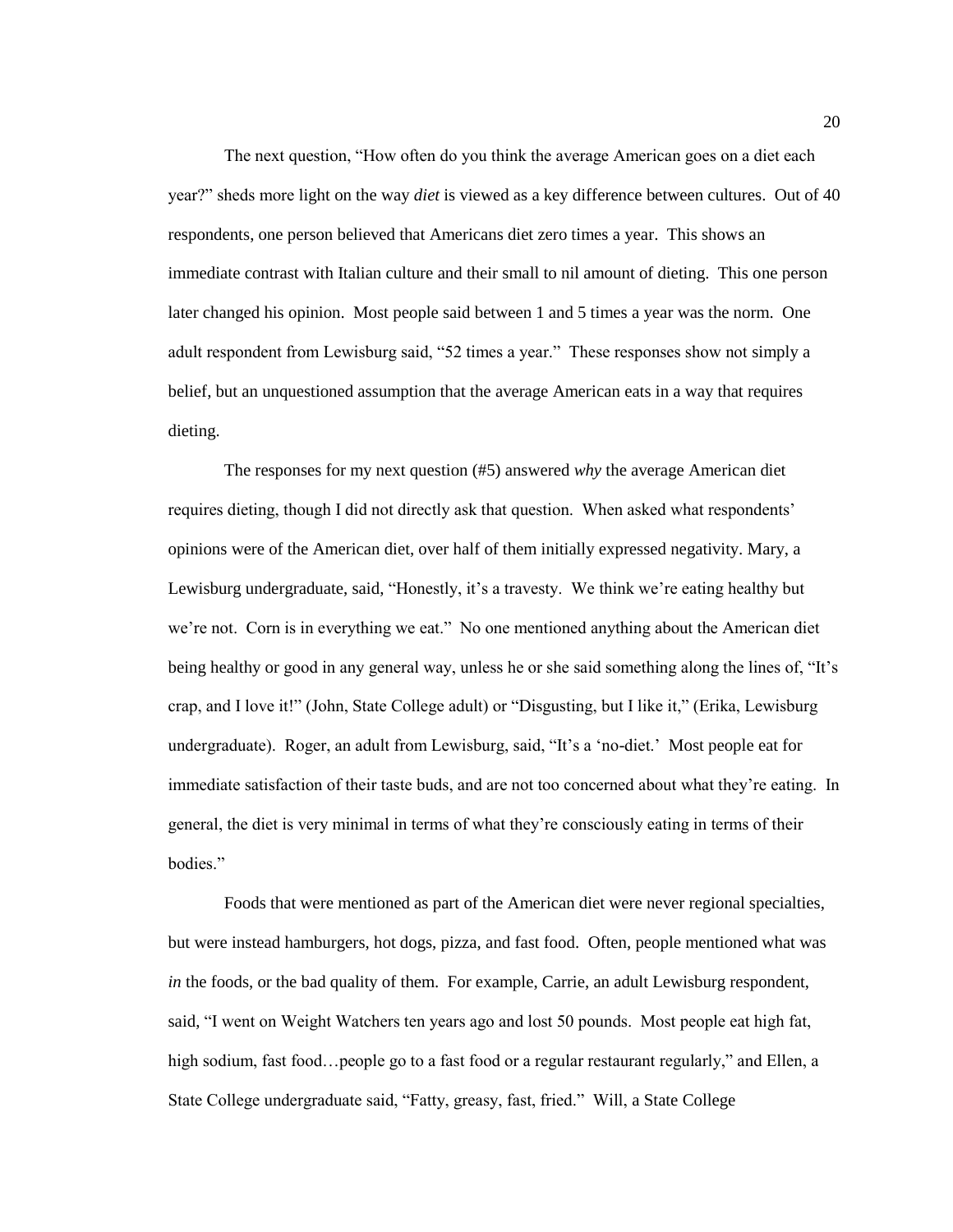undergraduate, said that the American diet is "horrible" and describes it as, "cheap, quick, fatty, and fast food." Jen, a Lewisburg undergraduate, described the American diet as, "Big Macs, greasy, fatty." Stacy, an undergraduate of Lewisburg, said, "Processed food, mostly fast food, gross trans fat stuff."

Other trends that were mentioned initially were the fact that people do not have time to cook, and that present habits are a change from those of the past. Time and convenience were cited quite often as being the reasons that the American diet is unhealthy, in addition to why people eat fast food. Linda, a State College adult, said the American diet is "Horrible. First of all, people work too much and work too hard, so there's not enough time to cook properly and get the right foods. Most fast foods are high in fat, and [have] no nutrition, and people turn to those." Anne, a Lewisburg adult, said that the diet is, "awful, majorly bad," because, "even with the intent of eating well, people aren't taking the time to make good food." She described jobs and different schedules for each family member as being time-limiting factors. On the other hand, Abby, a Lewisburg undergraduate, said, "Americans think they're busier than they really are. Marketing and ads influence eating, especially to cook quickly."

Adults tended to say that, as children, their diets were healthier than today. For example, Tracy, a State College adult, said, "It's gotten much worse. We ate much better when we were kids than when people eat now. There were no processed or fast foods, and food was cooked at home." An adult from Lewisburg, Gary, said, "The quality of food supply is worse than what our grandparents had. They had fresh food, milk that came from the barn yesterday evening, with no hormones added. Today [the food] is of worse quality."

The next question, "How many times do you think an average American eats out during the week – fast food, sit-down, or otherwise?" shows the belief that the average American eats out as a large part of the diet. Not a single person said simply, "One time a week." The lowest figures I received were a few answers of, "One to two times a week." A little more than half said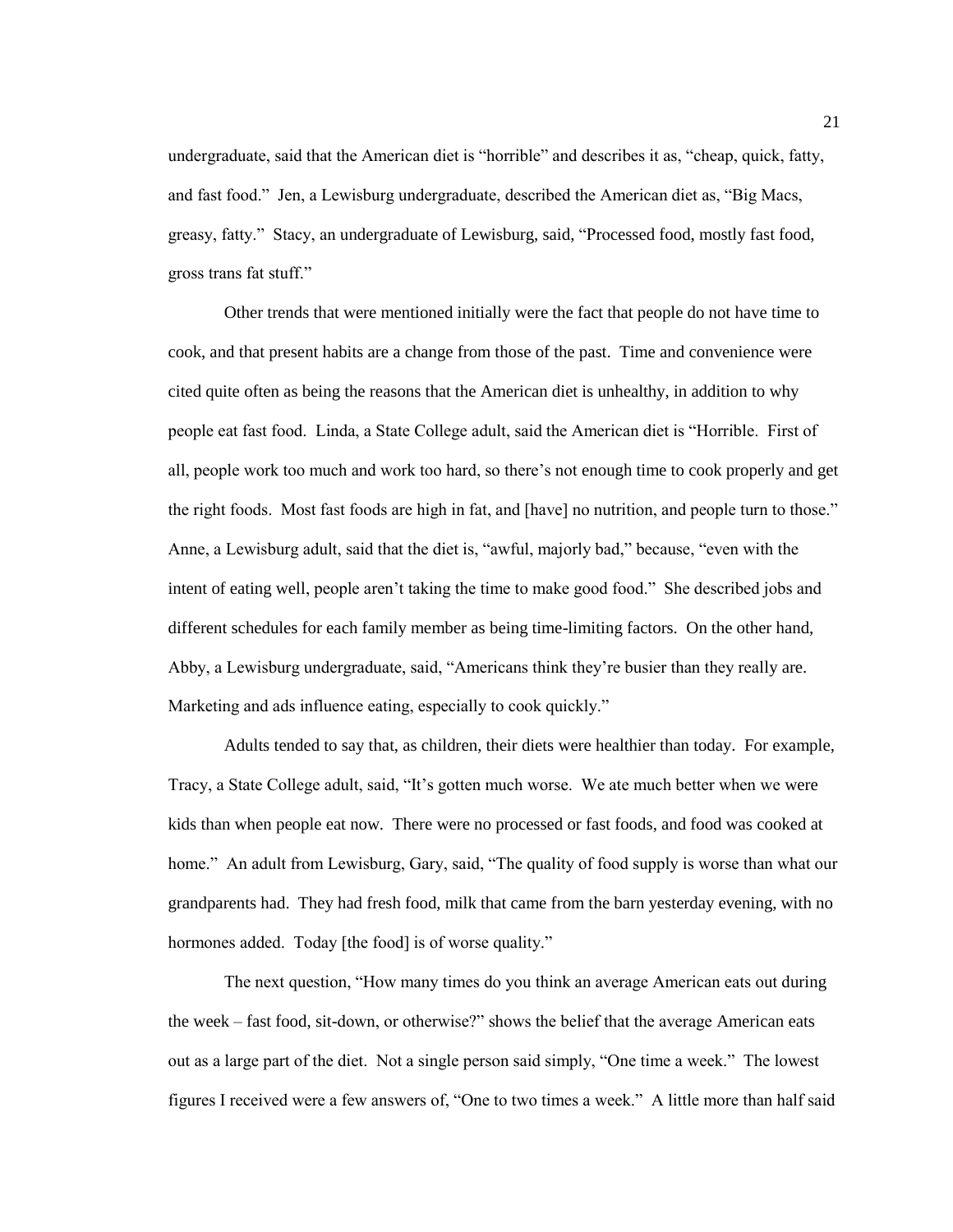two to four, while a little less than half said five or more times a week. The distributions of responses are similar for undergraduates and adults. These results highlight the fact that eating out is considered common where it used to be a luxury or special treat. Carla, a State College adult, said, "It plays a big part in our diet. Back then, it was not so common for both parents to work. Now it's the norm." Erika, a Lewisburg undergraduate, said, "It's part of our culture. We do it a lot." A State College adult, John, said, "Eating out used to be a luxury. Now, it's the norm for a lot of people." Eating out becomes a problem to a person's health for many reasons cited by Kessler (2006), with possibly the most harmful consequence being overeating. Because one does not know how the food is prepared, hundreds of hidden calories can be consumed without the customer realizing it. Also, people may purposefully buy heartier dishes when eating out, instead of choosing a healthier option. Sheila, an adult respondent from State College, said, "At sit-down" places, people don't get [purchase] healthy choices, even if they're available."

I asked the number of times the respondent believes the average American family sits down to dinner per week, because eating at a family dinner table not only provides bonding time for members of the family, but is the basis for creating healthy eating habits. As surveys have shown (Pollan 2006), families are veering away from family dinners during the week, creating children who rely on prepackaged TV dinners, other prepackaged snacks, and otherwise individualized meals. The responses I received may point to of a lack of healthy eating patterns in the modern American food culture, or at least among my samples and their respective cities. I expected answers of a few times a week, which is what I heard from respondents. Most answers were one to two times a week. The responses from adults and undergraduates were similar, except for two Lewisburg undergraduates: Greg said, "Twice a year," because family tensions were too tight, and Josh said, "Most people don't." Adults often considered family situations as a determining factor in the frequency of family dinners, such as the age of children in a household or work schedules. Roger, a Lewisburg adult, said, "That's highly dependent. Some do rarely,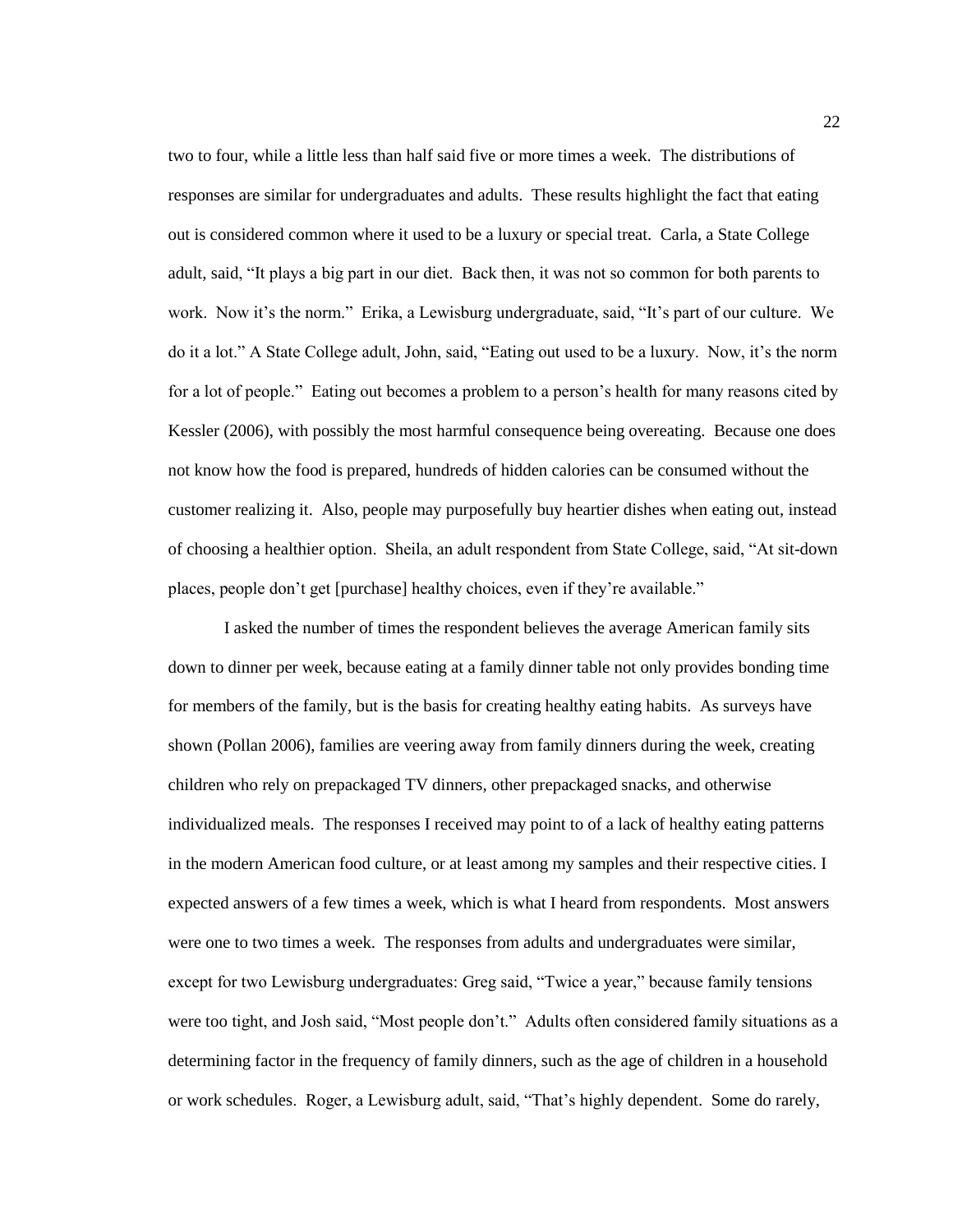and some frequently. For a family of four, with children in elementary or high school, it's several times a week, maybe four to five times a week."

After respondents mentioned the recurring theme that processed or prepackaged foods are a large part of the American diet (without me prompting them), I later added a specific question (part of # 5) to my survey. I asked how big, medium, or little of a part in the American diet do processed or prepackaged foods play. No one said anything less than a big or huge part. Respondents voiced that time and ease of cooking were the top reasons for pre-prepared food use. As Tammy, an adult from State College, said, "No one wants to be stuck in the kitchen all day." Another State College adult, John, said, "We know people who buy tons of packaged foods, even if they grow and make their own food." Among most of my respondents, cooking was not seen as a joyful, fun, or rewarding act. Generally, it was too time-consuming to be considered valuable; the less effort and time, and the more efficient and convenient, the better. This is supported by Kessler (2009). Around this point in the survey, only one person specifically mentioned that cooking could be valuable: Carla, a State College adult. She said, "Cooking is an event, though, we like it. It's an entire experience." She continued, "The time that people spend preparing food from whole ingredients is time they don't spend on something else. We don't do as much Little League as others, but it's a tradeoff, and food is more important."

I asked respondents if they had a personal, day-to-day eating pattern, because the presence of one helps to monitor food intake. Italians have strong eating patterns, as already seen. I also wanted to garner useful information about what sorts of food people habitually eat. I included people who mentioned unchanging eating habits for at least two meals a day. While the majority of undergraduates and adults have a personal eating pattern, every answer was different. This is another opposing factor when comparing Italian and American food cultures.

Carrie, an adult Lewisburg respondent, said, "For breakfast, [I like] to go to Illinois to buy Quaker oat bran. For lunch, something easy, like soup. Dinner, we have meat, potato,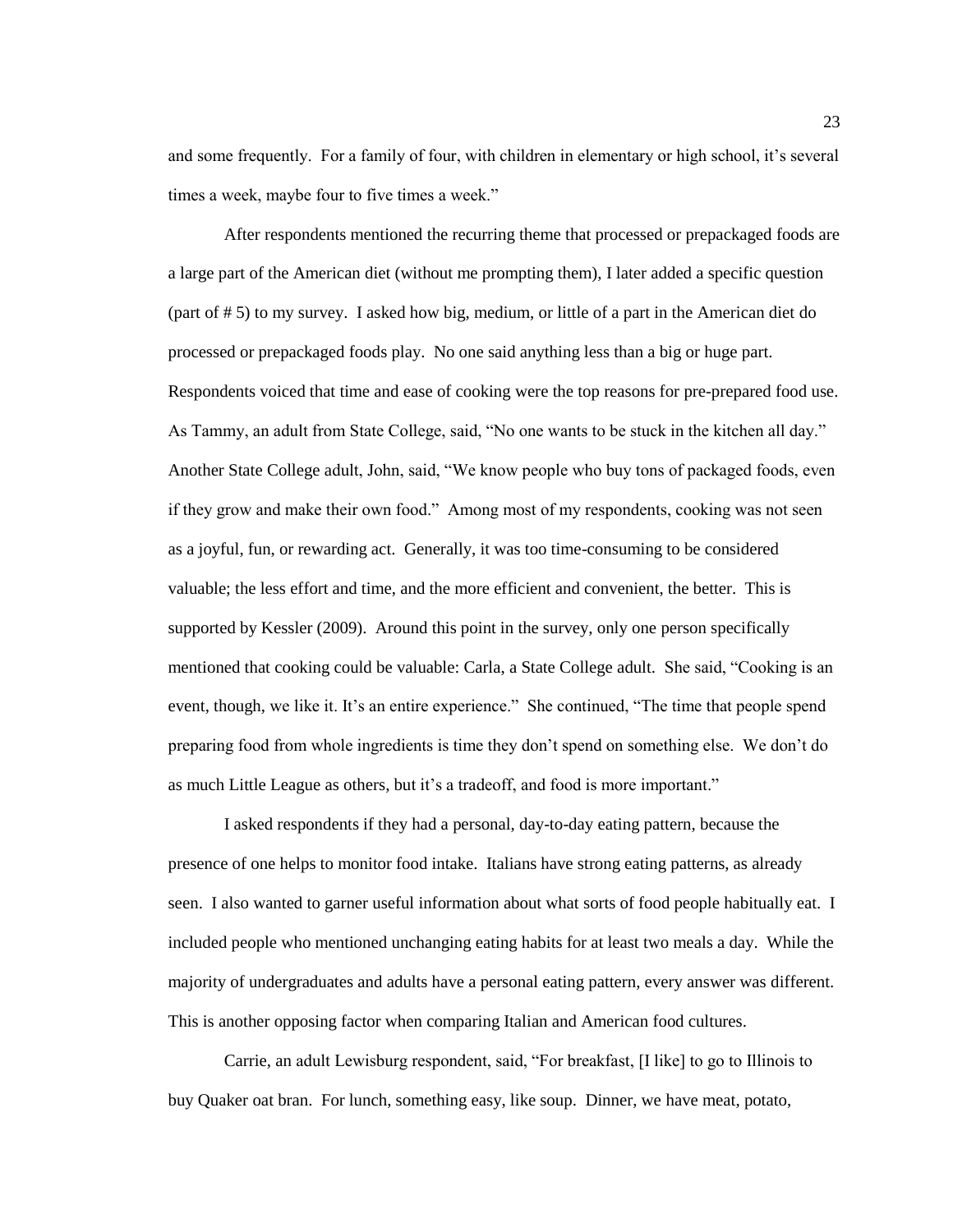vegetable, salad, though not always potato." Chris, a State College undergraduate, said, "I usually stick with fruits in the morning and lunch, vegetables throughout the day, and meat at every meal. I have fruit in the morning for its sugars." Among those who did not have a daily eating pattern, the lack of time was often a factor. Jen, a Lewisburg undergraduate, said she eats, "whatever's available to get to class on time." Amy, a State College undergraduate, said, "I'm trying really hard to eat breakfast every day. Other than that, I go to the Commons or eat on-thego. My dinners are not consistent at all, I have lots of events and classes. A schedule is supposed to help you process the food, but I have a lot of trouble doing that. It's hard when you're busy."

The Italian food culture can be generalized in such a way that defines typical food types and times for breakfast, lunch, *caffè,* and dinner. The same cannot be said about American food culture. Instead, American food patterns can be generalized and loosely defined through, among other things, a lack of a nationally-common structure and individualized eating preferences. Also, many said that they have to fit their eating patterns around work life; Italians, on the other hand, tend to fit their work lives around eating patterns. Some Americans had food patterns, down to the same breakfast every day – "Illinois oat bran" – while others had broader eating habits – "I try not to skip meals. I eat two 'snacky' foods a day," said Stacy, an undergraduate from Lewisburg. As was expected, more adults than undergraduates had a daily eating pattern, probably attributed to a more stable lifestyle and more life experience to establish habits compared to undergraduates.

I asked about people's impressions or knowledge of the Mediterranean diet, because my preconceived notion was that many people would know what the diet was and understand it as a weight-loss plan. Dieting is popular in the United States, so I assumed that most respondents would have an opinion about the Mediterranean diet. Overall, I found this to be untrue. Less undergraduates and adults had impressions or knowledge of the diet than those who had "no idea," a common answer. Adults knew about it more often than undergraduates, and their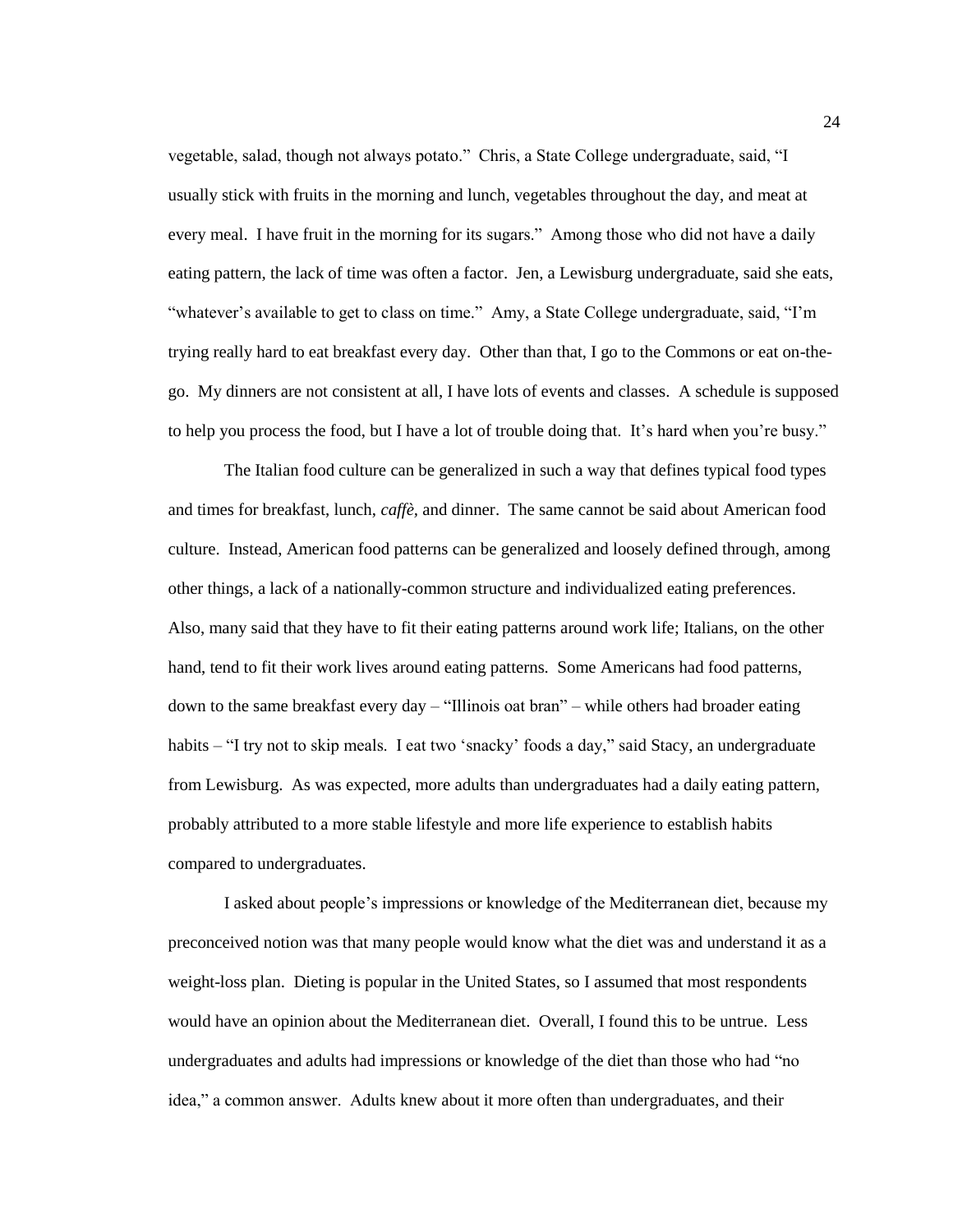impressions were more often correct. There was a trend for people to speak about the health benefits of the diet. Stacy, a Lewisburg undergraduate, said that the diet is "more organic, nutritional and accessible," than the American diet. Katherine, a Lewisburg adult, said that it is "healthy because it's fresh." A Lewisburg adult, Roger, said, "I don't have anything I know, but I have impressions of it. Fish, pasta dishes, low on red meats, I don't know about salads. It's something that has more pasta and carbs, and less protein. Of course, the Mediterranean diet has a lot of dishes with olive oil, and cheese being a fairly significant part."

Life experience for adults has probably given them greater knowledge of the Mediterranean diet. They grew up in a time when the Mediterranean diet was more advertised than it is today. Additionally, after I explained the Ancel Keys version of the Mediterranean diet, most people thought of it as a lifestyle and not a weight-loss diet. Leah, a Lewisburg adult, said, ―It's more of a lifestyle than a diet to lose weight. People need to cut quantity as opposed to quality. If they switched to the Mediterranean diet, they'd probably eat too much." Also, some respondents felt that the Mediterranean diet could be called either a lifestyle or a weight-loss diet, depending on its context. For example, Chris said, "It's a lifestyle. Here in America, it could be marketed as a diet."

Most undergraduates and adults believed that Italians follow the Mediterranean diet today, or were unsure at first and then responded affirmatively. More adults than undergraduates believed Italians still follow the Mediterranean diet. I asked this question in order to lead into the next one, and to encourage respondents to think about overall lifestyles and diets in the role of obesity.

The useful information found was often in the continued answers of the respondents, especially in those who disagreed that modern Italians follow a Mediterranean diet. For example, some believed that Italians, like Americans, are beginning to import too many foods and adopt too much of a Western diet in order for it to still be called "Italian." Two adult Lewisburg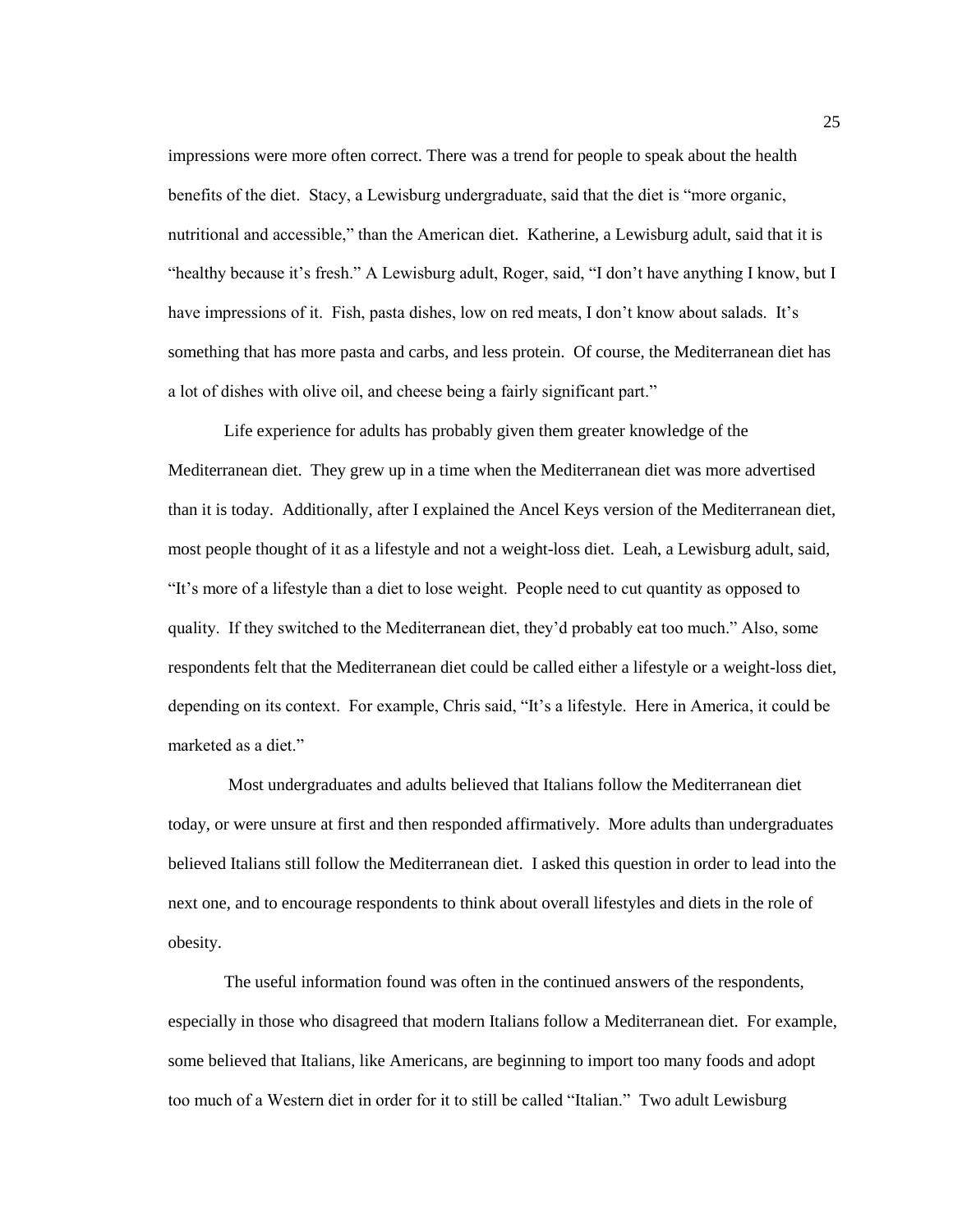respondents demonstrated opposite viewpoints. Debra said, "You can't help but agree because it's their cultural food," while Gary said, "My guess is that they don't follow it. Whatever they're eating would be Mediterranean because that's where they are, but I think the same thing has happened there as here. There's no tradition here...[and over there] they do not eat the traditional Mediterranean diet." Two undergraduates who disagreed said (Jake, State College), "To a point. Italian food seems heavier. Things are still cooked in cream sauces [in Italy], though not as much. It's a happy medium," and Alyssa from Lewisburg said, "Probably in some places, but they're still eating more imported food."

Finally, I asked why respondents thought Italians were so much leaner than Americans. I told them that Italians are among the leanest people in the industrialized world, and do not have a dieting industry compared to America, which has the highest obesity rates of industrialized nations. I tallied recurring themes. The top two mentioned factors were that Americans eat too many processed foods *or* Italians ate natural foods; and that the Italian lifestyle is less stressful than Americans' *or* the American culture is built around being as efficient and fast as possible, including eating. In general, many answers seemed to touch upon the differences between Italian and American relationships to food.

Becky, a State College undergraduate, said, "I actually studied abroad in Italy. In Italy, I don't know how they do it because I gained weight…They eat cheeses and bread, but no processed stuff like we do. It's all a lot more natural. They take a lot of time preparing it. It's about the taste and not about eating." Another State College undergraduate, Heather, said, "They don't feel the need to cook quickly. Perhaps it's because we have a quicker lifestyle." Katie, a State College undergraduate, said, "Italians are more connected to local foods. Their food culture is more of an understanding and celebration of food, rather than scientists trying to pick apart the foods and find the best." Will, a State College undergraduate, said, "Here, everyone eats as much as they want of processed crap, then jump on the advertising campaigns to solve their problems."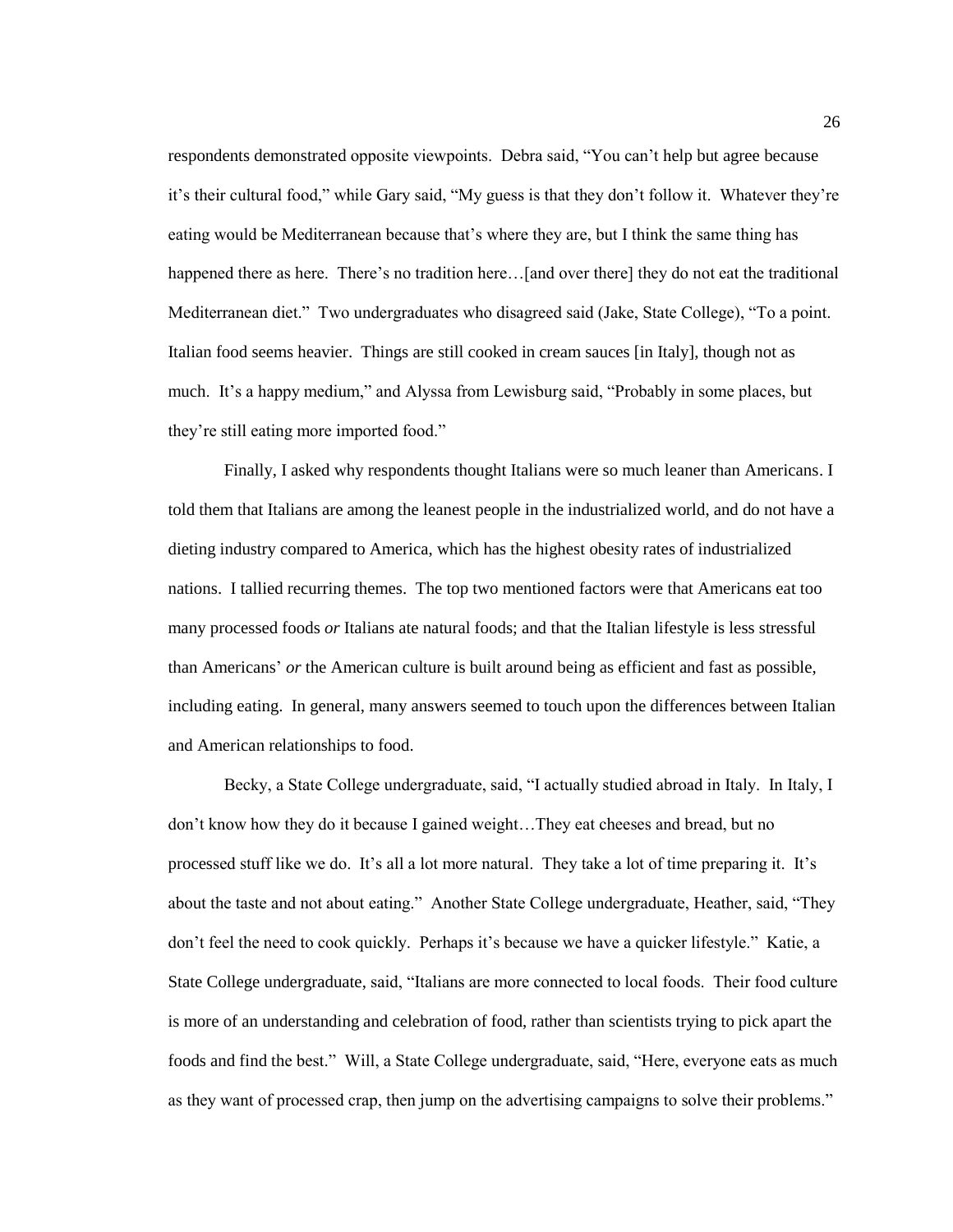Harry, a Lewisburg adult, said, "The American approach to food is to eat for enough energy to do what you want to do. The Italian culture is to sit down, eat slowly, and stop when you feel full, don't shovel in the calories and move on to the next thing." Katherine, a Lewisburg adult, said, "Part of our problem is that we live at a fast pace and want everything right now. It's more convenient to have food fast and prepackaged. We don't want to take the time, but they do, and they like to…They take their eating seriously. They really care about what they put into their food…[and have] a slower paced lifestyle, they're more relaxed. We're too uptight, and we just want everything done in a hurry."

Next, the lack of Americans' exercise as opposed to Italians' frequent walking was mentioned by almost as many undergraduates as adults. Harry, a Lewisburg adult, said, "There is a difference in movement." Josh, a Lewisburg undergraduate, said, "They're not as lazy as we are, but actually do stuff, and we don't." Debra, a Lewisburg adult, said, "American cities are so big and so sprawled that Americans shop for the week and they do it in their car. They do not walk to the store. Europeans go every day to the store...and they live in areas where everything is available by foot, while we are more car-orientated." A State College adult, John, said, "There are lots of places in the world that aren't as lazy as we are."

Finally, another significant amount of people mentioned American food in what I have defined as the "market-defined food sphere." This distinction gathers every comment that centers on some social or institutionalized aspect that Americans, as individuals, cannot easily change or escape the influence of. These responses included the excessive marketing of unhealthy foods; the fact that most healthy, fresh foods are more costly than unhealthy, packaged foods; and even the fact that hormones, antibiotics, and other unknown additives are inherent in nearly everything we eat. Gerald, a Lewisburg adult, said, "Americans are bombarded by fast food commercials. There's lots of availability. In Europe, I didn't see lots and lots of fast food places and commercials on TV bombarding you with, 'Eat at McDonalds and triple-size.'" Alyssa, a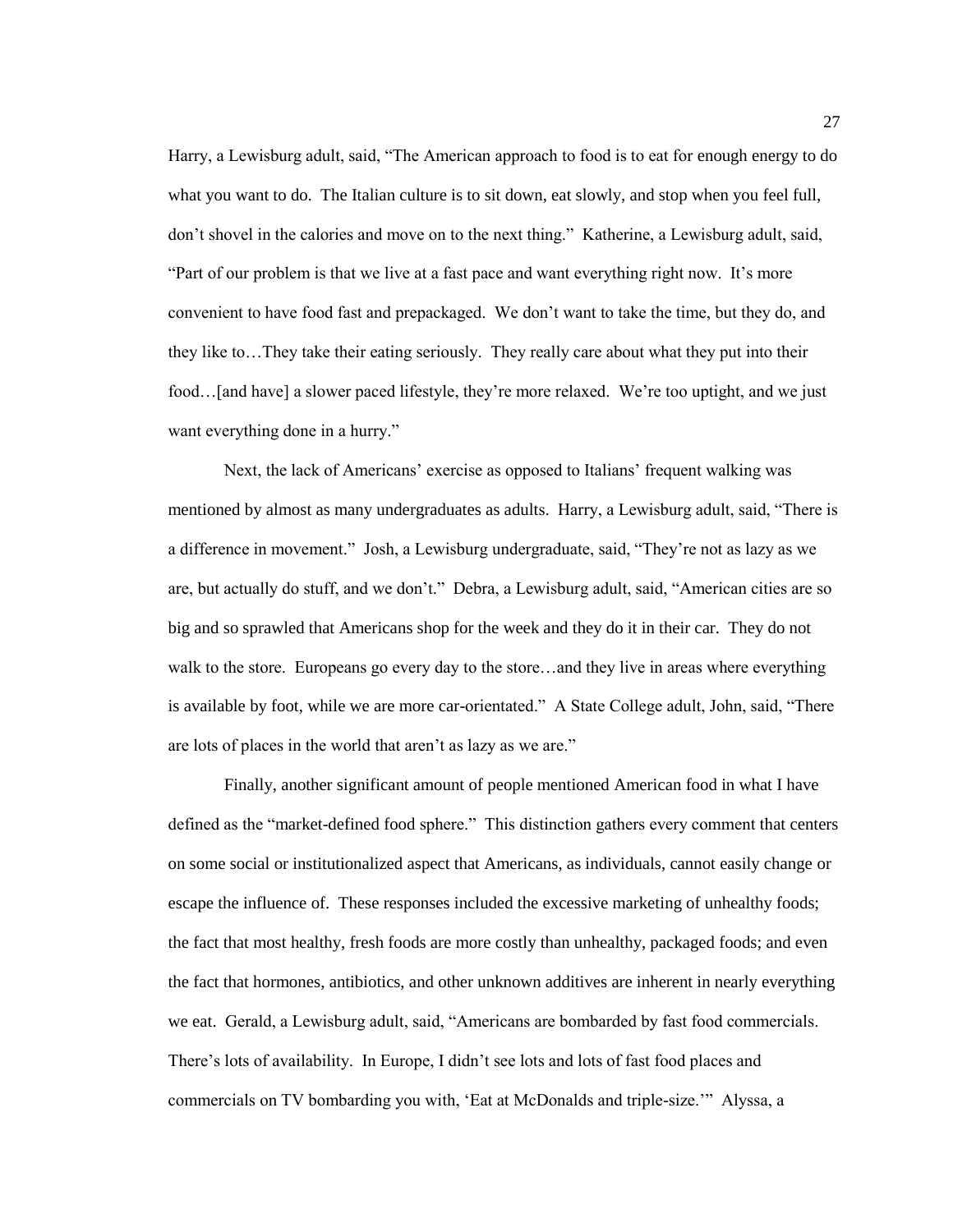Lewisburg undergraduate, said, "[Our diet] has perpetuated all these processed things because of industrialization…We are such a capitalist society, striving for the money, so the food is low quality and low price." Another Lewisburg undergraduate, Erika, said, "Service industries. In America, when you dine out they bring the check out when they see you're done. We're programmed to get in, get out, eat as much as possible. The portion sizes are ridiculous. In Italy, they wait because they expect you to sit later." Tim, a State College undergraduate, said, "The snack food industry doesn't exist there as much. People here eat all the time during the day. There, they have two to three meals during the day." Will said, "The root of things is that people eat cheap food here because it's the most available and reasonably priced food. There, the available good food is healthy, and so they won't need to go on a diet."

Finally, some respondents mentioned that culture in the sense of tradition had something to do with obesity rates. I broadly distinguished between cultural tradition, which denotes history and legacy, and cultural lifestyle, which addresses contemporary issues (this is the category of people who think Italians are less stressed, and thus are healthier and leaner). These categories tend to overlap. George, a State College adult, said, "For Italians, it's part of their tradition that they don't think of it as a diet, but it's a way of life. For Americans, there are so many prepackaged diets. People bounce around from this to that. It's typical American habits to not stick to one diet.‖ Two State College adults thought that the homogeneity of Italy versus the mixed culture of America plays a large part in determining healthy or non-healthy eating. Tracy said, "It's a cultural thing. In Italy, you don't have a variety. Once you have a lot of different people, you get lots of different kinds of foods and you incorporate those into your diet.‖ Dave said, "The cultural makeup of Italy is very homogenous. Americans include many cultures that have their own way of cooking and eating, all over the place. In Italy, they have formed a culture of eating that goes back centuries and centuries and centuries." One State College undergraduate, Eric, said, "It has a lot to do with their lifestyle and culture. What's acceptable or standard for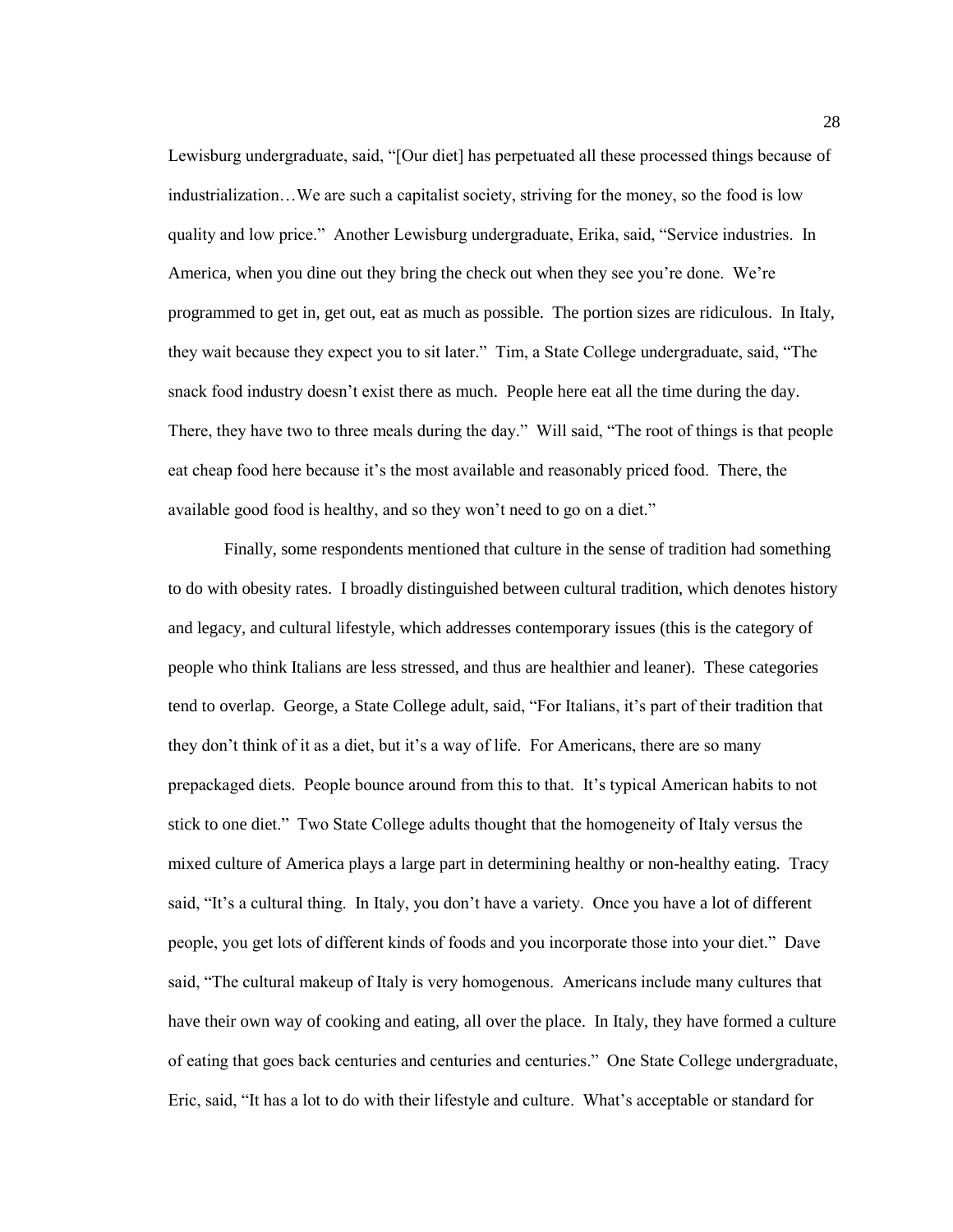them is completely different from what we do. They're more active, generally, and they don't eat certain foods that we do that are bad for us."

Overall, comparing adults and undergraduates, the biggest differences are seen in multiple categories. More undergraduates than adults thought Italians eat less processed and more natural foods, and that the main difference was in cultural tradition. More adults than undergraduates believed that the role of exercise and transportation (namely not by car, but by bike and foot) was an important difference between cultures.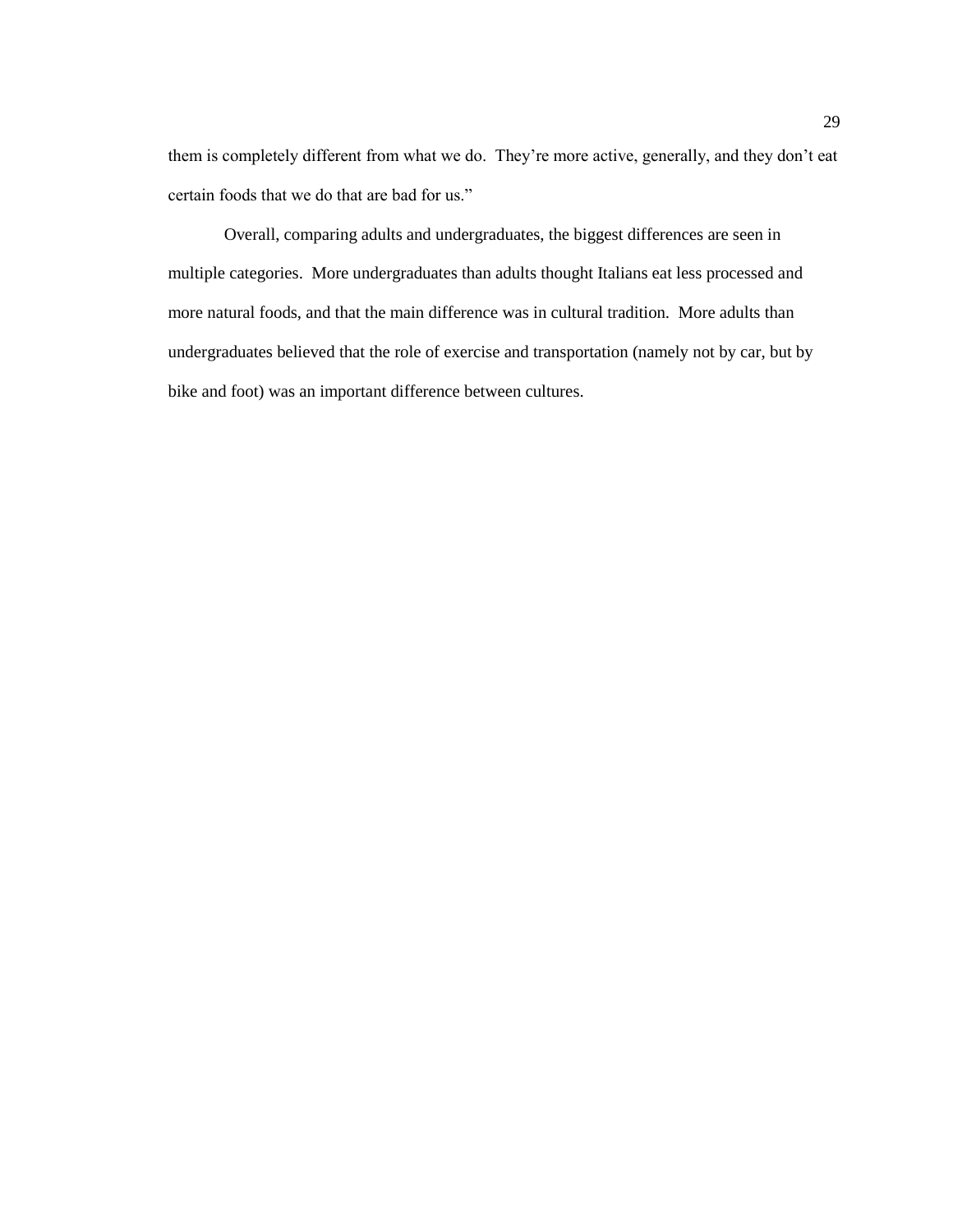#### **Chapter 6**

#### **Food Culture Trends that Contribute to Obesity**

<span id="page-33-0"></span>Through my own observations and daily interactions with Italians, I found that Italy does not have a dieting industry as prominent as America's, or indeed, any such industry at all. This observation prompted my research and anthropological study. To an Italian, the word *diet* signifies eating habits characterized by genuine pleasure, respect, quality, heritage, tradition, and pride. In America, by contrast, the term *diet* is often synonymous with losing weight. I observed that the deliberate restriction of food is not a native concept to Italians, who employ the less intense act of balance, or moderation, rather than the step-by-step diet plan seen in America. Around the world, forms of dieting are often associated with deeper religious or spiritual beliefs, such as fasting for penance, but American dieting carries a unique definition that is a distinctive feature of the food culture: following a specific food regime in order to lose weight. (Kostioukovitch 2009) (Parasecoli 2008)

Italians generally view *diet* in a lifestyle sense, meaning that the daily eating patterns and activities contribute to each person's diet. While the concept of dieting has been exported to a small extent to other countries, the attitude towards it is different, and is not further promoted by a well-known dieting industry like it is in America. For Americans, hundreds of diets can be found on the internet, in magazines and newspapers, broadcasted on television, and advertised on cereal boxes, drink mixes, and many other products. Generally, these different forms of dieting all have something in common: where one type of food or activity is restricted, another is substituted, and a desired outcome is perceived. It is towards that which the dieter strives. (Parasecoli 2008)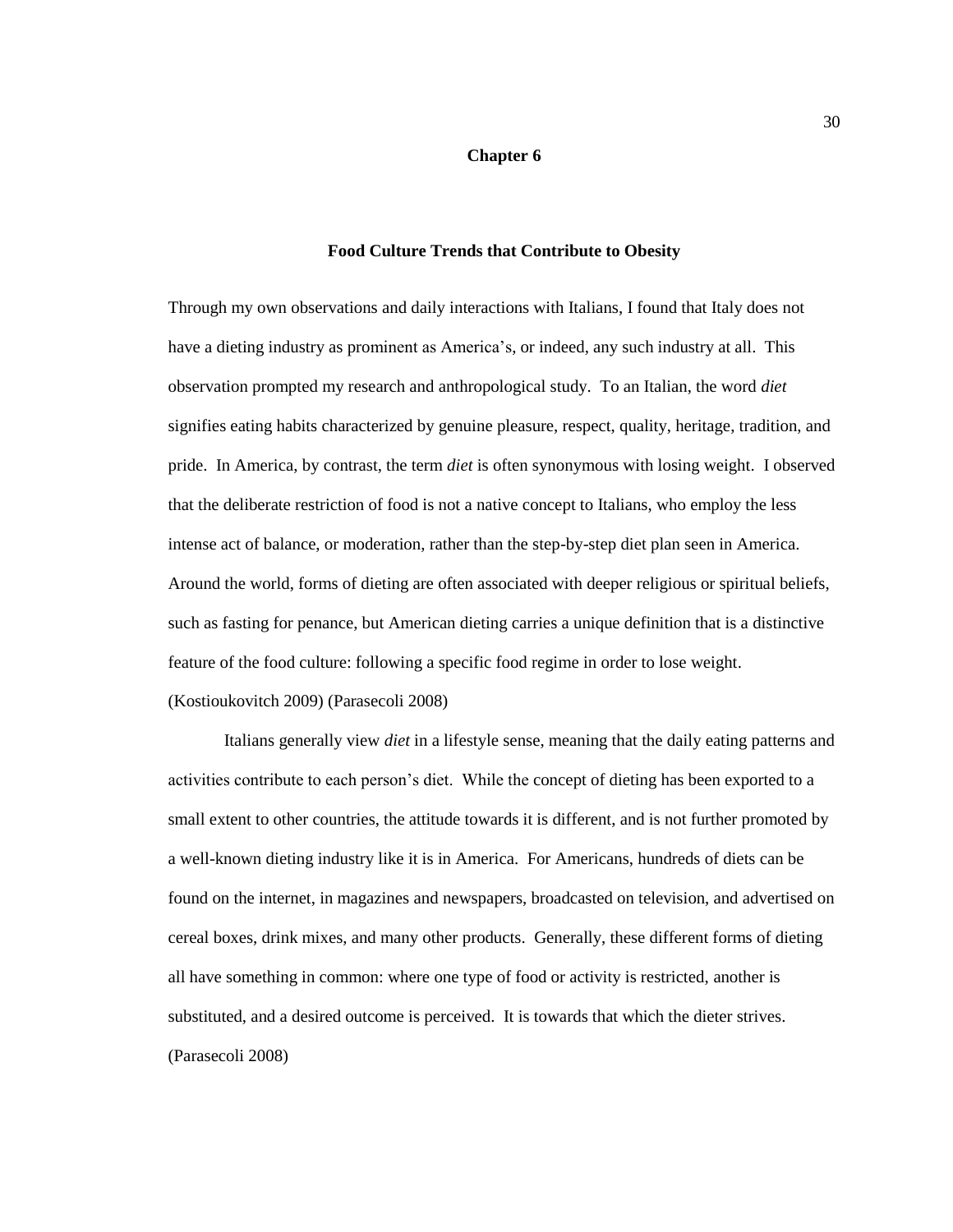The way Americans view *diet* points to a relationship towards food and between consumer and seller that is different than for Italians. These relationships come from innumerable and complex influences within each culture. Some of these were mentioned in one way or another by respondents, and it is on these that this part of the study focuses. These differences include characteristics of Industrial Ages, past food influences that have shaped the traditions of modern cuisine, relationships of consumers towards food, and the contemporary food systems of each country.

Almost every respondent mentioned the detrimental quality and super-abundance of processed foods in the American diet. Alyssa, undergraduate of Lewisburg, said the American diet is, "high calorie and processed," and Sue, an adult of Lewisburg, said, "I see those that stay in for lunch, [processed food] is what they eat, every lunch-time." Italian food was often said by respondents to be fresher, less processed, and thus healthier. Katherine, an adult of Lewisburg, was correct when she described it as "healthy because it's fresh." Freshness of food is something that is of utmost concern to Italians, something I observed in the products my Italian roommates bought and the warnings they gave me regarding frozen foods. "As soon as the tiny image of the snowflake [designating frozen food] is spotted on the menu of a restaurant (indicating that the dish was prepared with frozen fish or meat), the immediate tendency is not to order that dish," (Kostiuokovitch 2009: 376-377); the author emphasizes the almost obsessive attention to freshness when she wrote, "[I]n Italy, thank heavens, a kilo of cherries, in season, costs four euros, and those cherries may even be worm-eaten-hurray!"

In respondents' comments, processed food compared to Italian food was connected to a dichotomy of quantity versus quality. It was said that either Americans prefer high quantity, or that Italians prefer high quality, or both. Characteristics of Industrial Ages and past culinary influences of each country contribute, in part, to these two opposing mindsets of today. In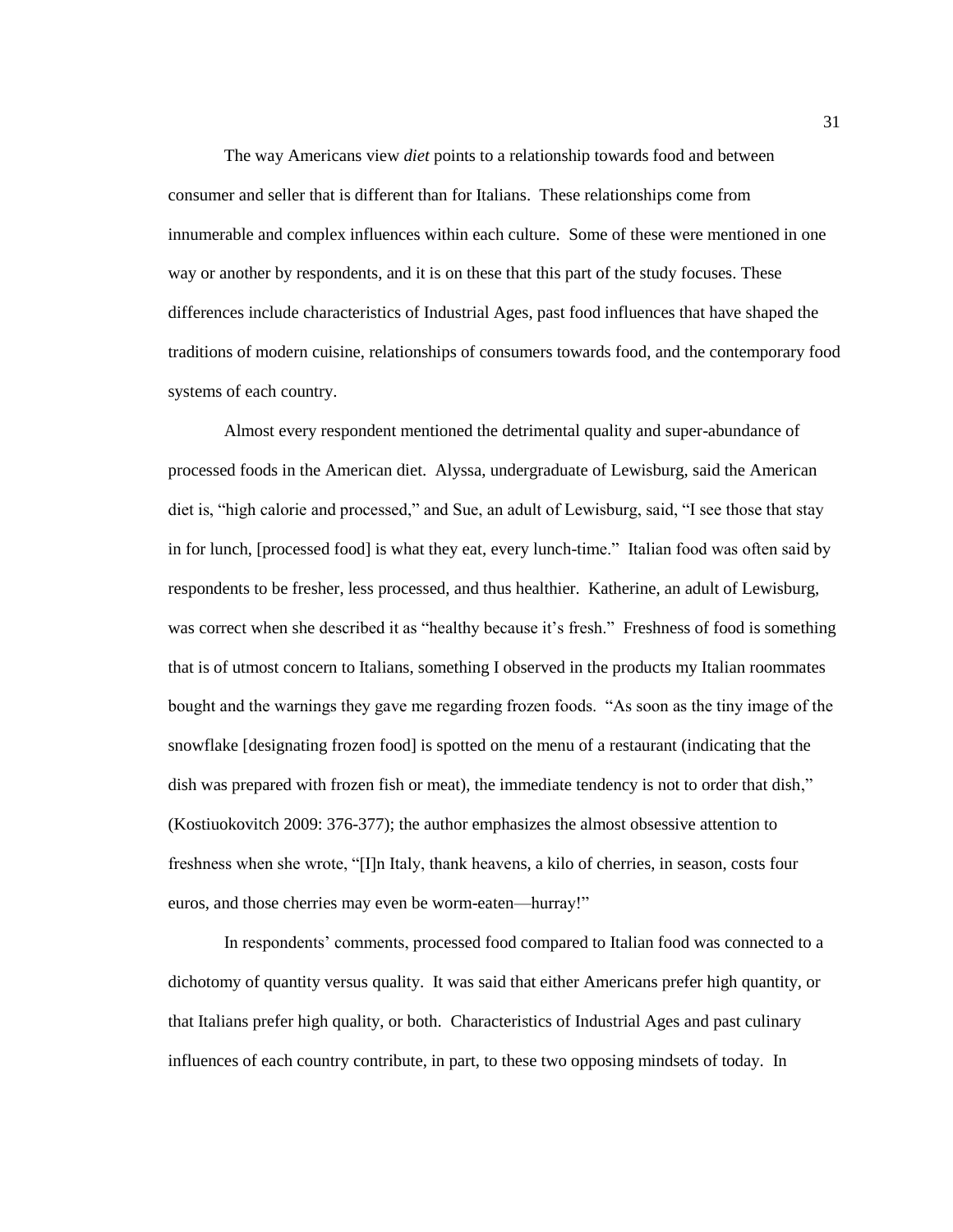addition, the history of Italy has not always exclusively preferred quality, but at times prized high quantity, and the American mindset is that food *should* be cheap.

In general, America's Industrial Age began in the early 1800s and had more time to evolve and shape America's food culture, while Italy's movement began in the 1950s. Furthermore, America's traditional food culture, which began with the colonists in the early 1700s, did not begin as early as Italy's, which traces back to the Ancient Greco-Roman influences of the B.C. era. Thus, in addition to having a longer industrial period to shape it, initial American food traditions had less time to evolve than Italy's. (Dickie 2007) (McIntosh 1995)

The large amounts of processed foods that grace so many tables in America today began with the rise of giant food processors in America between 1860 and World War I, when agriculture became focused on bigger farms and complex financial organizations. Manufacturing huge amounts of food involves many production steps between the farm and the table. "The effects of the revolution in technology and organization were even more striking after the food left the farm, for large new organizations now transported, processed, and marketed the farmer's products,‖ (Levenstein 1998: 42). In contrast to the technological advances in the field of industrialization occurring in America, at this time in Italy's history, the Risorgimento (Unification) was occupying the time, effort, and attention of its country. The systems of industrialization that are now in operation in America have had more time to influence the contemporary diet than Italy's industrialization has had. Currently, however, trends in Italian childhood obesity rates are rising, suggesting that their food system is "catching up" to America's. Hale (2003) cited leading government nutritionist of Italy, Amleto D'Amicis, ―'American fashions always arrive here ten years later, and now this fashion is arriving.'‖ (Dickie 2007) (Hale 2003)

The difference in available human workers between countries during Industrialization Ages (or the Economic Miracle, as it is called in Italy) also helped to define how contemporary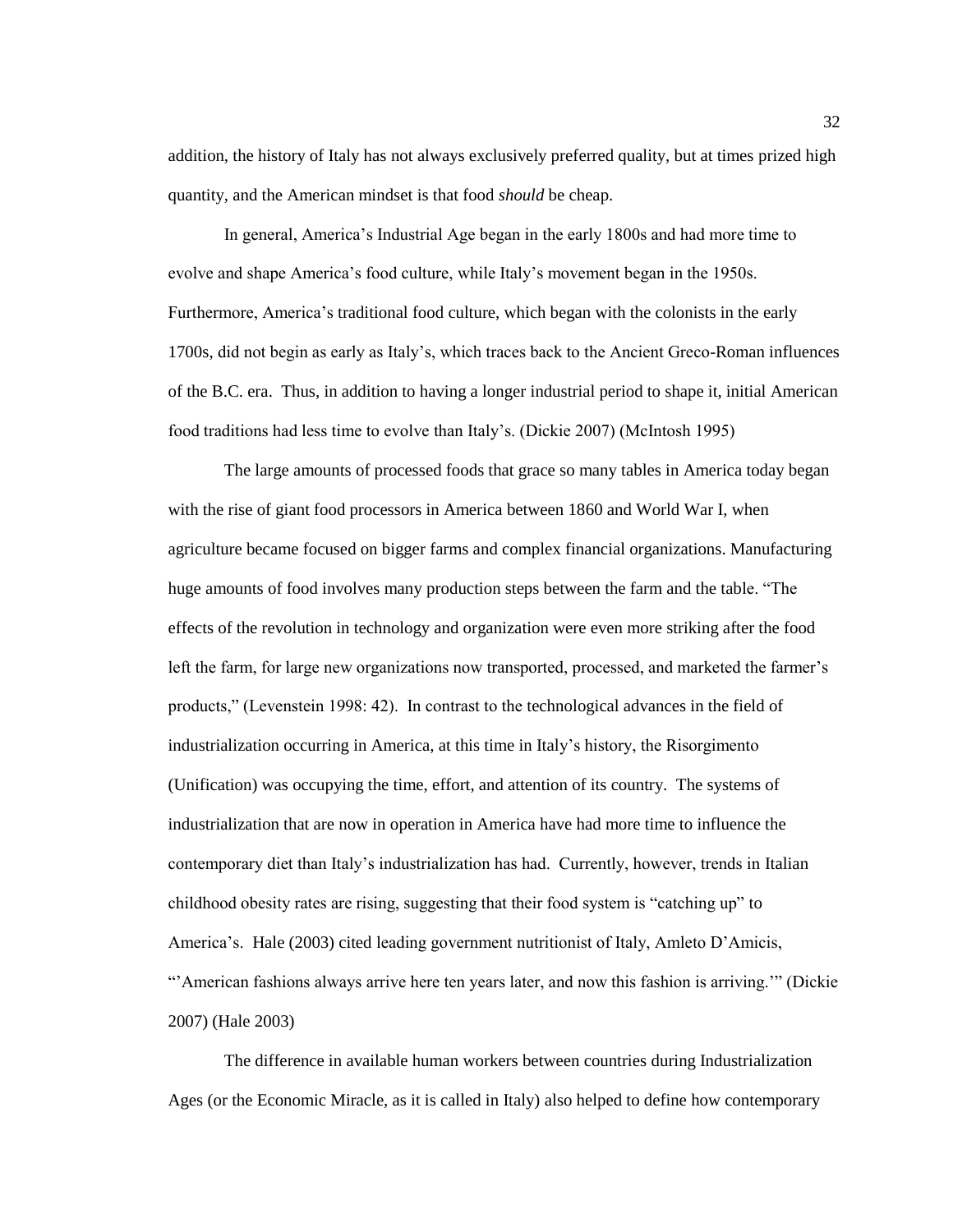food cultures were shaped by industrialization and how they continue to grow. "In food,...quests for technological innovations to reduce costs and eliminate dependence on skilled, artisanal labor went hand in hand with drives to merge and consolidate businesses in order to gain control of market forces," (Levenstein 1988: 32). In America, laborers were in short supply, so the more efficient a system was and the fewer humans it needed to run smoothly, the better. When Italy's Industrial Age arrived in the 1950s, there was a large, lower-class peasant society full of willing people eager to move to the cities and work. There was no shortage of able hands (Dickie 2007), and thus no strong impetus to find ways to replace human labor. Therefore, efficiency was not as prized. Some of the major consequences of industrialized food and how it affects food quality (as many respondents suggested) are looked at in more detail in the next chapter.

In response to the last question in my survey (why oft-dieting Americans are obese or overweight, while Italians are not and yet do not diet) many respondents said the quality of food is better in Italy than in America, and that this is because Americans prefer high quantity while Italians prefer high quality. This view speaks about general consumer trends as opposed to individual preferences of each country's citizens. However, these different focuses have derived, in part, from the abundance of food in America versus a peasant society and famine in Italy, and as a negative response to the globalization of industrialized food.

For most of Italy's history, the majority of Italians would not have been able to imagine the abundant American meals that have always been a part of American food culture. In Italian culture, restriction within daily eating habits does not play a large role or, actually, any role at all. In the past, restriction was associated with famine, Fascism and poverty. From the 1600s until the mid-twentieth century, areas of Italy suffered from scarcity and famine, mostly experienced by the peasants in the countryside. This peasant culture existed in Italy up until the 1950s and 1960s, when the Italian "economic miracle" (Dickie 2007: 293) dispatched over nine million people from the countryside to the city. There, Italians of all classes could partake in the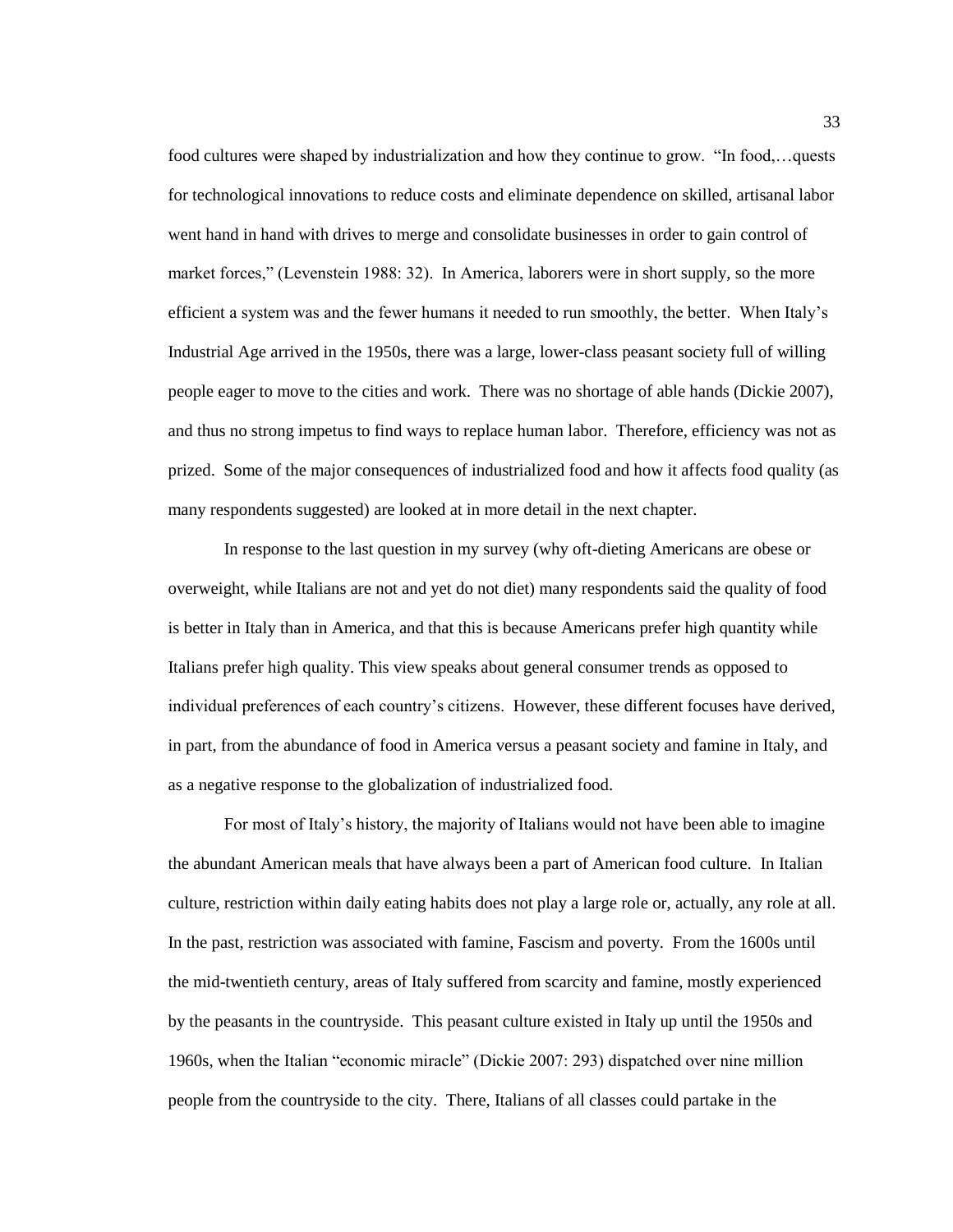industrial growth and eat well. Once those peasants moved to the cities in the 1950s to work in the factories, they gladly relinquished their "bad" quality peasant food in favor of the city cuisine and the upper echelon's preferences (Dickie 2007); although, seen later in this study, the food of the city's upper classes partly derived from the peasant cultures themselves. Famine was, in fact, the reason that Italians emigrated to America in the late 1800s to early 1900s for the first time, launching Italian food culture and its subsequent derivations, such as spaghetti and meatballs, into America. During Fascism, the general Italian populace grew even hungrier. "When Fascism was at its height, the mass of Italians ate worse than they had done before. Estimates of the average calories consumed daily by workers in the cities show a decline from 2,954 in 1926, to 2,476 in 1936," (Dickie 2007: 267).

In stark contrast to Italy, there has been an abundance of food in America from the time Native Americans were the only inhabitants until present day. "We were never more merry nor fed on more plenty of good oysters, fish, flesh, wild fowle and good bread, nor had better fires in England," wrote John Smith (Root and de Rochemont 1976:54). By the mid-1700s, European visitors to America reported that Americans ate very well. Meat three times a day was normal, and there was always an abundance of food mentioned by foreign observers and critics. "Land was cheap and meat abundant in the America of 1789. In Europe land was dear and meat a luxury," (Cummings 1970: 15). Generally, when speaking about the quality, American food was seen as unrefined, ruinous to one's health, and unpalatable. The Count of Volney, in the late-1800s, wrote, "Americans deserved first prize for a diet sure to destroy teeth, stomach, and health, and advised the government, for the good of the country, to undertake an educational program to teach Americans how to eat," (Root and de Rochemont 1976:125). Indeed, the excess quantity and lack of consideration to quality seemed to have arrived hand-in-hand: "Critics of American cooking often blamed abundance for encouraging poor preparation," (Levenstein 1988: 8).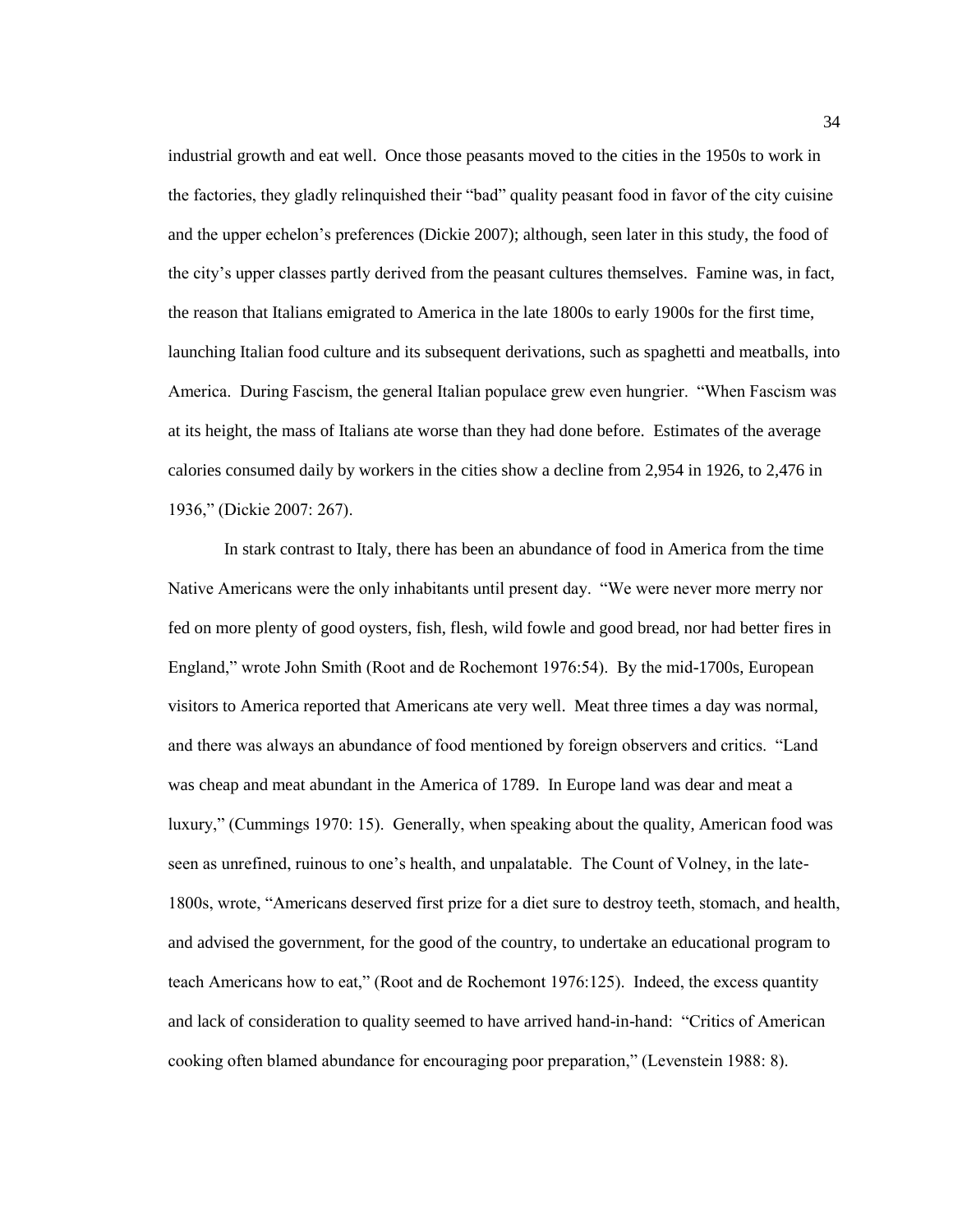Furthermore, even one and a half centuries ago, a frequent criticism was that Americans ate too much and threw too much away. (Levenstein 1988) (Root and de Rochemont 1976)

Foreign perspectives and reports show that American food was viewed in a negative to neutral light in regards to quality, and a positive light in regards to quantity. Writes Levenstein (1988: 7), "Virtually every foreign visitor who wrote about American eating habits expressed amazement, shock, and even disgust at the quantity of food consumed…Long before Americans' overflowing self-serve ‗salad bars,' ‗all-you-can-eat buffets,' and ‗smorgs' came to symbolize to overseas visitors an obsession with quantity, the groaning boards of America's hotels struck Europeans the same way." American food patterns in the past, besides being blessed with abundant food, favored "the major characteristic [of] an overwhelming heaviness" and a "light" hand with spices" (Levenstein 1998: 5) in preparation methods, vegetables treated as sides or sauces and eaten sparingly, and the method of frying food (Levenstein 1988). This preference for quantity has continued to present day, as voiced by Leah, an adult of Lewisburg. ―We just want more food and can't be satisfied with the amount that will sustain us. I think the American culture, in general, always wants something bigger and better."

However, quality has not always been the primary focus of Italian food. On the contrary, during famine, the preference for quantity was more significant than the preference for quality. Those who could afford large quantities of food were high class, and were seen as healthy besides. For most of Italian history, however, abundance did not mean that one *should* consume the food, merely that one *could.* The access and display of quantity was more important than the consumption of it, which was to be in moderation. Over time, the preference for quality, in addition to quantity, became more defined and important, because that, too, was associated with health and high social status. (Montanari 1994)

The ancient Graeco-Romans helped to define the virtues of moderation in its importance in health and refinement. The merit of moderation has persisted until modern times, with a few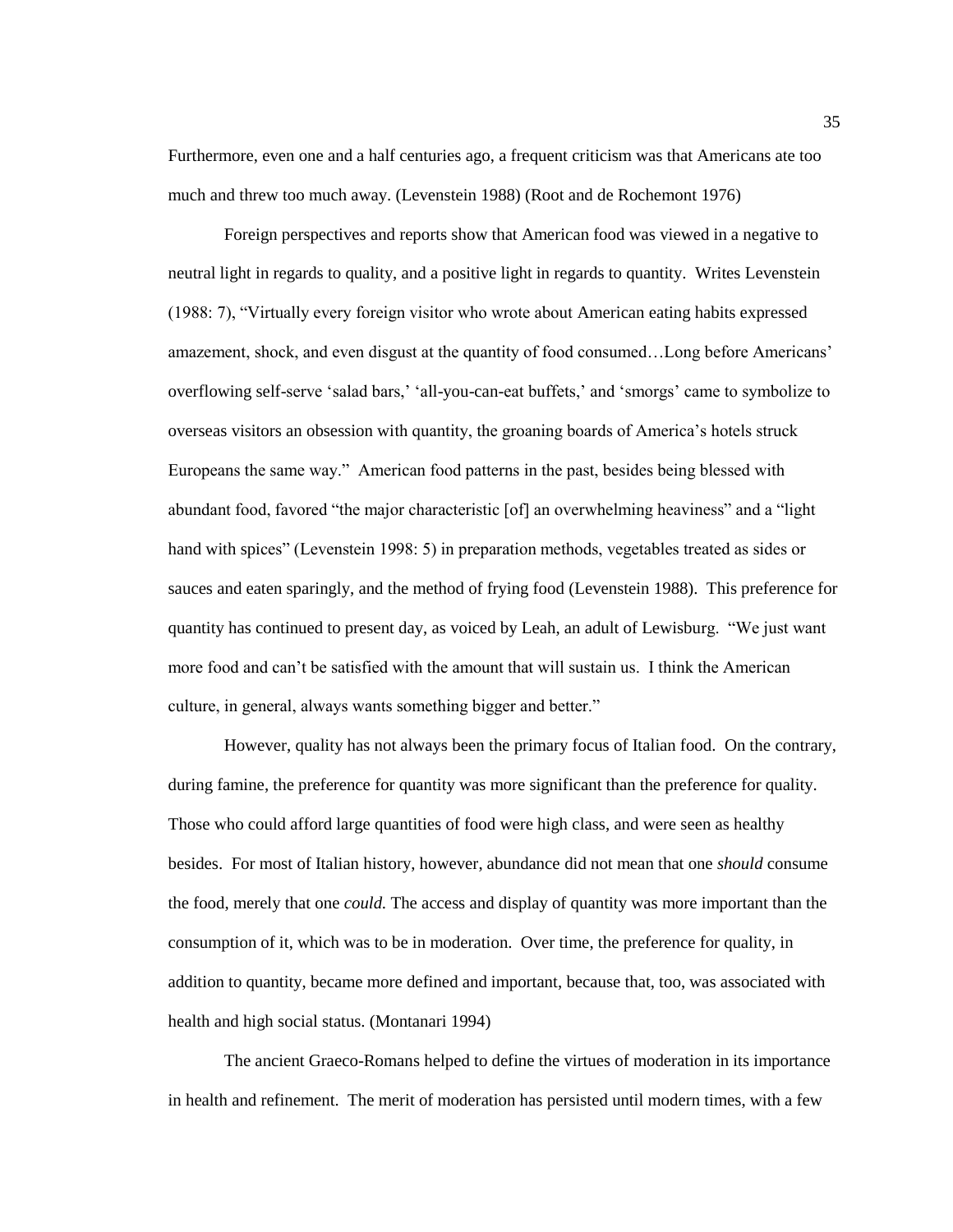"upsets," usually from other cultures. For example, in AD 888, the German ruler Charlemagne, when occupying Italy, valued a voracious appetite. He equated it to wealth and "a physical and muscular concept of power," (Montanari 1994: 116). The Germanic and Celtic cultures "viewed the 'great eater' in a positive light," (Montanari 2006: 22).

The preference for quantity arose from the fear of starvation, its presence either acutely felt or always just outside the door, waiting for the next famine. The abundance of industrialized of food has caused the opposite reaction of fear of obesity. Even though Italy's obesity rates are much less than America's, a rising overweight and obese population has begun to equate quantity with *unhealthiness.* This, in turn, emphasizes quality even more. In addition, quality is reemphasized together with regionality today because of a strong reaction against globalization of industrial food. "The beginning of the process of standardization and, potentially, of the globalization of markets and of food models has prompted in reaction a new attention to local cultures," (Montanari 2006: 80). Quantity had, for most all cultures, been the most important marker of social status, "[b]ut at the moment when food became a widespread commodity, this food law weakened. In its stead there arose the valorization of 'region' as receptacle for a new variation: 'geographic food,'" (Montanari 2006: 81).

America has the absolute highest obesity rates of industrialized nations, and a food culture mostly dominated by abundant, low-quality, industrialized food. However, the movement towards localized food and a preference for higher quality did not occur until the 1980s (Kandel, *et al*., 1980). This is partly because industrialization has persisted for a longer time in America, and the food culture before that for a shorter time. Also, virtues of moderation were generally not seen in the American masses, like they had been in Italy; and the fact that a food culture was never widely significant in, for example, unifying the nation or defining regional allegiance (as it has been in Italy's past), did not lead to resurgence for protecting one. (Montanari 1994) (Montanari 2006)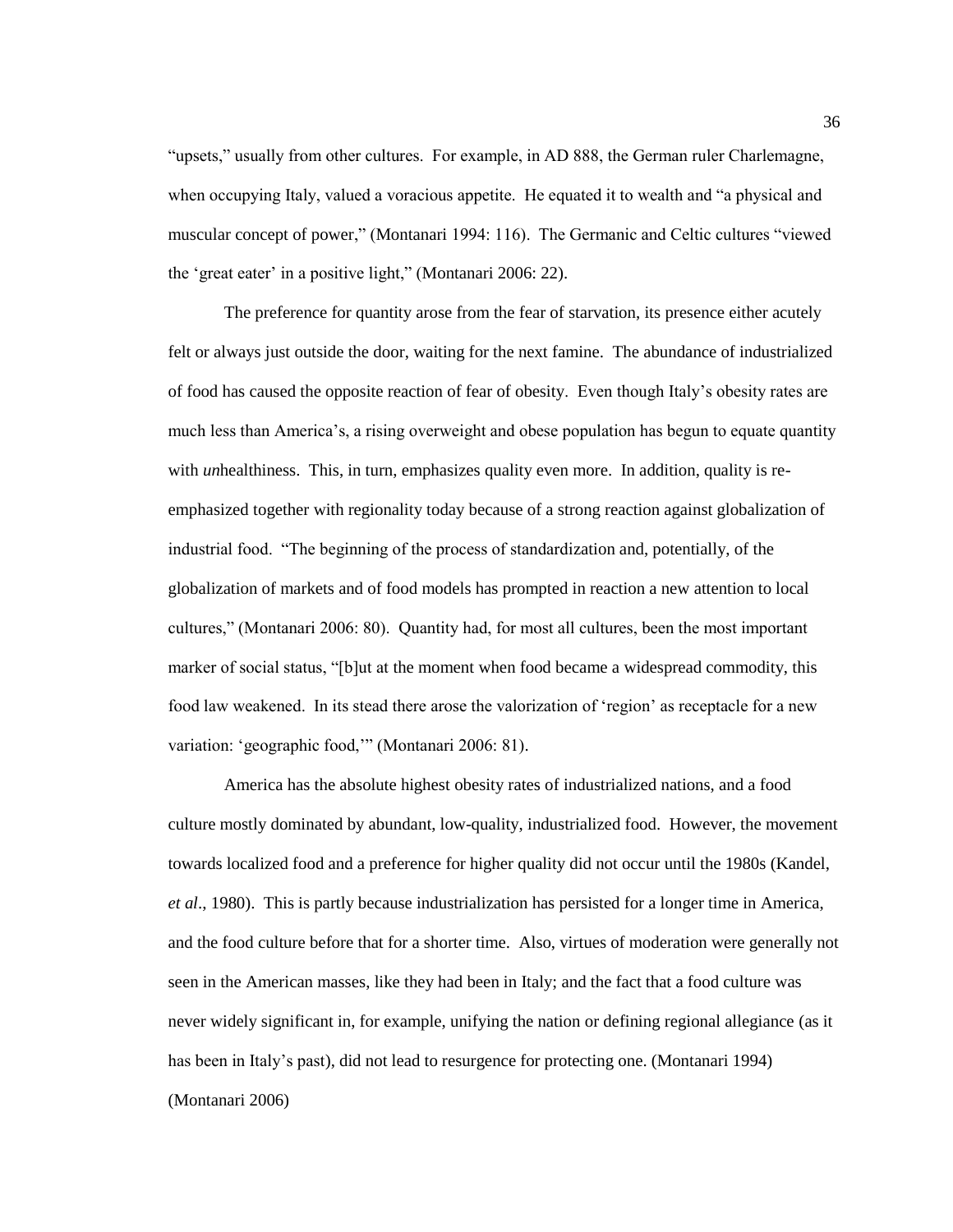America's cornucopia of food was often defined in terms of quantity of meat eaten. American cookbooks in the nineteenth century include recipes that call for dozens of ingredients. One recipe for soup includes copious amounts of meat – three pounds of beef, three pounds of veal, half a pound of ham – only to be thrown out once the flavors boiled into the water. In another cookbook, a wedding cake calls for ninety eggs, plus 19 more for frosting. This cookbook, published during the Civil War when food was actually in shorter supply, has a recipe for an everyday cake that calls for 32 egg yolks (Root and de Rochemont 1976). In contrast, meat was especially scarce in Italy's past. Dickie (2007: 6-7) provided an illustrative Italian proverb: ―*When the peasant eats a chicken, either the peasant is ill, or the chicken is.*‖ Chicken was expensive in the countryside, and so was reserved for the sick. In any case, affordable animals were often ones that had died of disease.

Another factor that was often mentioned by respondents was that Italians exercise more than Americans. According to Landsburg (2006), "The average American works 25 hours a week;...the average Italian a bit more than 16 and a half," showing that the contemporary American work culture includes long work days with many sedentary hours. The United Nations' International Labor Organization (ILO) wrote, "Workers in the United States are putting in more hours than anyone else in the industrialized world." Not only are more hours put into work days on average, but Americans have fewer vacation days than Italians, who get up to four to six weeks a year (Anderson 2001). Long work hours and more work days lead to a higher percentage of time spent being sedentary. Italians are not as active as they were in the past, but are still more active than Americans. As Sue, an adult from Lewisburg, said, "We probably, as a nation, don't get enough exercise. In Europe, places are closer, and people don't drive as much…It's difficult here [in West Virginia] because it's hilly, not predominantly flat. Or in D.C., for example, you'd get killed if you tried to ride a bicycle to work." While in Italy, I observed shorter work days, and free time was often actively spent, such as socializing or enjoying the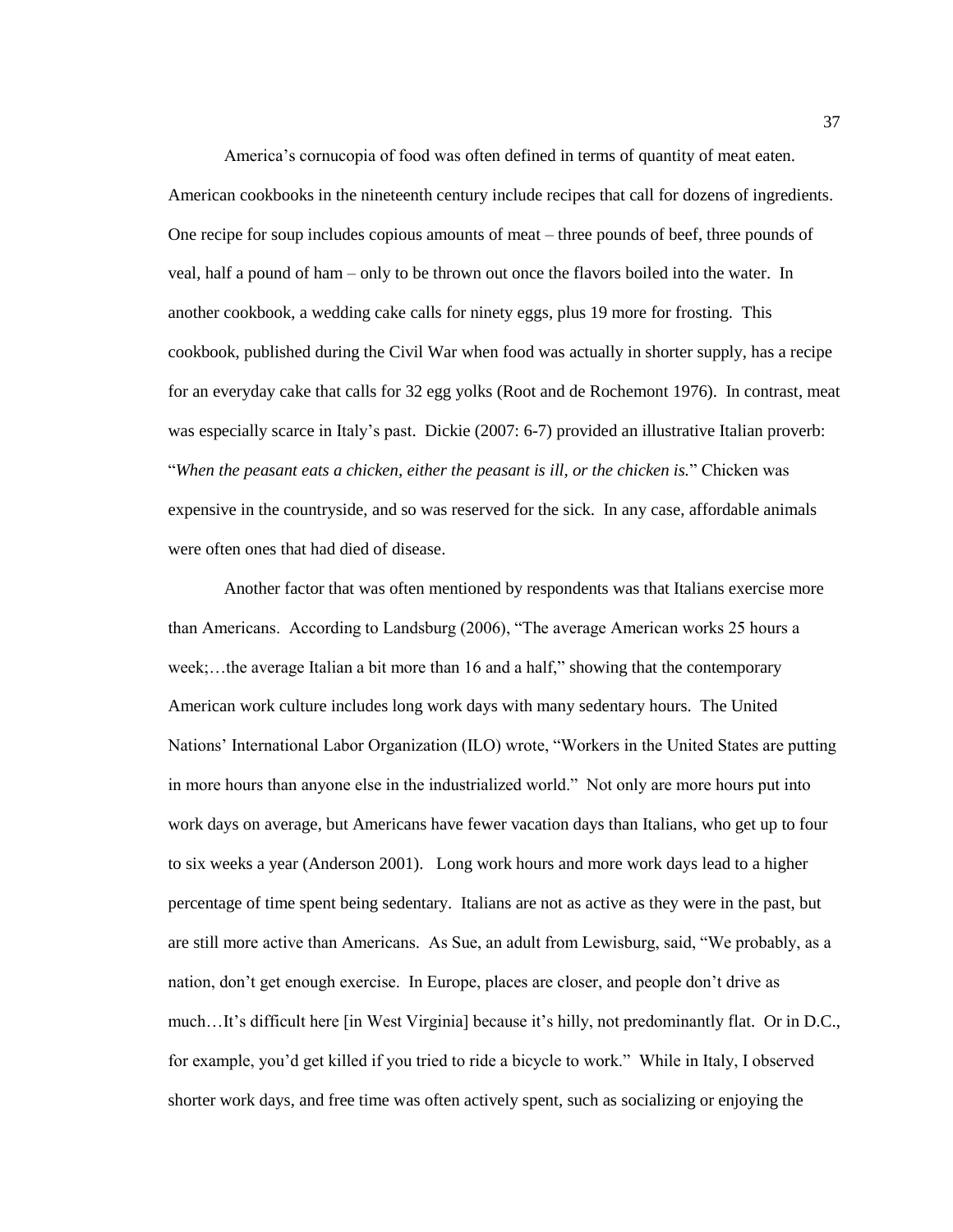evening *passeggiata,* a stroll through the streets of one's hometown with friends or family. This particular tradition was even mentioned by one of my adult State College respondents, who said, ―Everywhere we went in the Mediterranean, everyone went for the *passeggiata*, all generations in the evening, not just fitness addicts, but everyone, a mix. They spend less time in front of a TV."

Other respondents mentioned that Americans are "lazy," like John, an adult from State College. Laziness is an individual attribute and so cannot be applied to any general population; also, the fact that Americans work long hours shows that they are not lazy, at least not in that sense. Perhaps John's statement points to an underlying difference in American attitudes and how mindsets have been shaped. For example, Sue continued to say that, "The whole structure is different in Europe. They walk to friends' houses. I see it here, we have a get-together, and people drive three houses down. That's a mindset, and it's a different mindset." Or even, because Americans work long hours, free time is not spent actively.

Compared to the past, Americans consume less calories than did the average farmer or housewife; but so few calories are burned from activity today that this contributes to the problem of an overweight and obese population (Bix 2007) (Konner 2001). As shown, American history has always had a cornucopia of food. The switch from an active to sedentary lifestyle with large platters of food available in both instances has, perhaps, caused the U.S. population to gain more than a few extra pounds. Compared to America, the Italian population of the past has included a large percentage of the lower peasant class, which, until the 1950s, suffered periods of famine. The instant and abundant availability of food for the laborer that an American farmer could readily tuck into was rarely at the hard-working peasant's table (Dickie 2007).

Another difference that was often mentioned by my respondents was something in the market-driven food sphere. This category includes factors that push or encourage Americans to eat in certain ways and to consume particular foods. It also includes industrialization and its consequences (Chapter 6). Some mentioned that hormones in meat were a cause for the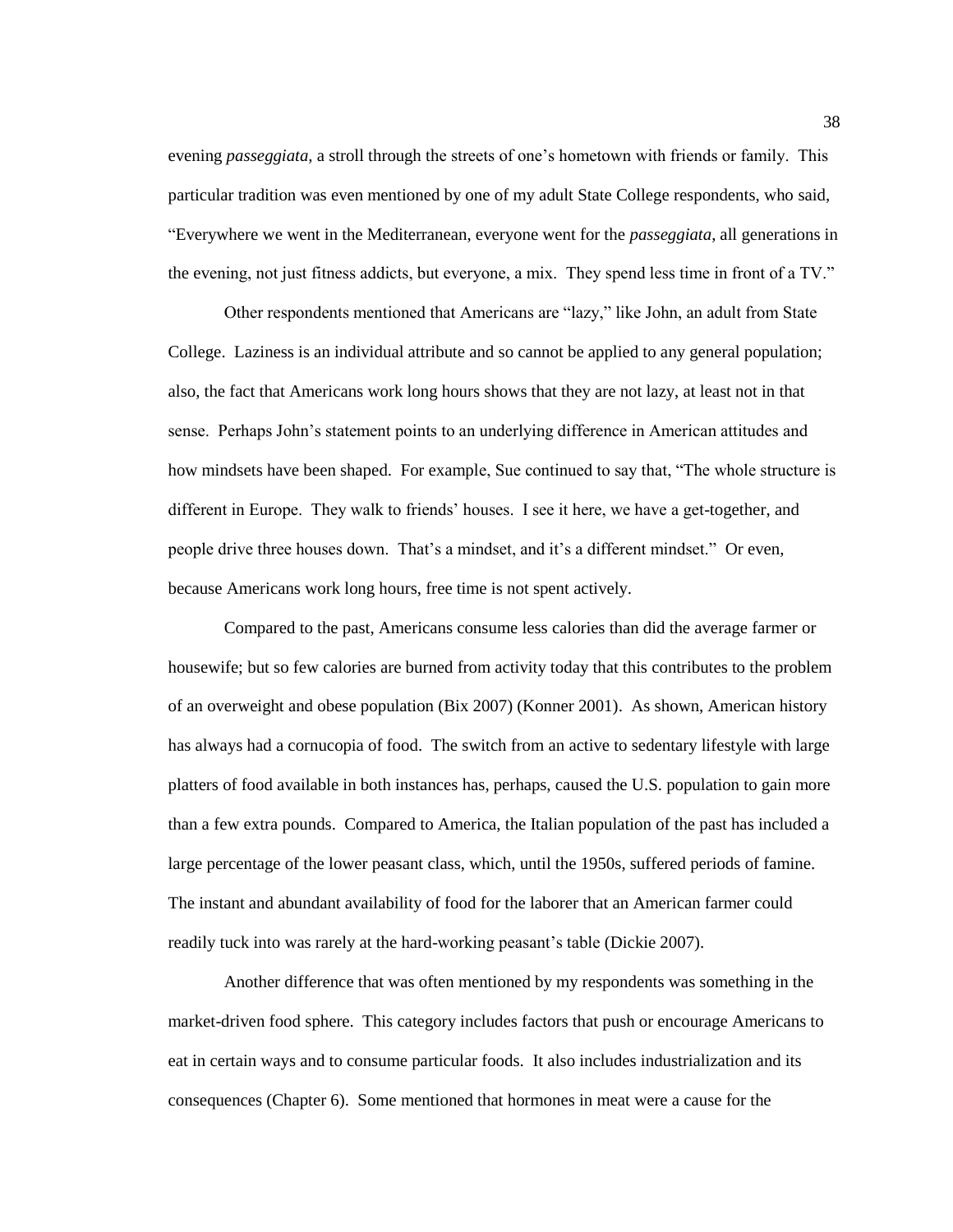difference in diets, while others mentioned the fact that organic was "fake," (Abby, undergraduate from Lewisburg). While no one explained in great detail why they had voiced these things, their responses clearly showed the belief that possibly uncontrollable factors dictate the way Americans eat. My respondents were correct; what influences the food on an individual's plate is what types of food are actually available and how they can be obtained. This is influenced by heavy advertising, mentioned by respondents, as well as the larger forces of power behind how and what types of food are sold, namely huge food industries and the role that the government plays in assisting them.

The advertising industry took off when cross-country transportation began to be used to distribute food throughout America. Transportation and storage technology received its first boost in efficiency when food was needed to be distributed by railway to the soldiers of the Civil War in the 1860s. Food had the tendency to rot *en route*, and canning became the saving technology that prevented that. After the success of mass distribution, new technologies began to take form, such as cold storage, which helped to keep foods in their natural form year-round. One obstacle that prevented instant success by food businesses was that sellers found they could no longer convince consumers to buy their brand by way of word-of-mouth alone, because people in new cities had not heard about it. Thus, food advertising was born (Cummings 1970).

In America, large food industries and government subsidies, combined with advertising, help (or require) companies to decide what to sell consumers and how to sell it. Italians are susceptible to all sorts of advertising, but their food remains "recognizably itself," (Dickie 2007: 297). Italians' strong attachment to their food may be explained by the unifying effects food has had in the past and today, giving it greater, more tangible importance. In addition, when it comes to food, the Italian government supports the needs and desires of its people, rather than of large industries, by laws that protect regional variety. And, the expansion of industrialized food worldwide incited a backlash in Italy that took the form of greater regional pride in the attempt to save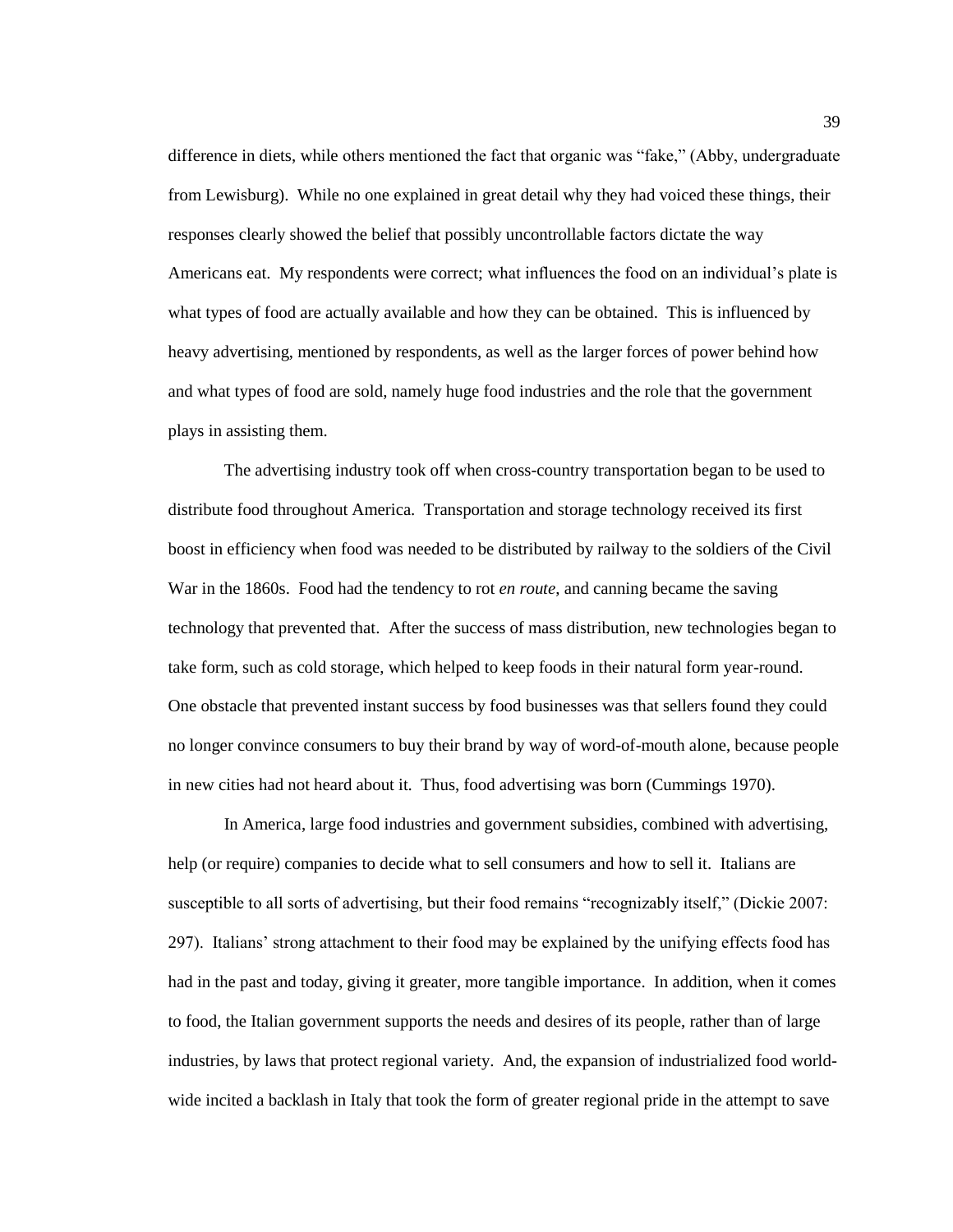unique local foods. In contrast, the American government subsidizes corn and soy and the use those ingredients in as many products as possible because there are large surpluses (discussed in more detail in Chapter 6), while the Italian government encourages the quality and uniqueness of "typicalities" by way of laws like DOP and IGP (Dickie 2007) (Pollan 2006).

Well-known by any American who has traveled to Italy, Italians are fiercely proud of their birth cities. The beginning of Italian food culture was in the Italian cities, and can be seen in the names attached to them: *bistecca alla fiorentina, prosciutto di Parma, pizza napoletana, risotto alla Milanese,* and *pesto Genovese* are only a few examples. Dishes and foods that are locally derived have a strong tradition behind them, are sought after in contemporary times, and are known for their high quality. They are known as *tipicità*, or "typicalities," in Italy. One of the first widely-recognized foods of high quality is *parmigiano* cheese from Parma*,* first mentioned in the 1350s, the procurement of which was (and still is) desired to be from a specific city and made in a specific manner. Today, such high-quality foods are protected by law: the European Union DOP, Denomination of Protected Origin (*Denominazione di Origine Protetta)*, has strict guidelines dictating its mode, manner, and place of manufacture. Another, less strict law is the Protected Geographic Indication (*Indicazione Geografica Protetta)*, or IGP. (Dickie 2007)

Because Italian preferences are for higher quality foods, food is sold to Italians with that ideal. In America, on the other hand, past attitudes towards food were different than Italians', and reflect modern focus on quantity and cheap price. "Abundance also seemed to breed a vague indifference to food, manifested in a tendency to eat and run, rather than to dine and savor….Foreigners often remarked on the eerie silence that reigned at American dinner tables, as diners seemed to concentrate on getting the tiresome burden of stuffing themsevles out of the way in as short a time as possible," (Levenstein 1998: 8). In contemporary America, the relationship to food and between seller and consumer has been defined through industrialization, and has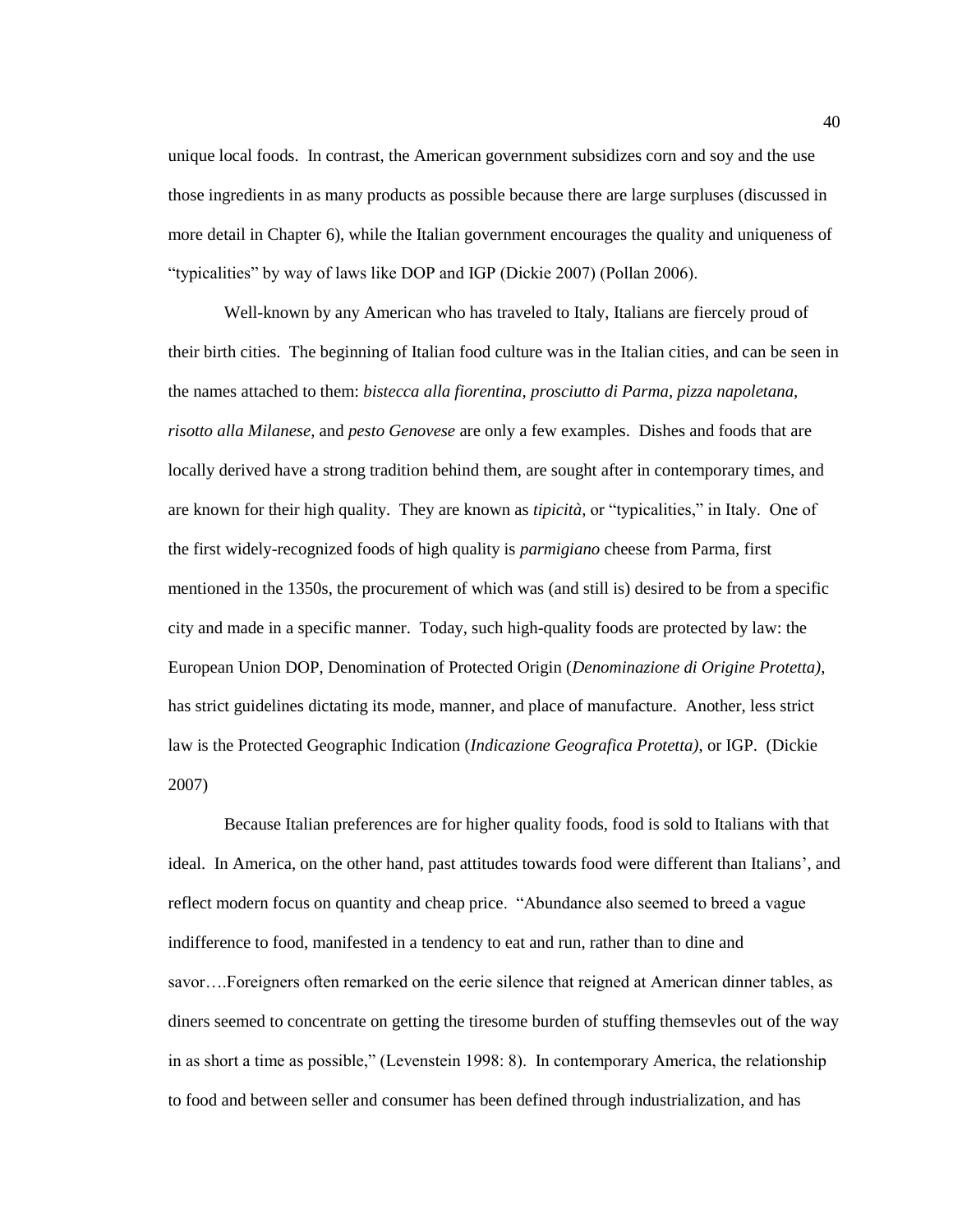morphed into a purely profit-driven mentality. This connection is seen in links between business, decreasing diversity in food types, decreasing health of crops, animals and humans, and outcomes of these connections (again, looked at in more detail in Chapter 6). This profit-driven mentality is not only the attitude of food companies and industries, but also of the American consumer. Consumers demand low prices, and "[t]he American food system has for more than a century devoted its energies to quantity and price rather than to quality," (Pollan 2008:183). Americans currently spend less than 10% of their income on food, a mentality ushered in by former Secretary of Agriculture Earl Butz. Butz graduated from college during the Great Depression, and the menace of hunger and high prices caused him to promote fence-to-fence, 1,000 acre cornfield policies, beginning the contemporary age of super-abundance and cheap food. In King Corn (2006), Butz calls cheap food prices the "root of our affluence." Americans demand that food be sold at low prices. In 1970, for example, when food prices skyrocketed, housewives protested until the Nixon administration adopted cheap food policies, which have governed the food system until present-day. (Pollan 2008)

It is from the city of Bologna, nicknamed *La Grassa*, "The Fat," that one of the best examples of typicality arises. From this city heralds the meat that Americans call boloney (also written as *bologna* or *baloney*). In Bologna, it is called *mortadella* and is manufactured differently from American boloney according to a recipe from 1644 and a law enacted in 1661. The earliest copy of the recipe is nearly indistinguishable from the official recipe used today, from which Bologna's Guild of Sausage-Makers asked their cardinal to issue a law outlining strict controls of how to manufacture this sausage. Copies of the law still hang in shopkeepers' windows selling *mortadella* today. While typicalities were sought after for centuries before, *mortadella* represents one of the first laws to protect a specially-processed food from being duplicated using lesser-quality ingredients. (Dickie 2007)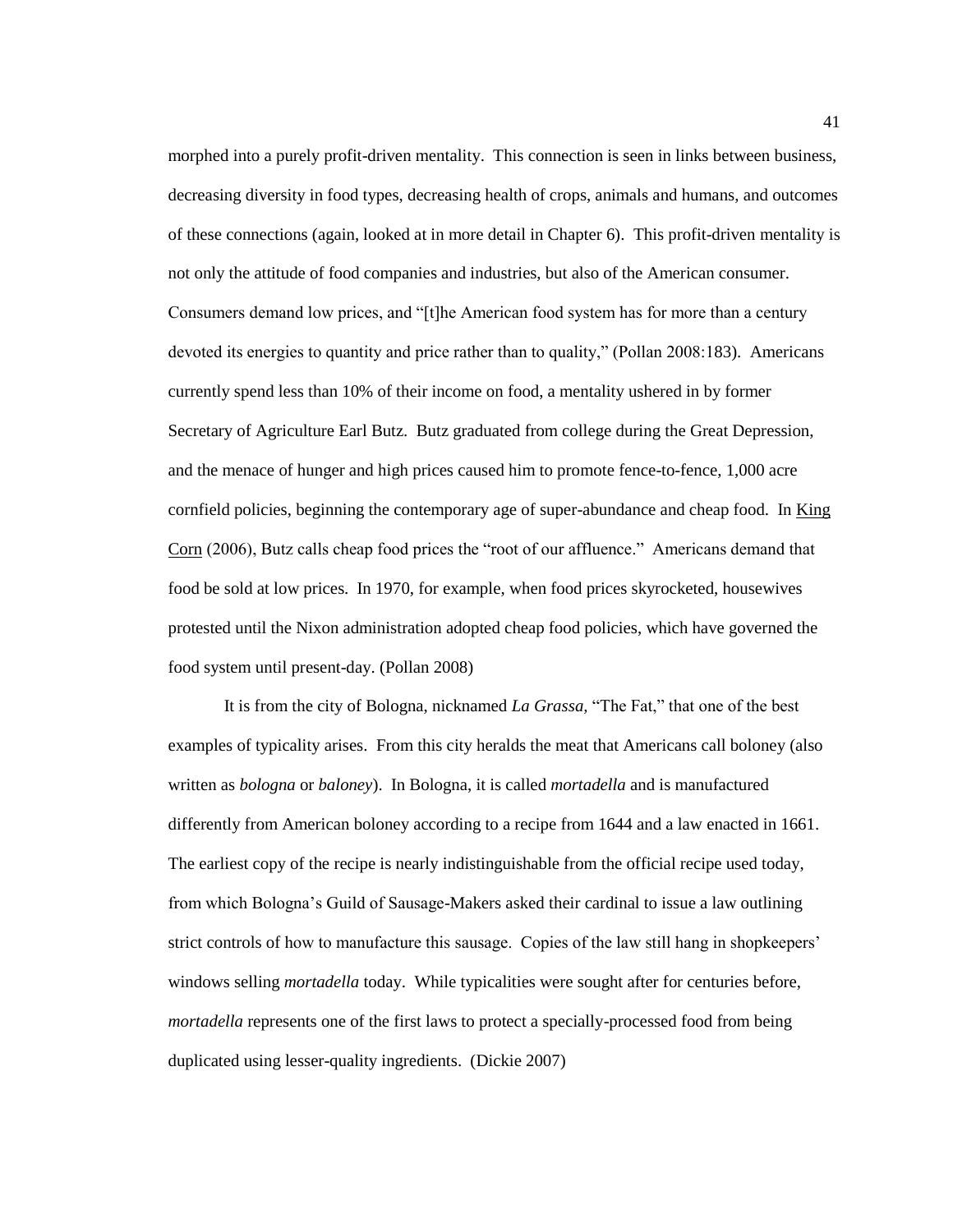Not only do Italians focus on uniqueness and high quality of the ingredients that go into their dishes, but the manner in which food is eaten in Italy shows an overall greater respect and seriousness concerning food. Italians are more conscious of what and how they eat, which are things that help to regulate a person's diet. This can be seen in the almost national structure of eating habits; if I asked an individual Italian what he or she ate on a daily basis, I found that he or she generalized the average Italian's diet. As seen in my interview responses, on the other hand, Americans generalized the unhealthy aspects of the American diet, and then their own responses for personal dietary habits were all very different.

As Chris, an undergraduate from State College, stated, "The American diet is affected by the high pace of life," and because of this eat quick and on-the-go meals. Unlike modern American culture, in Italy nothing should be eaten on-the-go except for gelato, which is to be eaten at an ambling walking pace. Many regional specialties are found on the side of streets, but these, too, are to be enjoyed slowly and perhaps standing around the area where one bought them. It is also important to have separate plates for different dishes so that flavors do not mingle, ruining the authenticity of each dish. It is distasteful to fail to give each element of a meal its proper respect, time and place. As Dickie (2007: 198) wrote, "On special occasions, Italians like to savour the way *antipasto, primo, secondo, contorno,* and *dolce* make an evolving pattern of distinct tastes and textures. In order to cram a whole meal into ten minutes of guzzling, the British invented Sunday lunch; and in order to nullify its different tastes, they invented gravy." His particular enmity is reserved for the British, but nearly the same thing might be said about the American Sunday brunch and maple syrup. And, as the American food culture history will show, the majority of American cuisine is Anglo-Saxon in origin.

The relationship between Italians and food is, while not as simple as it was in the past, still fairly simple today. Local foods are eaten more often in Italy than they are in America, and multiple, open-air markets filled with fresh foods are a daily affair. Italian cooking itself is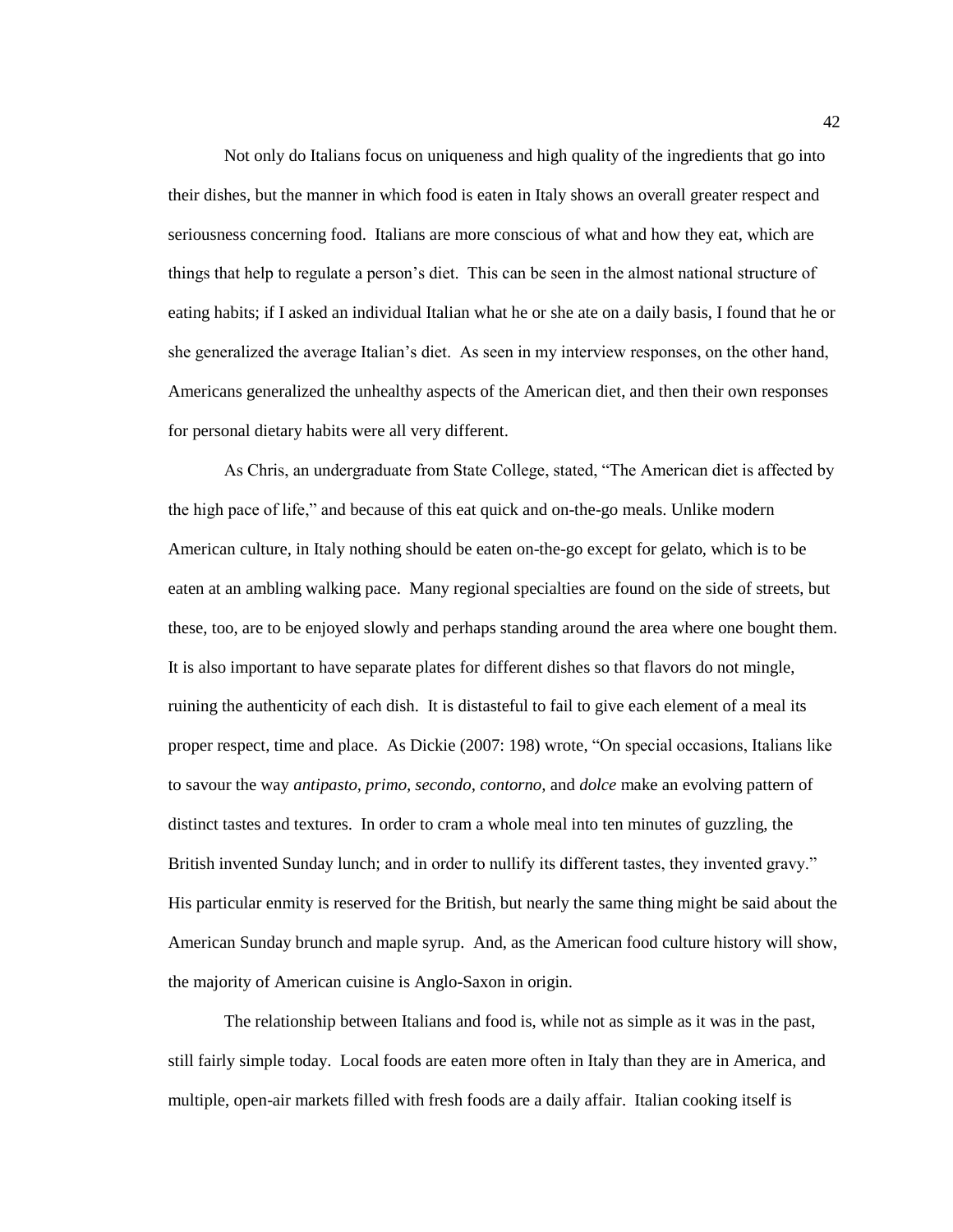characterized by simplicity – the flavors often come from fresh and high-quality ingredients. While in Florence, I observed daily, open air markets with fresh food. Even in the winter, Florence had open markets, in addition to the larger *Mercato centrale* (Central Market) in a twostory building.

The way in which Italians consume food is described by Facaros and Pauls (1994: 84) as such:

*"There are those who eat to live and those who live to eat, and then there are the Italians, for whom food has an almost religious significance, unfathomably linked with love, la Mamma, and tradition. In this singular country…standards both at home and in the restaurants are understandably high. Few Italians are gluttons, but all are experts on what is what in the kitchen; to serve a meal that is not properly prepared and more than a little complex is tantamount to an insult."*

The way in which Americans consume food is very much like the way Americans consume other material items, becoming merely a cog in the industrial and business wheels. Americans think of themselves as "consumers" of food in an abstract sense. In other words, people are "passive, uncritical, and dependent" (Berry 1990: 146) when it comes to what is on the table in front of them. This is not to say that it is the individual's fault; what the food industries put there will be consumed, and this is absolutely imperative for the industries' survival. In fact, as Berry (1990) so adeptly articulates, the ideal industrial food consumer would be attached to a tube that feeds him directly from the factory to the stomach. No matter what the consequences of industrial food are, the goals are the same as of any business: to sell as much as possible in order to make the most money. (Berry 1990)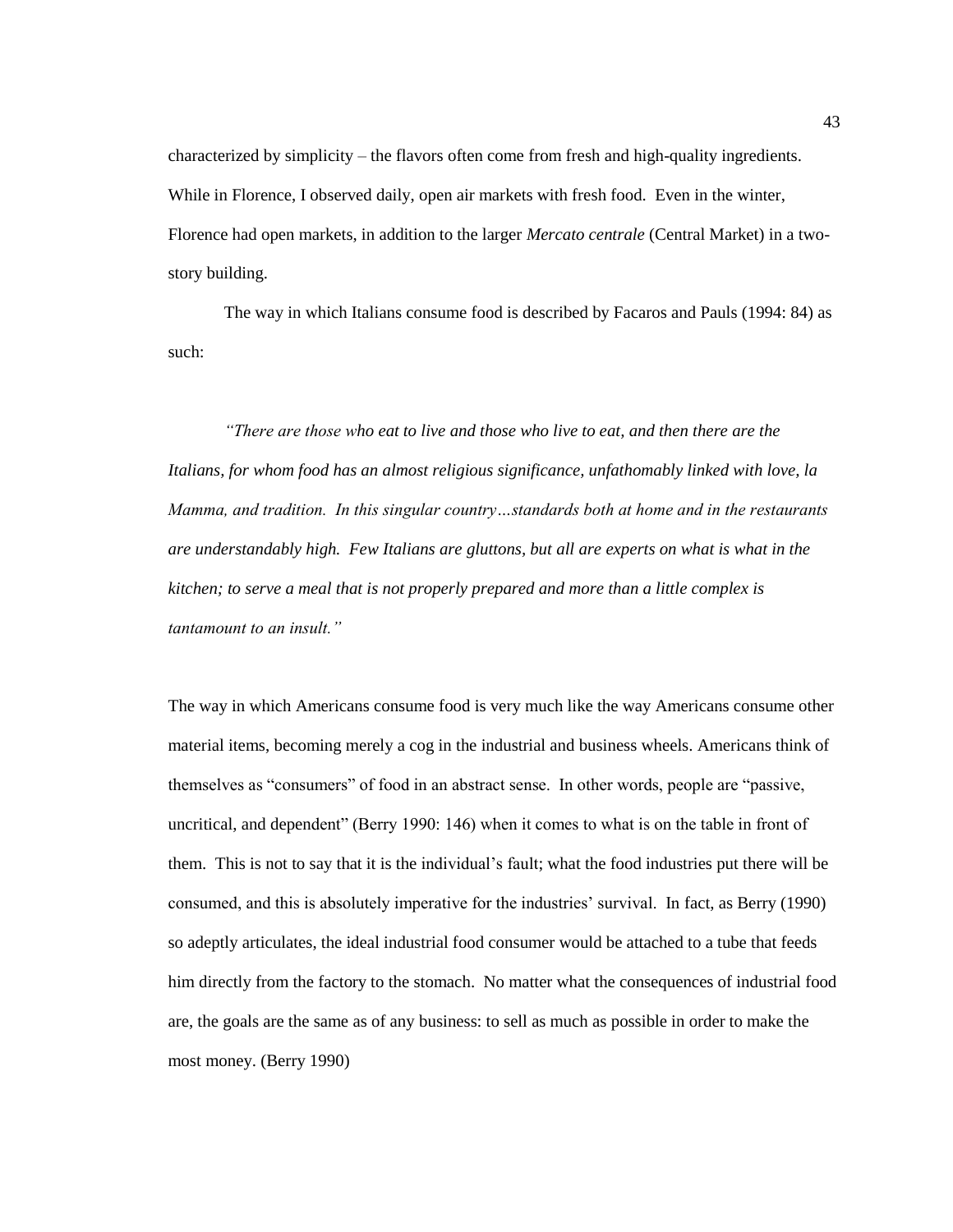Berry (1990:146) defines the "industrial eater" as "one...who no longer knows or imagines the connections between eating and the land, and who is therefore necessarily passive and uncritical." As Roger, a Lewisburg adult, said, "Most people…are not too concerned with what they're eating." The modern, average American eating lifestyle has created the market for, is dependent on, and has been pushed by industries to be a breath-stoppingly quick, day-to-day affair. Industrial food is encouraged by industries, because the system benefits them. Americans rush through the work-hours so that they can go home or on vacation for relaxation, and then hurry through recreation time for the next best thing. Eating is simply another necessary step to get through the day, and easy-to-prepare foods provide for this step. This has rendered the mode in which Americans consume food to be centered on the transaction between consumer and supplier, becoming a "purely appetitive transaction" between a person and his food (Berry 1990: 148). (Berry 1990)

Given that food is a direct contributor to a person's wellbeing, consumers should, and once were, attentive to what they eat. However, the complex food industry is too large to care about its consumers in such an intimate way, because that costs money and time. Most consumers will never see the person (or machine) that prepared their food in the first place, breaking an important bond between seller and consumer that is still seen in the common, freshair markets of Italy today. Because manufacturers distribute food to millions of people in hundreds of unseen towns, this creates a solely profit-driven situation, while the food culture and health impacts are ignored. Kessler questions the new health image presented by McDonalds or Chili's (salads and Guitless Grill menu). "But are those products selling?' One food industry executive shrugged off the question. 'Who cares?' he asked. 'You're going to build your image,'" (Kessler 2009: 131).

This mode of consumption that is pushed by the industry and reciprocated by Americans is built around the values of volume and price instead of quality and health. Berry (1990)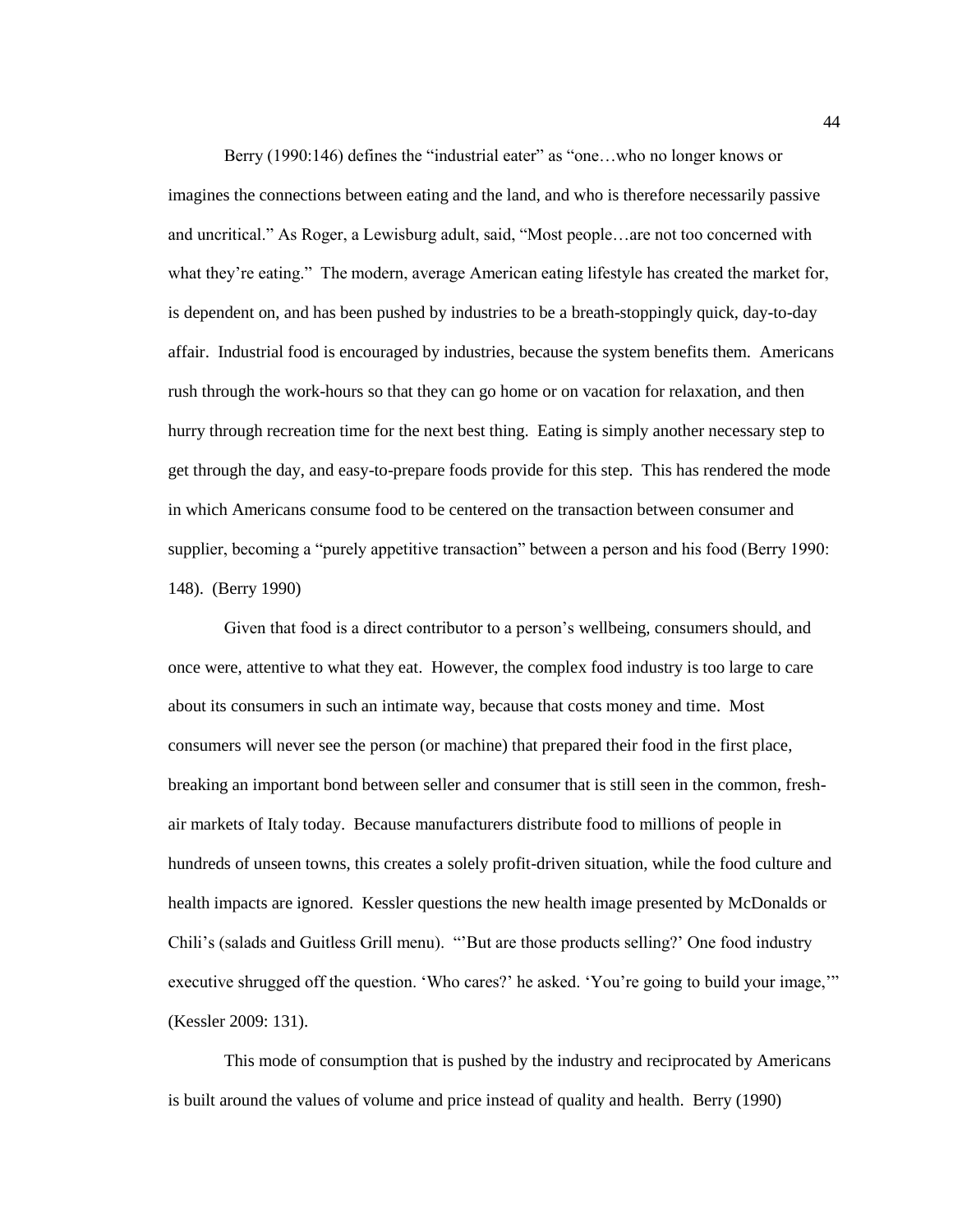explains that as the scale of these businesses increases, diversity decreases. Monocultures are much more useful in producing mass amounts of identical plants and animals, as Pollan (2006) shows is what happens in the corn market. Here is a crucial point to consider in the category of "market-defined food sphere." Beginning with these huge corn crops, Americans have little say over how to produce the food they eat, because the growing, making, and buying of food are so far apart from each other in the process. In short, in order for intensive farming to succeed, animals and plants depend on chemicals, pesticides, hormones and antibiotics to survive the squalid conditions of feed lots and abused soil. Human health declines, and the medical market is boosted: everyone is satisfied. Even the consumers are content to indulge in industrial food because of the food's tasty, addicting qualities and also the important role that advertisers play in convincing consumers that this food is "good, tasty, healthful, and a guarantee of marital fidelity and long life," (Berry 1990: 149) (Kessler 2009)

Food industries began treating themselves and consumers as part of a business venture with the advent of the Heinz brand, founded by Henry J. Heinz in the late 1800s. Canning, already in America since 1819, gained more and more usage in industrial productivity as steam pressure, "crimping," and integration into food processing lines helped to produce 35,000 cans a day by 1910. Through heavy advertising, "Heinz was able to... persuade American housewives that his pickles and other condiments were as tasty, yet healthier and more convenient, than home-made ones," (Levenstein 1988: 36). Efficient food processing soon began to need only a small number of low-wage and low-skilled workers. The assembly line helped substitute for human labor, the prized characteristic during the Industrial Revolution. Next, powdered flavorings and extracts began to be added to processed foods because they impart a stronger, sweeter, more savory, and overall more intense flavor for the amount used compared to fresh flavorings, and do not require special attention in buying and storing. In contemporary times, consistency and uniformity have been important in chain restaurants, not only day-by-day in a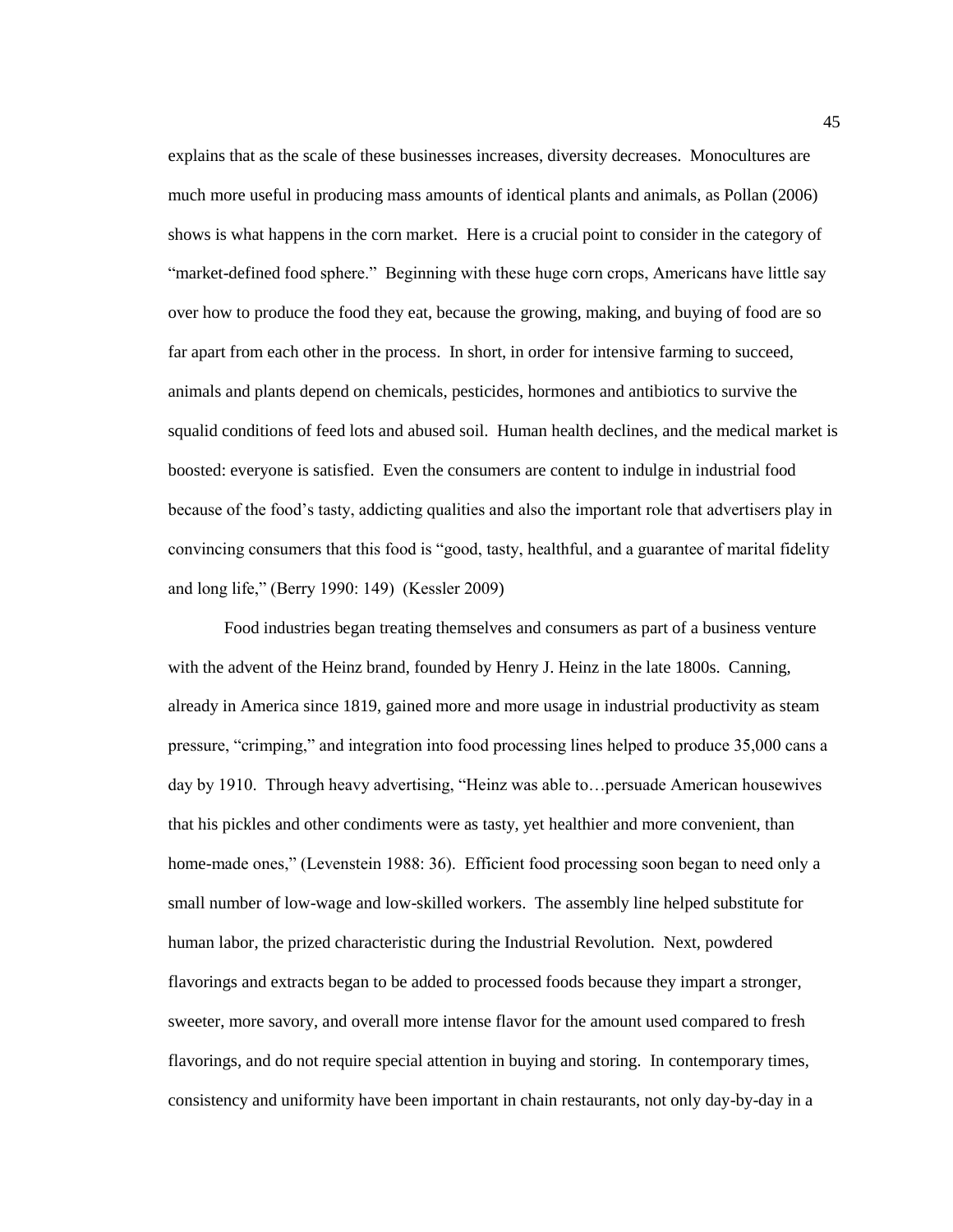single restaurant, but also throughout the state or country. People often eat at specific restaurants because they expect a certain atmosphere, service and menu. (Kessler 2009) (Levenstein 1988)

Another response that I received was that Italy has a strong tradition behind its food, while America does not. Alyssa, an undergraduate from Lewisburg, said, "Thinking back to the history of the U.S., we have no history of food." America certainly does have a food culture tradition, so perhaps this belief developed through knowing that Italians' food culture has a much longer history than Americans' (in addition to Italian restaurants being widely popular, heavily advertised, and marketed in America). Also, Italians have a conscious connection to their traditions, which can be seen in the cultural narratives of typicalities and how food united Italy in the past.

In contrast to Italy, American colonies did not develop distinct typicalities. When in Italy, I noticed that Italians, in general, knew how to ascertain the highest quality, where the best local spot in town was to acquire certain foods, and in which regions it was practically imperative to buy a certain type of food, such as *mortadella* or *mozzarella*. The average American, in general, has probably never heard of Key Islands She-Crab Soup or Kentucky Burgoo, nor will spend the effort to seek them out. American regional dishes, to the extent that they exist, are not in a broad American cultural landscape connecting all classes and societies, like Italian typicalities exist in Italy. (Byrd 2007)

In terms of an American food tradition, the colonies were a novelty because they imported food as opposed to completely sustaining on the bounty of native food, a habit begun by the early colonists. The cuisine they imported from England was not sought out for quality or uniqueness, but because old dietary habits die hard. Not only was there a myriad of new foods like varieties of squash, beans, and root crops in the New World, which they had never seen or cooked before, but those who ate the native food were the native people, believed to be unrefined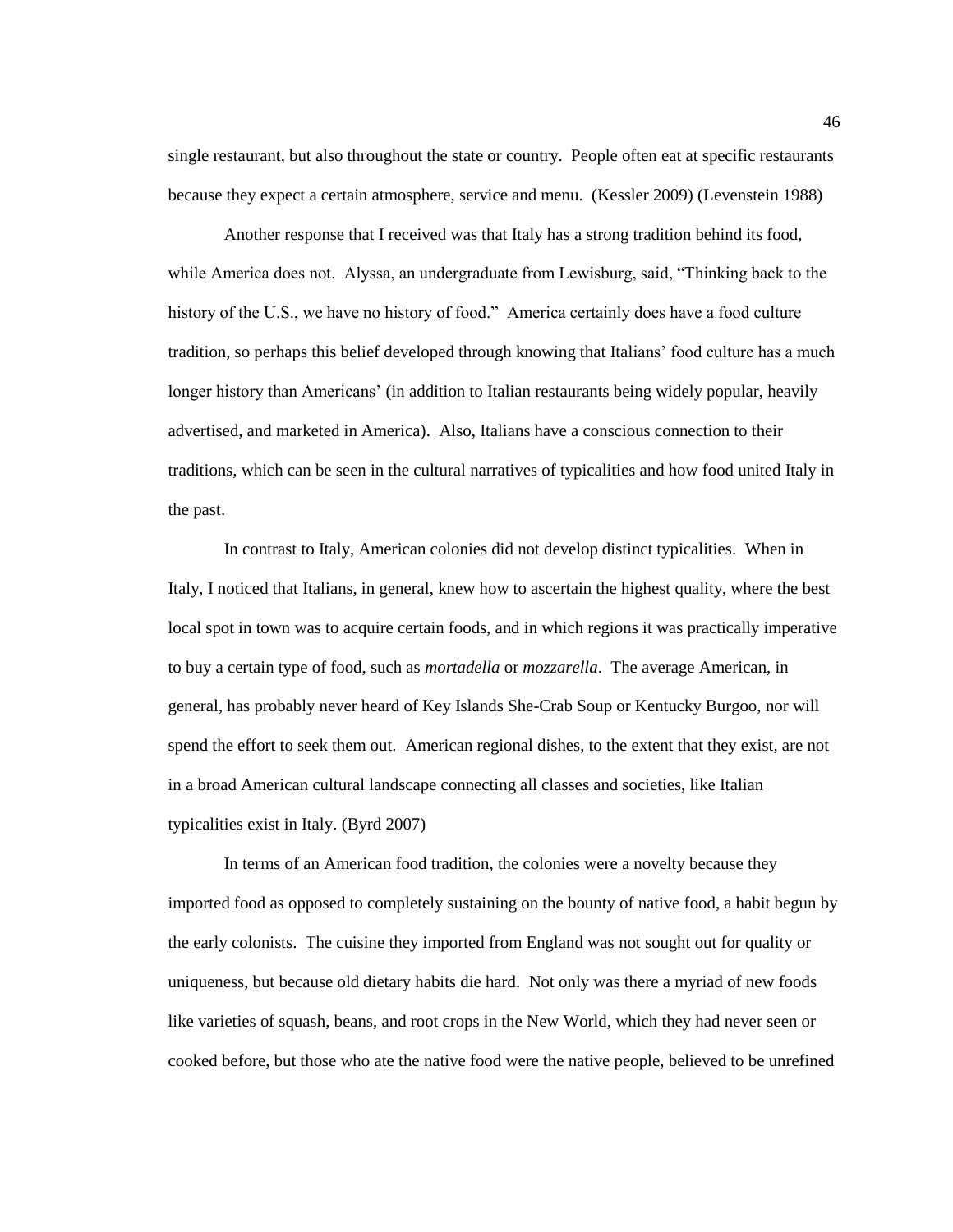and savage. Foods that were acceptable were ones such as corn, out of necessity, and pumpkin, which looked like the European squash. (Byrd 2007) (Levenstein 1988) (Mintz 2010)

This is not to say that the multiple waves of immigration that give America its "melting" pot" reputation did not influence the nation's modern food culture. Diversifying effects include the independency of the colonies and various waves of immigrants: the British, Dutch, French and Spanish initially, and later Germany, Ireland, Scandinavia and Italy. Influences came from nearby as well: slavery in the South initiated an underground culinary influence, and later, Mexican border states – especially Texas, once it was added to the United States – developed regional cuisine. Finally, Baltic and Slavic influences were introduced by the Jews in the Northeast, and Chinese laborers from California added yet another flavor to the amalgam of dishes present in the United States by the  $20<sup>th</sup>$  century. (Byrd 2007) (Mintz 2010)

As much or as little as these foods have been incorporated into the American diet, they are often seen as "foreign" today, but in many cases have become "Americanized." One way in which this manifests is through the addition of America's endless supply of meat added to immigrants' traditional dishes: spaghetti and meatballs is a famous example. "Foreign" (that is, non-British) foods have not become a part of our food culture in the same way that Italian foods evolved in their culture. Even what is arguably America's most distinct food culture, Creole cuisine of the South, is seen by outsiders as "foreign." The one exception of food that was readily accepted was similar to Anglo-Saxon cuisine: German cuisine. The diet of the German immigrants of 1830 and 1848 emphasized beer, marinaded meats, sour flavors, wursts and pastries. These tend to have an iconic image for American food culture today: hot dogs, cole slaw, donuts and hamburgers, as well as sauerkraut, pretzels, pumpernickel, and some beers. Some of these did not even undergo a change of name, such as pretzels and pumpernickel, while others have been modified according to American tastes. American beer, for example, tends to be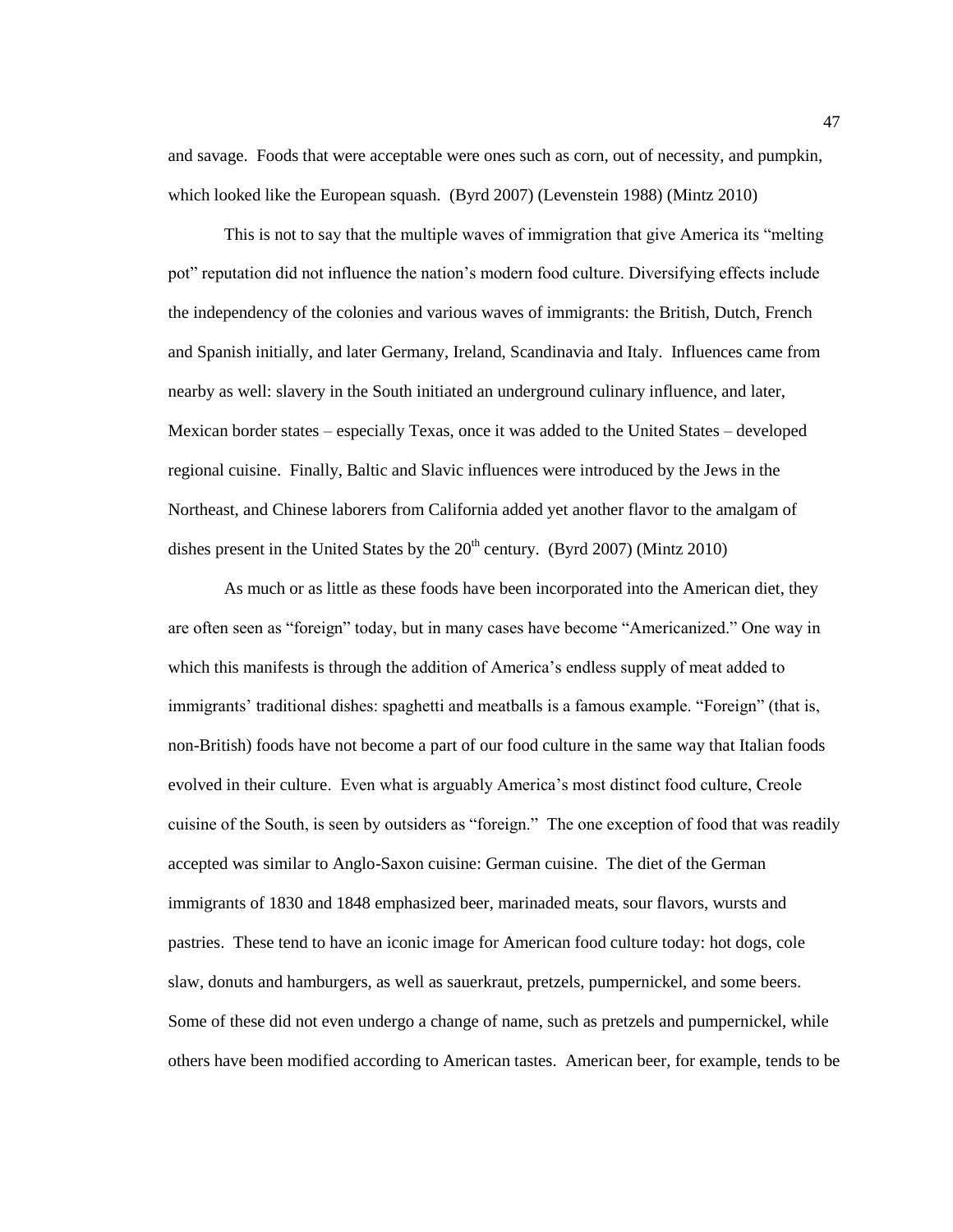light in color and flavor, and "lite" in calories. (Dickie 2007) (Levenstein 1988) (Mintz 2010) (Root and de Rochemont 1976)

The connection to typicalities is an element of Italian food culture that shows Italians' respect for the act of dining today, in contrast to American habits which have been defined in the past in not-so-appetizing terms, and which today are often seen as quick and careless. For example, Katherine, a Lewisburg adult, said, "[Italians] take their eating seriously. They really care about what they put into their food, and more about everybody being together as a family." The opposite sentiment regarding American food culture was observed by Mr. Richard Cummings, author of *The American and His Food* (1941) from an Ohio River steamboat. "I really dreaded the coming of the hour that summoned us to table…sitting down with so many fellow-animals to ward off thirst and hunger as a business…to have these social sacraments stripped of everything but the mere greedy satisfaction of the natural cravings..." (Root and de Rochemont 1976: 125).

Italians' conscious connection to their native cuisine today derives in part from the past, when Italy's food was used to unite a country famous for regional pride even today. Unification through food is seen at least twice in Italy's past, first during the Middle Ages and later after World War II. (Dickie 2007)

Cooks carried respect and were honorable members of society in the Middle Ages and during the Renaissance. They were widely believed to hold a superior knowledge of all food, and they were able to move freely in the urban network: among cities and within the rich and poor, they gathered information about who ate what, how they prepared it, and from where they got their ingredients. Possibly the most famous of these cooks is credited, for the first time, for unifying Italian food in a comprehensive cookbook, *Opera di Bartolomeo Scappi (Work by Bartolomeo Scappi)*, published in 1570. Scappi drew on recipes and cuisines, techniques and traditions from most corners of the Italian peninsula (Dickie 2007). Italy's food culture derives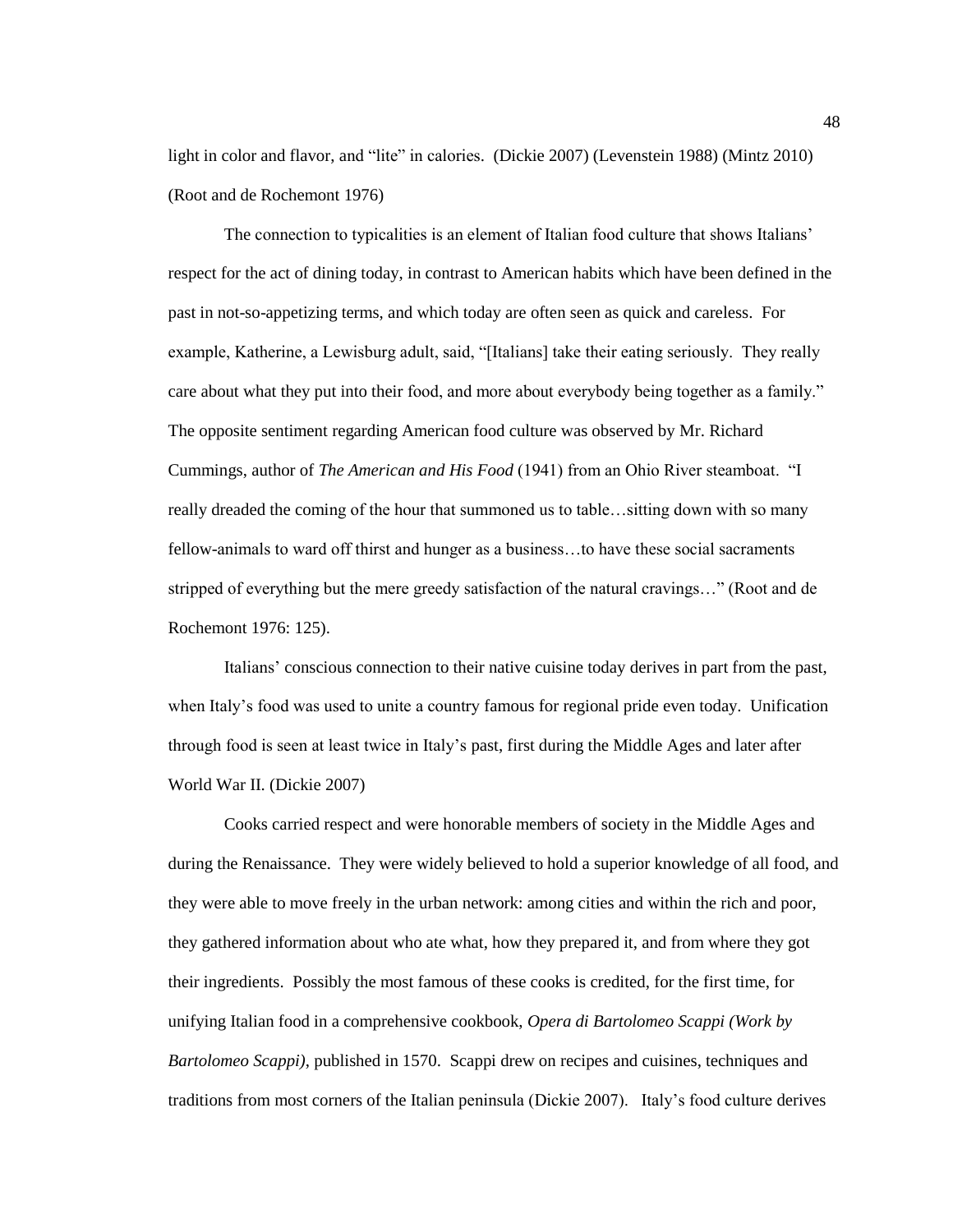from the cities, seen in the names of dishes (*bistecca fiorentina, parmigiano reggiano),* and often from the elite. Once Italian peasants moved to the cities during the Economic Miracle, they gladly shed peasant dishes. However, even some of the "elite" food was cunningly crafted by Bartolomeo Scappi, the chef of Pope Pius V. His aim was to unite Italian food cross-regionally and cross-class, and he did not leave peasant food culture in the cold. "Different preparations of fish are derived, the author admits, from the simple recipes of fishermen" (Montanari 2006: 40). Being a cook, Scappi was able to move within societies, including up and down social ladders; and being the chef of Pope Pius V, he was able to incorporate foods of the elite with (some) peasant foods, and serve these to the elite. (Dickie 2007) (Montanari 2006)

The second time that food united Italy was post-World War II, when Italy was war-torn. The major Fascist party of Benito Mussolini had disintegrated, and two political parties emerged: the Democrazia Cristiana and Partito Comunista Italiano. Its members did not feel unified, and could not rally around anything patriotic or nationalistic, because that smacked of Fascism. Thus, they were united by food. Food reflected the country's diversity and at the same time provided a unity that included a common history and tradition, serving as a new sense of national pride. It was also around this time, in the 1950s, that the peasant societies that had been so prevalent for most of Italy's history became involved in the industrial revolution. Italy's economy was revived, and food was, eventually, better distributed. (Dickie 2007) (Kostioukovitch 2009)

Italians are also resistant to other countries' food imports. When in Italy, I noticed that ethnic restaurants were not very numerous, and do not recall seeing more than one (a Mexican restaurant) in all of Milan and Florence. Italians prefer their own food, I was told; it is better than food from other countries. Dickie (2007) suggests that one reason for the strong preference of Italian food, while many other consumer items are imported and adopted, is because of how food unified the country throughout Italy's long past, including during the Middle Ages and post-World War II. Resistance to foreign foods has had some positive consequences, such as the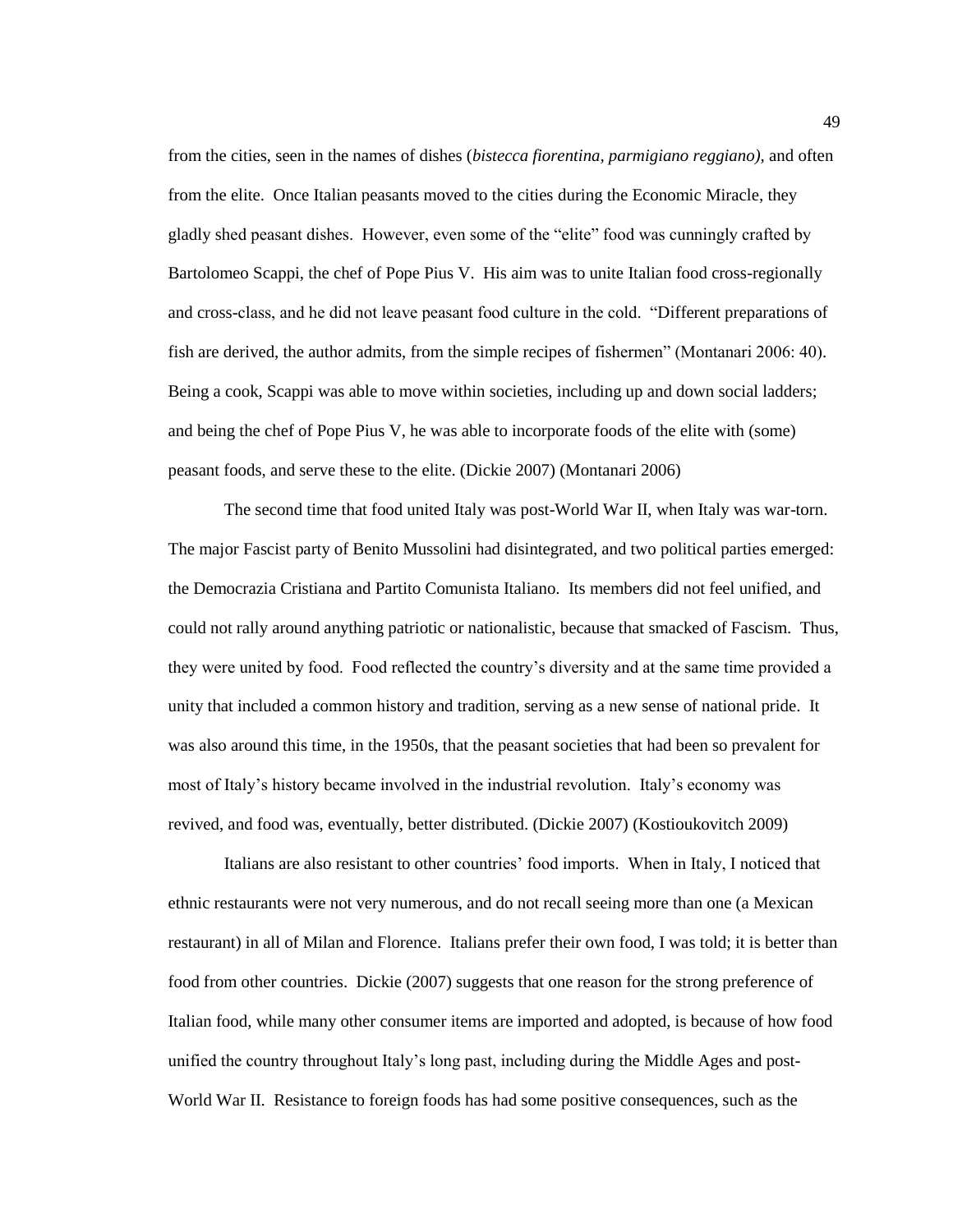hindrance of fast food companies bringing in their unhealthy mix of high fat and low-quality fare. Perhaps this strong allegiance to one's national food culture is not as strong (or simply not expressed in the same way) as it is in other European countries. France, the UK and Germany had between eight and eleven times the number of fast food restaurants as Italy, for example. (Fischler 1999)

However, resistance to foreign foods does not mean Italians do not import them, including industrialized and fast foods. "[E]very culture, every tradition, every identity is a dynamic, unstable product of history, one born of complex phenomena of exchange, interaction, and contamination," (Montanari 2006: 139). Many Italians eat french fries with steak and drink Coca-Cola. Food cultures are anything but static, and American-isms have been incorporated into Italian culture, just as Italian traditions were imported to America. Italian culture has, until recently, resisted the sharp incline to obesity, in large part due to a reaction that re-emphasized regionalities and high food quality. Foreign foods (namely American industrialized foods) have been imported in modern Italy and are consumed, but that does not mean that they have been accepted easily or are now welcomed. "International Coca-Cola Boycott Day" was proclaimed July 22, 2003, and several McDonalds' have recently been forced to close down or change the logo. "In the Galleria Vittorio Emanuele, the liveliest spot in Milan's historic center, a black and gold script was devised for McDonald's in the same style as the arcade's other shop windows…Inside, instead of hamburgers, there are counters with brioches and slices of panettone, and they serve an excellent espresso," (Kostioukovitch 2009). I experienced this personally, having bought a satisfying espresso at this very McDonald's.

What could be called the first modern, negative Italian reaction to foreign food happened in the mid-20<sup>th</sup> century when America imported food for Italians suffering from the post-World War II famine. "Half of the Old World viewed this as an indispensable, timely aid, the other half as intolerable expansionism. Italy, custodian of ancient alimentary traditions, was particularly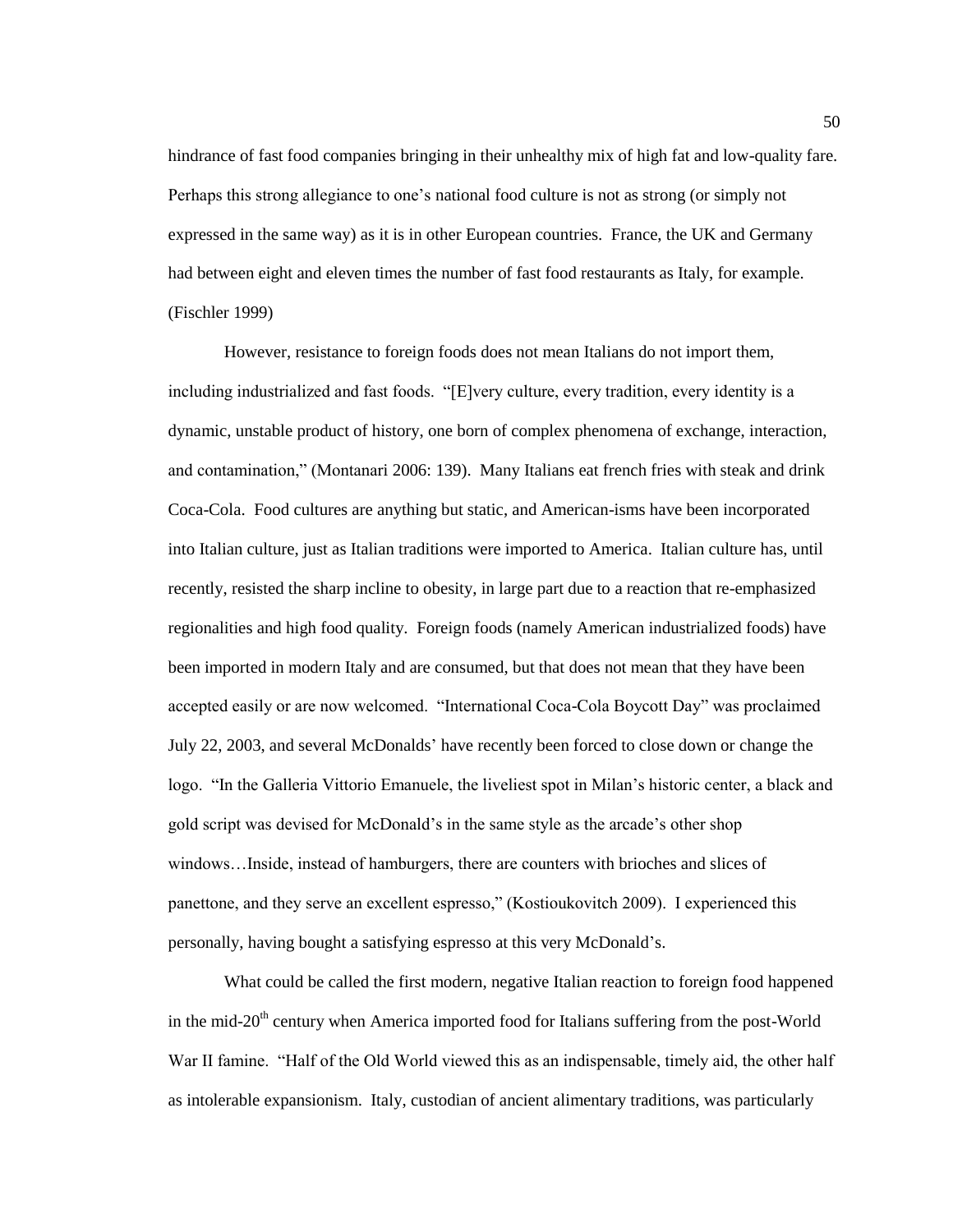offended by this 'culinary colonization," (Kostioukovitch 2009). However, obesity has still become a growing phenomenon, and this is reflected in the new ideals for beauty: thinness. Posters of voluptuous women in the 1950s have changed to magazines ads exhibiting thinness. This new ideal of beauty has arisen from the "fear of obesity" (Montanari 2006: 121), in direct contrast to the fear of famine. It remains to be seen if the new wave in childhood obesity persists, and if a trend in marketable diets is ushered in, overriding the Italian mindset of moderation and preference for quality *over* quantity (instead of *in addition to*). As Montanari (2006) wrote, the importation of foreign foods and habits does not eliminate distinct food culture differences. In the case of Italy, regionality and high-quality preferences were made even stronger in spite of industrialization; so perhaps in the case of imported industrial foods, this will hold true. (Kostioukovitch 2009)

Another example of the resistance to foreign food and loyalty to their own is the oft-cited example of McDonalds on the Spanish Steps in Rome. When the multi-billion dollar fast food restaurant tried to start one in that historical area in 1989, an organization dedicated to good, clean and fair food, Slow Food, was pushed into action and stopped the installation. Slow Food was founded in 1986 by Carlo Petrini, in opposition to the world's continuously faster-paced lifestyles and the negative consequences to the health and tradition of Italian food culture. It promotes food and taste education, hosts foodfare events, and publishes magazines, guides and cookbooks. Today, it has over 100,000 members in 153 countries. The Slow Food movement is a manifestation of Italian pride, respect and seriousness dedicated to high quality foods and the preservation of local tradition (Dickie 2007) (Slow Food Presidia 2009). Harry, an adult from Lewisburg, said, "The Italian culture is to sit down, eat slowly, and stop when you're full so you don't shovel in the calories and move on to the next thing. It's the idea of Slow Food."

The differences in the way Americans versus Italians view the word *diet* today show differing attitudes and relationships to food by each country's population. Americans do not have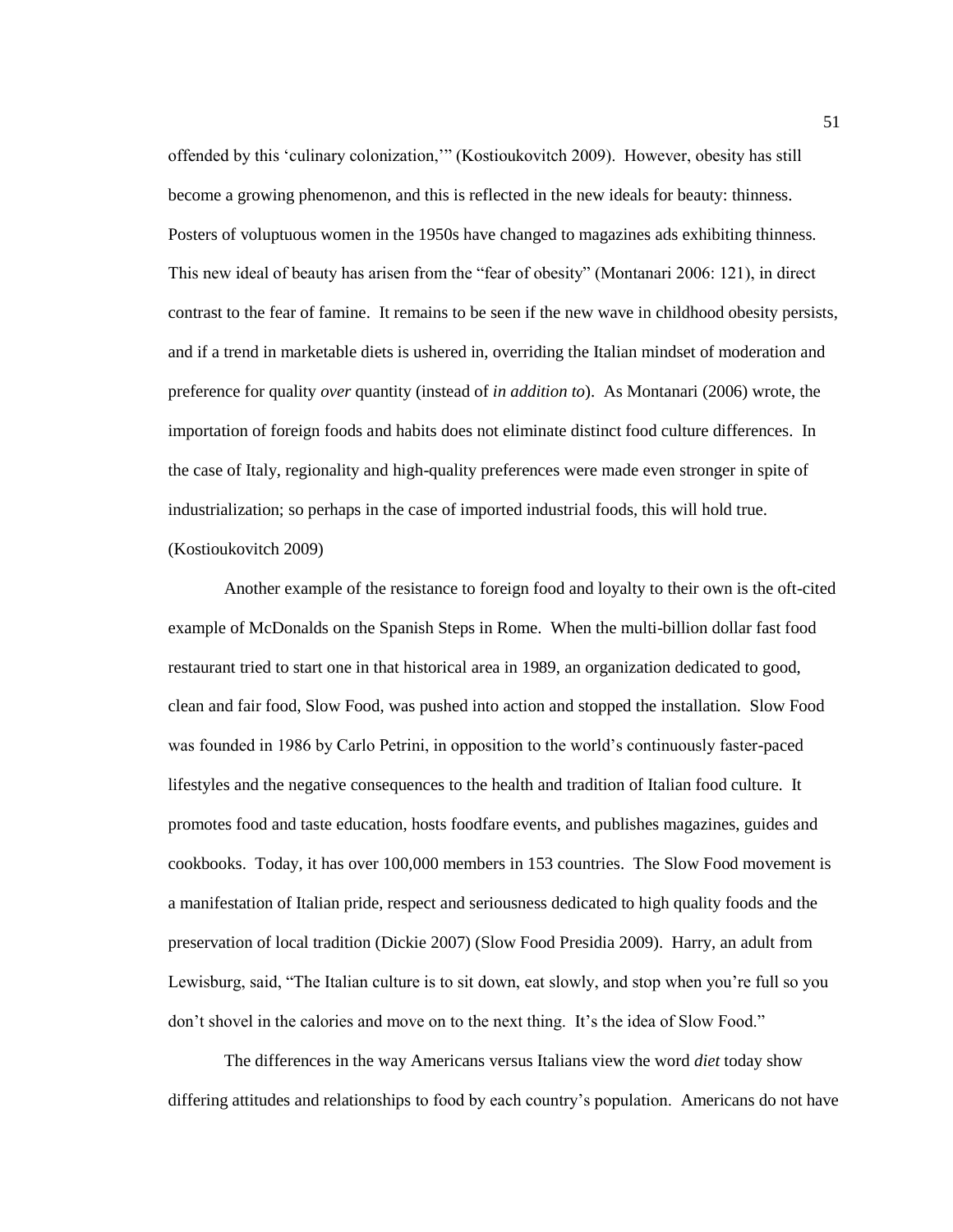that deeper connection with their food culture that Italians hold. "[C]ommunicating one's culinary tastes to the world is a declaration of belonging – to a certain city or town, as well as to a macroregion of the country, east or west, north or south. Moreover, it's a demonstration of one's involvement in the grand Italian culinary tradition, popular and beloved by all," (Kostioukovitch 2009: 372). These approaches have been formed by past influences such as different characteristics of Industrial Ages; historical events that have shaped the modern cuisine; different relationships of consumers towards food; and the contemporary food systems of each country. Overall, the underlying impetus for these differences can be traced back to the origins of each nation. America, a young, unformed nation has not had enough time to develop a culinary history as strong and deeply-rooted as Italy's, whose cuisine is enriched by over 2000 years of history.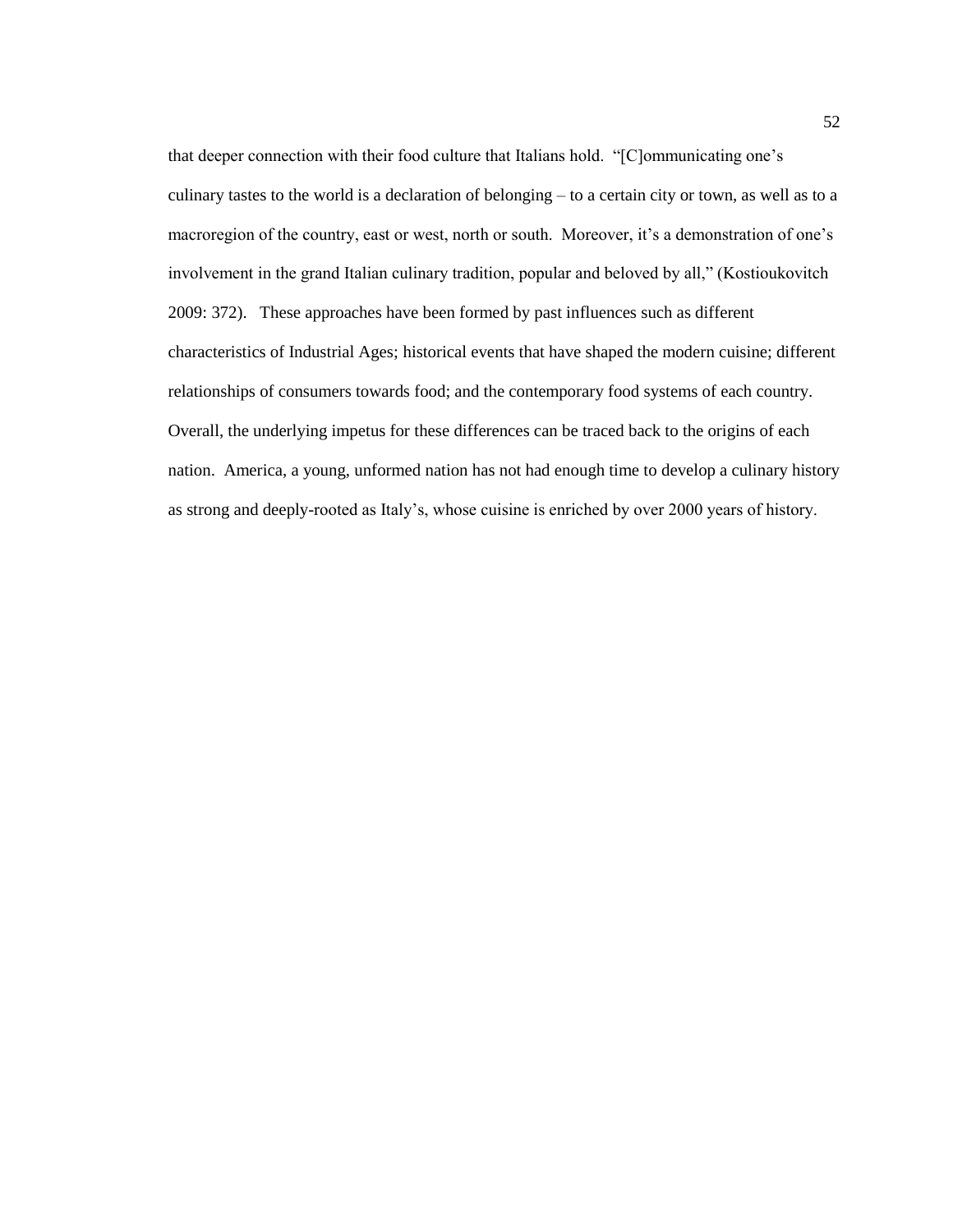## **Chapter 7**

## **The Consequences of Industrial Food**

As mentioned several times in Chapter 5, industrial food is a major component of the contemporary American diet. It is included in the category of market-defined food sphere and was mentioned by many respondents as the reason American obesity rates are so high. A food culture determines how the majority of its members eat, and both American and Italian food cultures rest heavily on past and contemporary influences. The relationships between seller, consumer, and food in Italy versus America are drastically different partly because of the 120 year differences in Industrial Ages in both countries.

In Italy, the relationship is still as intimate and important to Italians as it was in the past. Food is still something to be enjoyed, not manufactured at increasingly faster paces and in increasingly larger amounts, even though that may be changing, according to Italy's (and Europe's) rising childhood obesity rates (Hale 2003) (Livingstone 2001). In America, the food culture is characterized by a faster pace, larger amounts, and factory-made food, which means heavily processed, refined, and highly-caloric. My respondents were correct in believing that the amount of processed foods Americans eat compared to Italians plays a factor in obesity rates. How, exactly, this contributes to 67% of adult Americans overweight or obese is best scientifically explained by David Kessler (2009) *The End to Overeating: Curing America"s Insatiable Appetite,* and Michael Pollan's (2006) analysis of the modern American food system*.*  Kessler (2009) includes the consequences of food ingredients, layers of fat, salt, and sugar, government subsidies, and heavy advertising. In Italy, the food ingredients have remained faithful to tradition because of the respect given to these foods, a preference for quality, and the length of their food culture before the economic miracle. America's culinary tradition existed for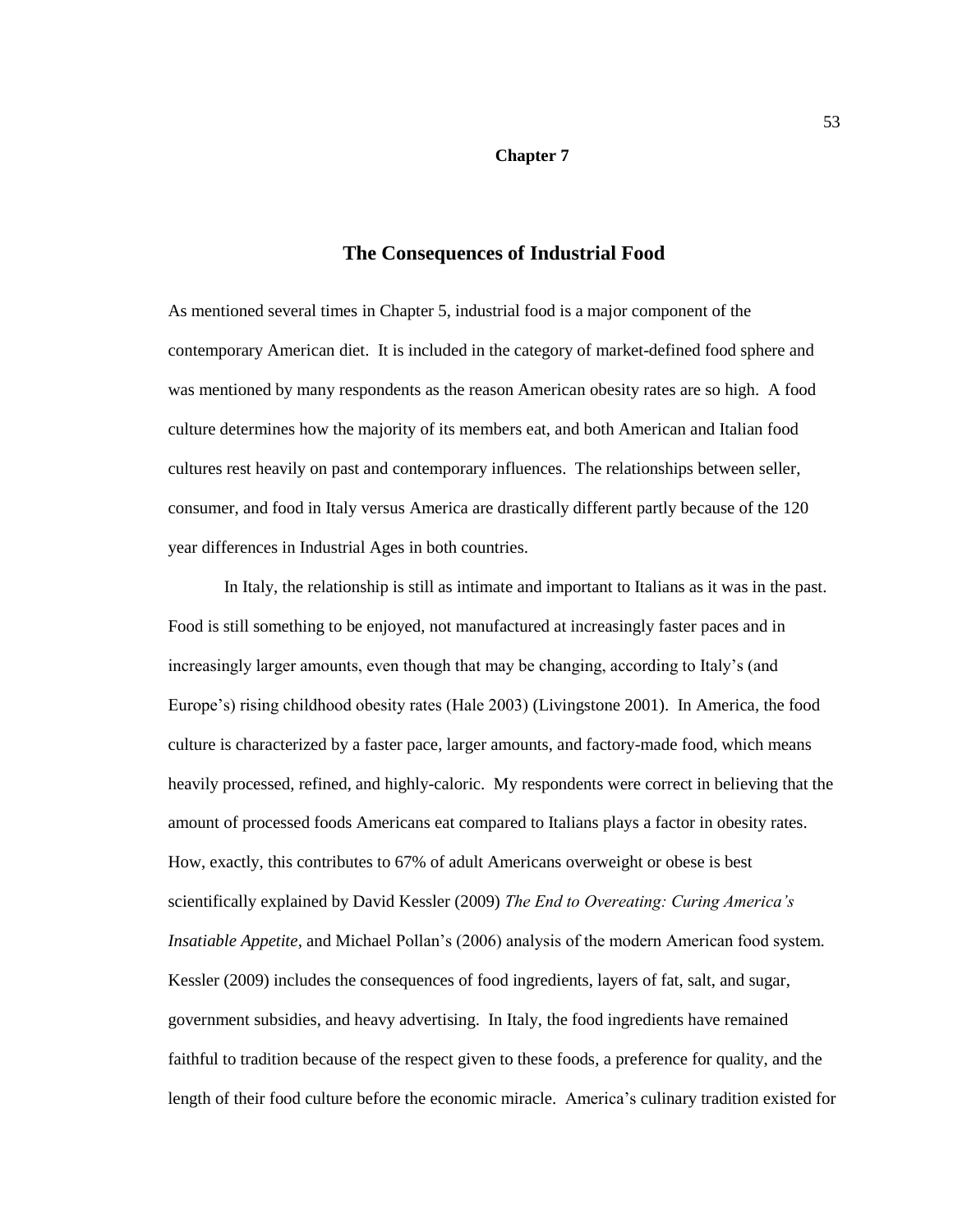only about 200 years prior to the Industrial Age, which itself began 100 years before Italy's economic miracle. The government protects authenticity and quality by way of laws like DOP and IGP, instead of protecting powerful food industries. (Dickie 2007) (Kessler 2009) ("Trust" 2009)

In the mid- to late- $20<sup>th</sup>$  century, prepared and processed foods grew in popularity in America. The middle class was growing, and servants were no longer used because those who would have occupied the servant role moved to the cities to fulfill the demand for labor. ―Native-born whites in particular were reluctant to take on full-time service positions, and immigrant girls drifted away from them as soon as job opportunities opened for them in factories or other occupations," (Levenstein 1988: 62). Housewives were thrown into the role of bearing responsibility for every household task, including cooking, a task previously left largely to servants. They felt the pressures of time and their inadequate knowledge of preparing their usual dishes, compounded with the necessity of maintaining the role of successful wife. Advertising processed foods to these women was not difficult. Pillsbury (1998: 82) wrote, "A little advertising, thousands of free samples, some cooking advice, and a few old-fashioned guilt trips about taking care of one's family soon made these foods an integral part of modern life." Soon, even restaurants were buying prepared, prepackaged foods. For decades, desserts had been manufactured outside of the restaurant. Gradually, the new wave of prepared main entrees soon became the norm, especially for large franchises. (Levenstein 1988) (Pillsbury 1998)

The growth of the American food processing industry and its dependence on advertising saw one of its biggest steps with the success of the Heinz brand, founded by Henry J. Heinz in the late 1800s. Canning, already in America since 1819, gained more and more usage in industrial productivity as steam pressure, "crimping," and integration into food processing lines helped to produce 35,000 cans a day by 1910. Through heavy advertising, "Heinza was able to... persuade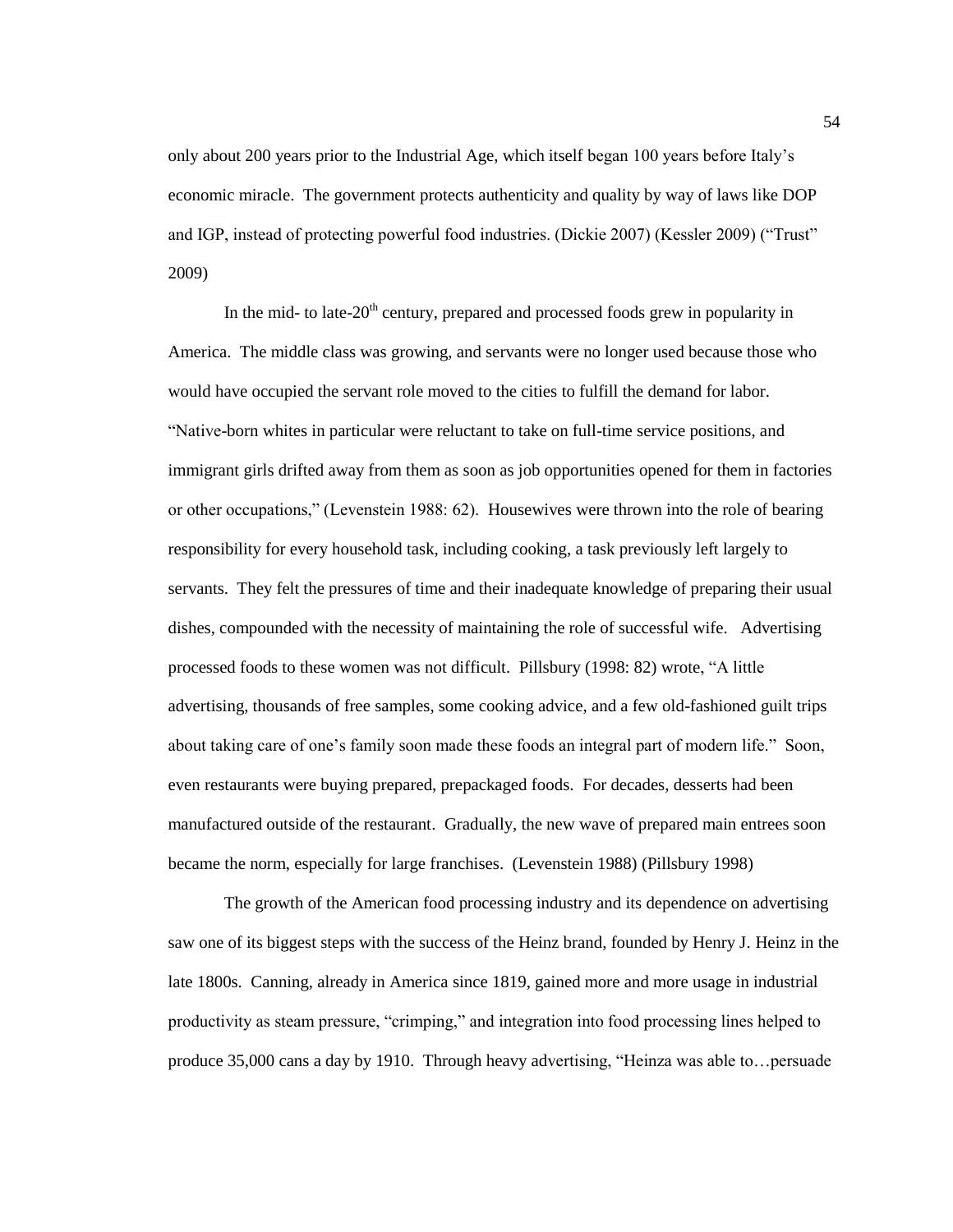American housewives that his pickles and other condiments were as tasty, yet healthier and more convenient, than home-made ones," (Levenstein 1988: 36).

The contemporary, industrialized American diet has led to a high percent of overweight and obese Americans. As food became industrialized, individualization of people's meals became the norm, the relationship between seller and consumer became more distant, snacks became common, and, according to Kessler (2009), conditioned hypereating (or overconsumption) further added to the nation's overweight and obese populations.

Montanari (2006: 93), Italian author, wrote, "Eating together is typical of (even if not exclusive to) the human race." Shared meals are no longer typical in American society. A person is often just as likely to eat alone, and not think anything of it, as he or she is to eat with another person. The individualization of people's meals can refer to several aspects of the average American meal. A meal is individualized if the person is eating alone; or, even if, as I have observed in cafes in downtown State College, Pennsylvania, a person sits with another but texts messages on his or her cell phone to someone who is not present for the duration of the meal. A meal can also be individualized in the way that a General Mills study, summarized by Pollan (2006), demonstrated. Out of the 47% of American families who affirmed they had family dinners, permission was obtained to videotape these "family dinners." The footage showed that each individual prepares his or her own food from leftovers, take-out, or prepared food, including microwave dinners. They made their meals within a timeframe of 45 minutes, but usually not at the same time. Sometimes, family members happened to sit down and eat together, often while texting or watching television. Individualized meals focus almost exclusively on one person and his or her food. This style of eating can be detrimental for many reasons, including limited social interaction, overeating, and a general disrespect or disregard for the food that one is consuming.

However, just because food is industrialized does not mean Americans have to overeat, or even eat it at all. After all, Italians have industrialized food, but three-quarters of the country is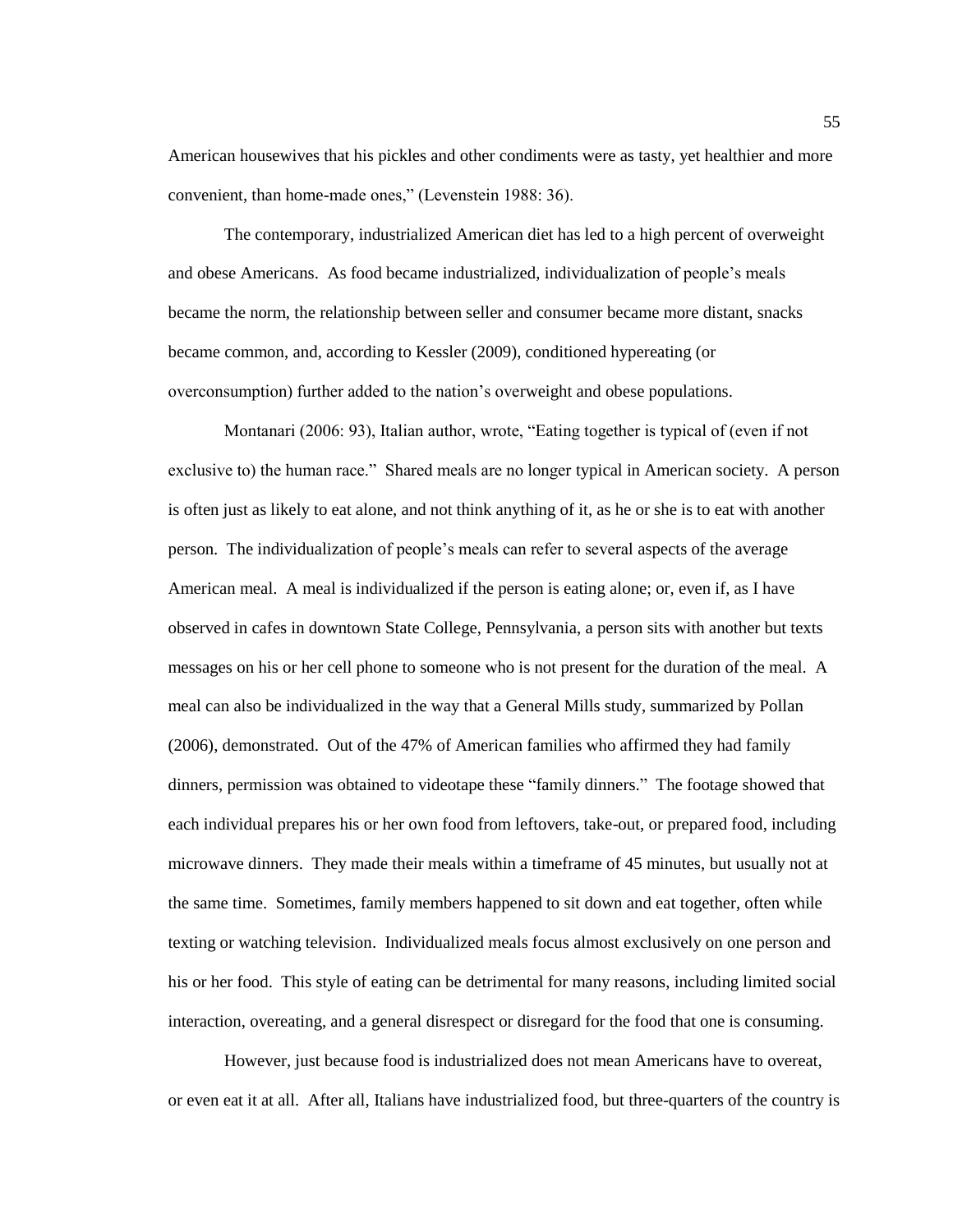not overweight or obese – although, the rise of childhood Italian obesity must be considered (Hale 2003). Rising rates suggest that, as industrialized food (including fast food) is incorporated into a population's diet, then increasing rates of obesity follow. It is also conceivable that children do not identify with their culture's heritage and culinary history because of their younger age and lesser life experience, and so are more susceptible to advertising and trends. In fact, Hale (2003) wrote, "Eating at McDonalds, [Luigi Biagi, Roman] points out, is 'fashionable' among young Romans, even though it costs more than pizza and is not healthy."

Kessler (2009: 5) identifies the key factors of industrialized food that "cause" an individual to overeat, particularly singling out processed foods as they are made in America. He poses the question, "Certainly food had become more readily available in the 1970s and 1980s: We have larger portion sizes, more chain restaurants, more neighborhood food outlets, and a culture that promotes more out-of-home eating. But having food available doesn't mean we have to eat it. What's driving us to overeat?"

I observed while in Italy, and have read testimonies, guide books, and cookbooks that claim Italians enjoy every bit of their meal at a leisurely pace and in good company. That is, Italians' style of eating is mindful and not individualized. As Coons (2000: 210) wrote,

*"There"s a wholesomeness in the way Italians eat that is charming and contagious…Italians plunge into their meal with frank joy, earnest appreciation, and ebullient conversation. Yet they do not overindulge: portions are light, the drinking gentle, late suppers Spartan with concern for digestion uppermost. It"s as if the voice of Mamma still whispers moderation in their ear."*

I was surprised, at first, by the pitying statements and looks from Italians that I was given if ever I mentioned I had eaten dinner or lunch alone. In utterly stark contrast to the Italian diner, Kessler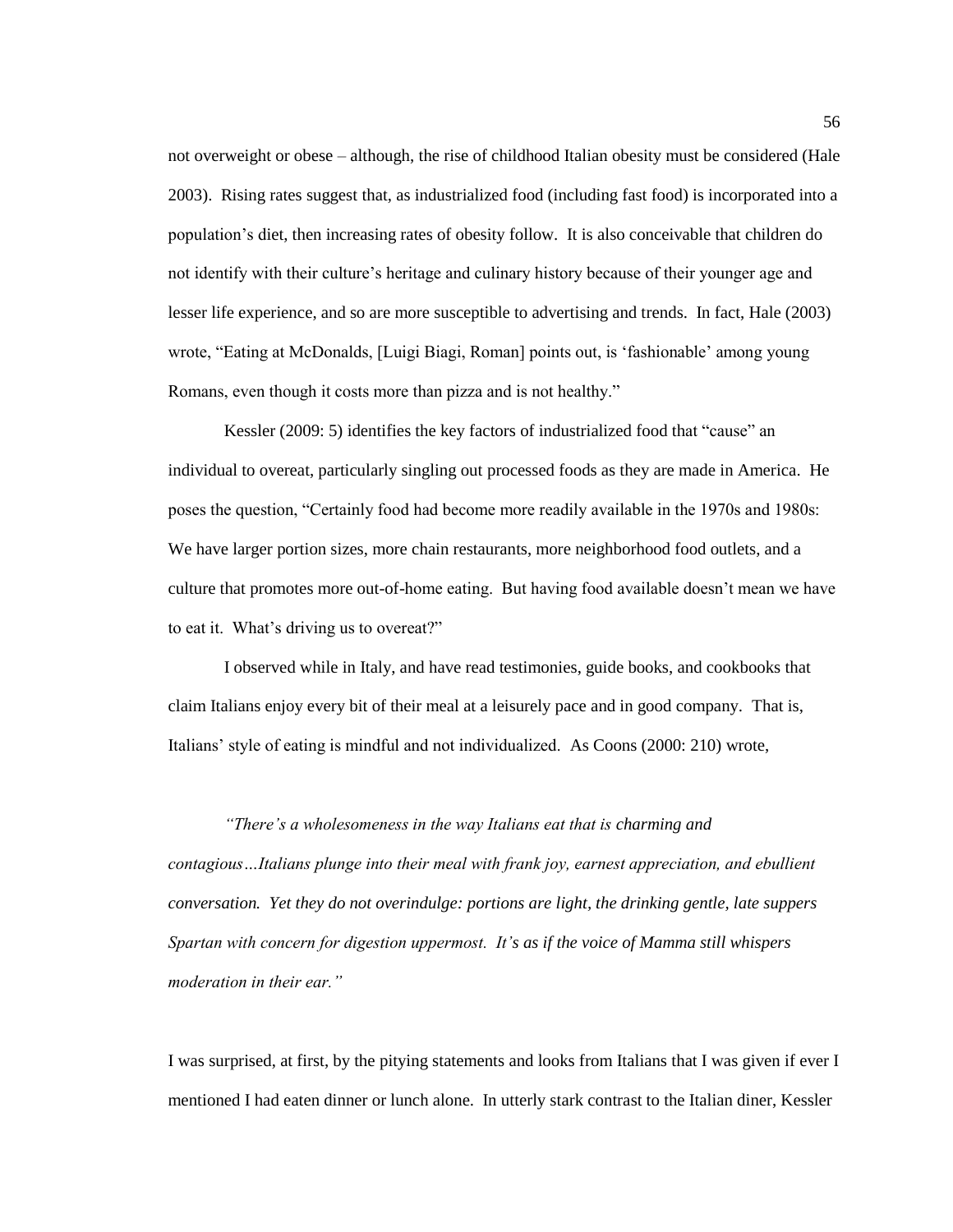(2009: 68) described a woman eating in a restaurant. While her mode of eating is not a generalization for every American, it is certainly common and has probably been observed, if not imitated, by most Americans at some point.

*"I watched as the woman attacked her food with vigor and speed. She held the egg roll in one hand, dunked it into the sauce, and brought it to her mouth while using the fork in her other hand to scoop up more sauce. Occasionally she reached over and speared some of her companion"s french fries. The woman ate steadily, working her way around the plate with scant pause for conversation or rest. When she finally paused, only a little lettuce was left."* 

What has caused this woman, and doubtless many others, to eat her meal at such a hurried pace? Kessler (2009) proposes that industrial foods in America have been engineered so that consumers eat like that. One of his main points is that the layering of the most addictive food qualities to humans– sugary, fatty, and salty – is more than just tasty, especially if processed or prepared in concentrated layers. Now, food scientists and consultants, surveys, and other modern researchers have succeeded in rendering these combinations to be perfectly delicious, utterly satisfying, and, according to Kessler (2009), addictive. Human beings find fats, salts and sugars especially delicious and addictive because these are effects that evolved from our ancestors' environment. Throughout most of human evolutionary history, human beings were highly active and burned many calories every day. Fats, sugars, and salts are high in calories, making them beneficial to human fitness to consume, and were registered in the brain as very tasty so that our ancestors sought them out. Chemical reactions of opioids and dopamine in the brain, probably an evolutionary remnant, cause humans to enjoy such foods even more. (Kessler 2009)

Palatability is exploited by food industries to create the best-tasting foods possible by incorporating pleasing qualities that engage the full range of our senses. Mouthfeel, salt, fat,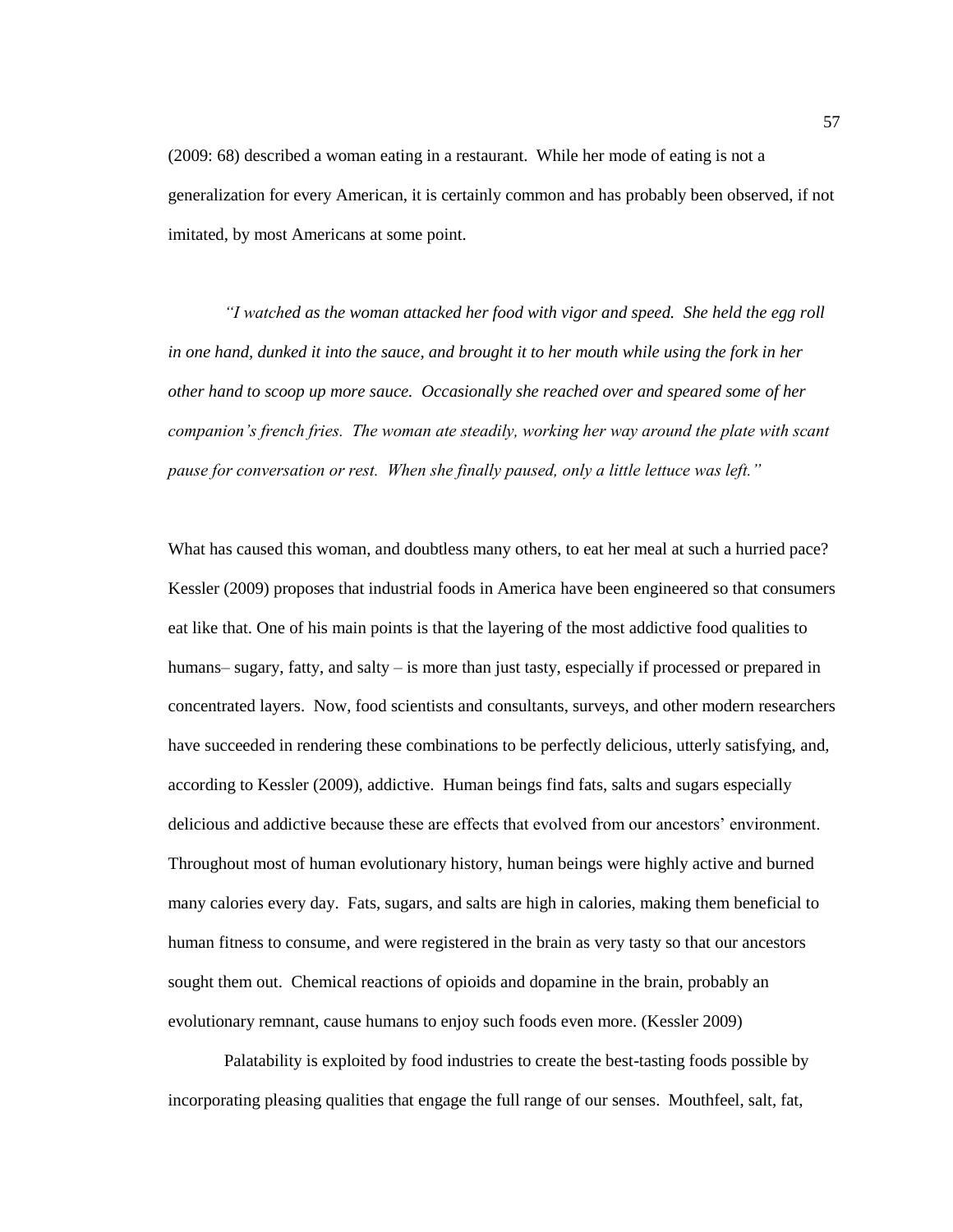sugar, anticipation, and stimulation are all properties of food that make it palatable, and when layered and used in combination, make it "highly palatable," (Kessler 2009:36). Highly palatable foods activate the opioid brain circuits and release dopamine. Kessler also said that ―cues‖ (2009:32) are associated with certain addictive foods, activating a person's psychology to want more. For example, driving by a McDonalds will cause a person to crave a milkshake, even though he or she may not have been entertaining the thought before. The cue, which can be as simple as seeing one's favorite restaurant, triggers dopamine release, encouraging the person to eat the food and releasing opioids. The effect stimulates a person to continue eating, possibly ignoring natural levels of satiety. This is particularly problematic because cues can come in any form and anywhere, especially in the form of advertisements, something with which modern American culture is overrun. Seeing the foods themselves, of course, can also cue a person to want more. American society is constantly surrounded by just the sort of food that begins the process: those that are laden with fats, sugars, and salts. (Kessler 2009)

When the salts, fats, and sugars are layered multiple times in a food, Kessler (2009: 84) calls them "hyperpalatable:" "Take the creamy rock shrimp tempura at an upmarket Japanese restaurant in Manhattan. The shrimp was rolled in mayonnaise, fried in a sweetened tempura batter, then rolled again in spicy mayonnaise. That's fat on sugar on fat on fat."

As can probably be assumed, the overall effect of cues, dopamine, and opioids is overconsumption. Using this logic, America's high obesity rates are a direct result of hyperpalatable foods and cues bombarding our everyday lives. Dopamine levels do decline over time, because homeostasis curbs the body's responses, causing a sort of habituation to the cues and foods that release the chemicals. However, if the stimulus is variable, intermittent, or powerful enough, the brain might not curb dopamine response at all. There are so many novel foods on the market that habituation would likely never occur in today's society. (Kessler 2009)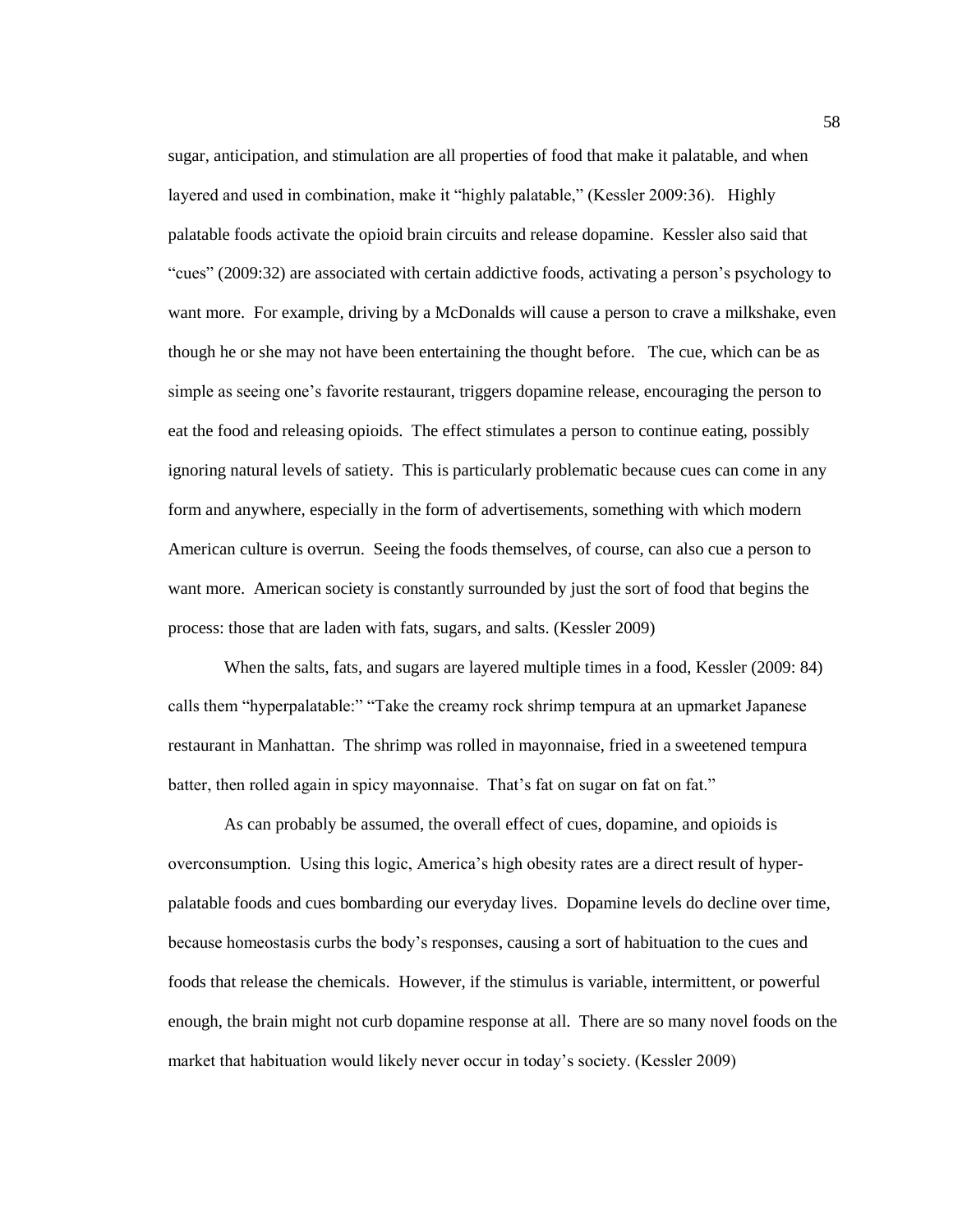Kessler uses the chain restaurant Chili's as an example of hyperpalatable food that is marketed directly to a consumer and tends to have the opioid-dopamine effect on its consumers. A food consultant from the company described Chile's food as such (Kessler 2009: 69):

*"He believed the chicken had been chopped and formed much like a meat loaf, with binders added, which makes those calories easy to swallow. Ingredients that hold moisture, including autolyzed yeast extract, sodium phosphate, and soy protein concentrate, further soften the food. I noticed that salt appeared eight times on the label and that sweeteners were there five times, in the form of corn-syrup solids, molasses, honey, brown sugar, and sugar.*

*""This is highly processed?" I asked.*

*""Absolutely, yes. All of this has been processed such that you can wolf it down fast…chopped up and made ultrapalatable…Very appealing looking, very high pleasure in the food, very high caloric density. Rules out all that stuff you have to chew…When you"re eating these things, you"ve had 500, 600, 800, 900 calories before you know it," said the consultant. "Literally before you know it.""*

Intense flavors, including salt and sugar, and mouthfeel, including the effects of fat, are all used by food companies so often because a person usually eats the food too fast to taste subtlety, as this consultant described and as Kessler (2009:73) demonstrated in his restaurant observation. This description of Chili's shows exactly how and why the woman in the restaurant with the egg roll ate exactly as she did. Her manner of eating is in direct contrast to the average Italian sitting down to a meal. Suffice it to say that Italian food consultants and scientists do not seem to be creating foods that are eaten quickly and pack up to 900 calories in an egg roll or two. Italians are more than content to eat the food that they have always eaten, with the exception of consuming more meat in their diet. They are able to keep this tradition and not be influenced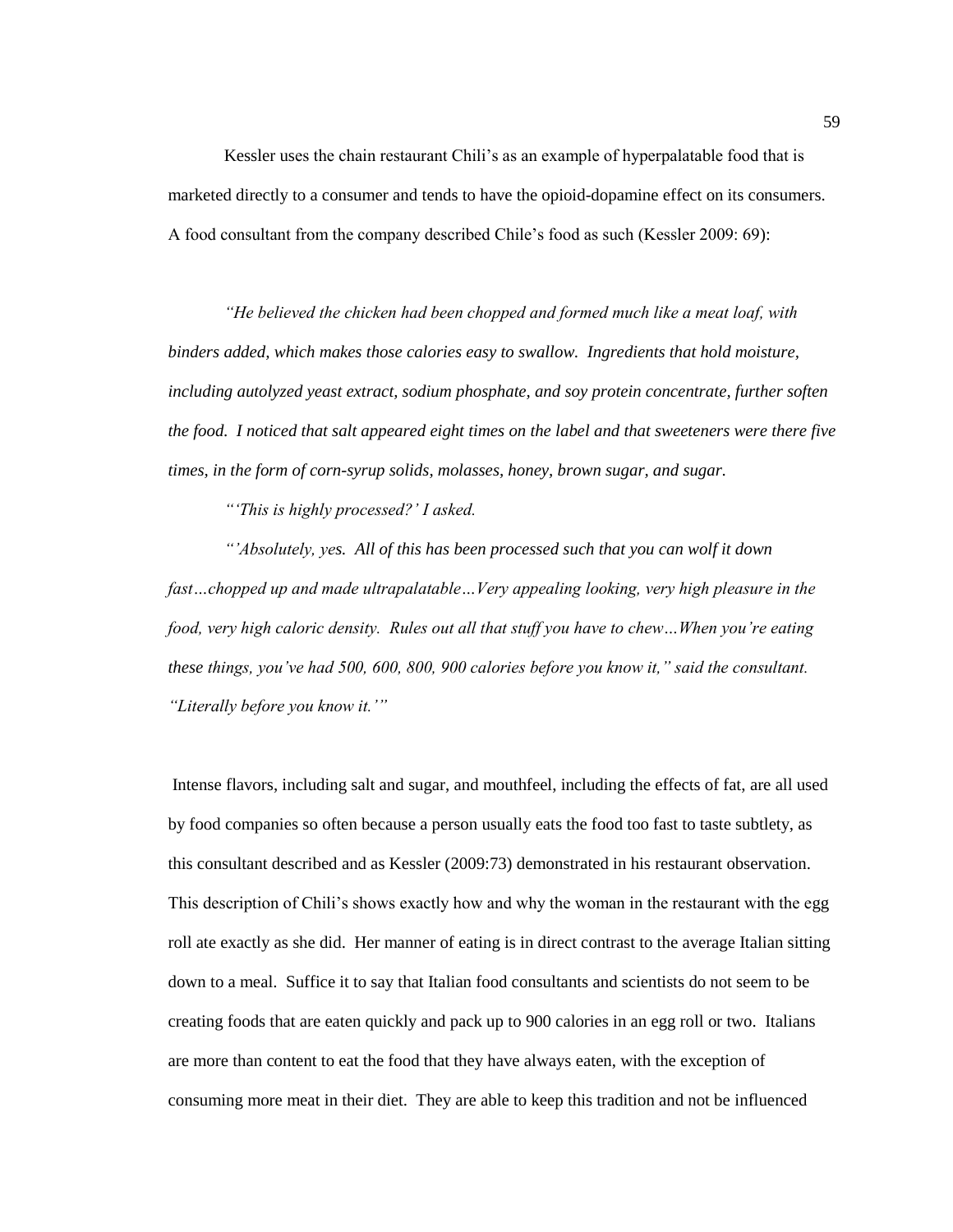perhaps, in part, because these huge businesses cater to food indulgence. Indulgence is heavily marketed as a right, as Kessler (2009) wrote, and so it has become a component of the modern American food culture. "By encouraging us to consider any occasion for food an opportunity for pleasure and reward, the industry invites us to indulge a lot more often... 'Self-indulgent treating fulfills a very important psychological function,' declares one report. 'Indulging in a premium snack is a self-centered activity, a small moment of relaxation, of 'me-time,''" wrote Kessler (2009: 80). Food industries appeal to the individualistic nature of indulgent food, seen in snack items. In Italy, huge food industries do not press the indulgent "rights" that American food industries advertise.

At the same time more calories are layered into each food product, there are more of these cheap calories to go around, thanks to the huge government subsidies for corn and soy the resulting surpluses. Huge monocrops of corn and soy are profitable and subsidized by the government because "these two plants are among nature's most efficient transformers of sunlight and chemical fertilizer into carbohydrate energy (in the case of corn) and fat and protein (in the case of soy," (Pollan 2008). The use of corn and soy in various forms can be found in just about anything that is processed, as well as in the feed for livestock. In fact, 75% of oils in the American diet, or about 20% of a person's daily calories, come from soy; and over 50% of the sweeteners, or about 10% of a person's daily calories, are from corn. (Pollan 2006) (Pollan 2008)

Corn is an example of the evolution of a crop that was once used as an alternative to being intensely farmed today. In the past, farmers used corn to quickly fatten cattle or in times of grass shortage. Cattle are ruminants, which means their four stomachs digest grass and turn it into protein. They have evolved to consume grass and were traditionally raised by farmers in grassy pastures. Corn slowly became more tempting to use because it is a highly efficient grain: it grows quickly, it delivers many more calories compared to the same amount of grass, thus fattening the cow in a shorter amount of time, and it is reliable because it can more easily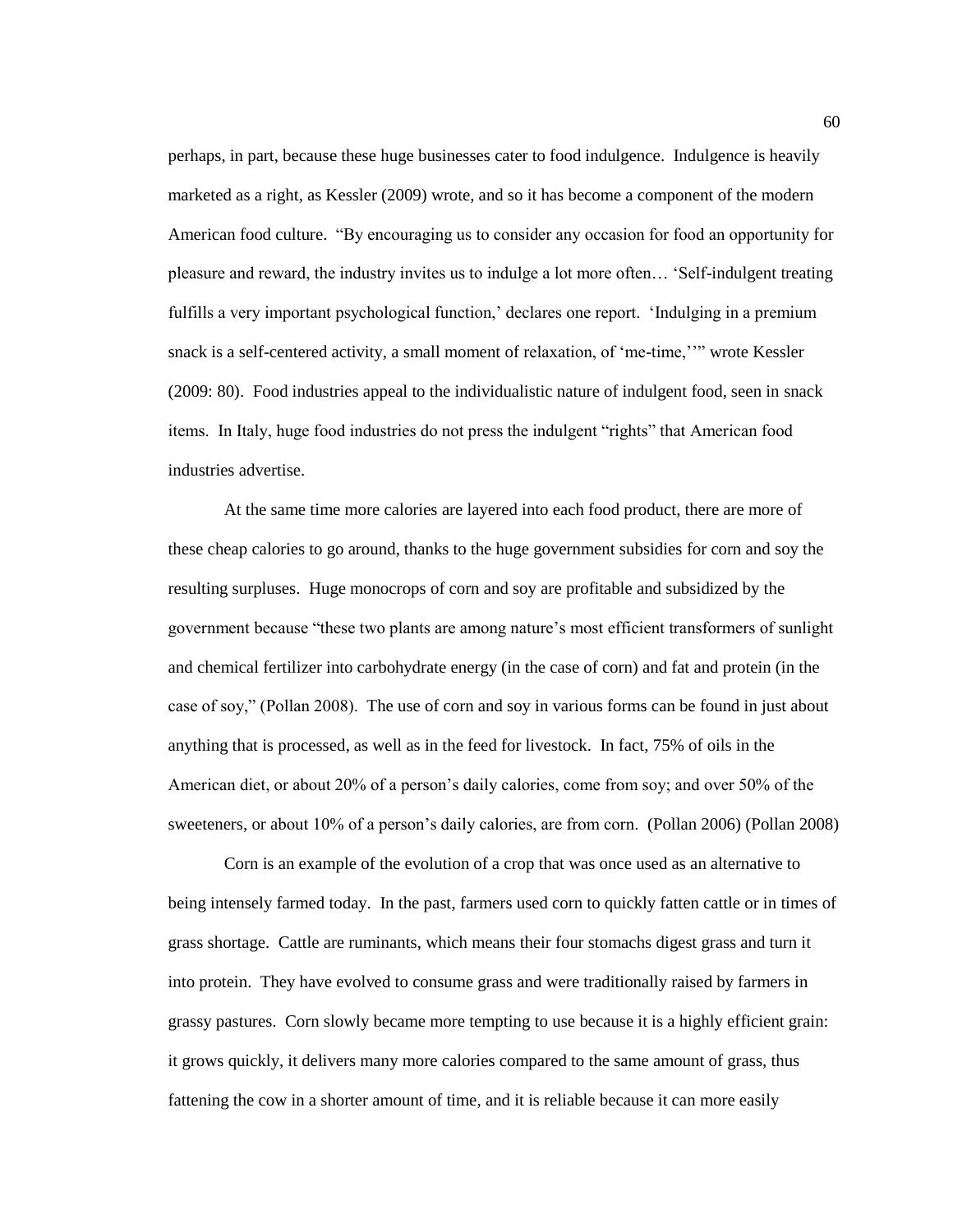withstand seasonal variation and regional differences than other crops. Gradually, the knowledge of grass-growing faded, and corn was more widely used. Farmers all over the United States began growing huge amounts of corn, leading to surpluses that could be stored, and actually driving the price down so much that it was cheaper to buy corn instead of growing it. Because of these surpluses, the government subsidized the construction of Concentrated Animal Feeding Operation (CAFOs), or modern feed-lot facilities, and enacted a meat grading policy that judges meat by a specific marbling only possible when feeding cattle with corn. Soon, feeding grass to cattle became not only unprofitable, but nearly impossible to do and still earn a living. (Pollan 2006)

If cattle were bred for eating corn, none of this would be a negative problem. Unfortunately, cattle grow sick and diseased by eating it, conditions that are compounded even more by the confined conditions of CAFOs. Cattle are fed large amounts of antibiotics as a result. Not only are we eating meat that is from a possibly diseased (and certainly distressed ) animal, but we eat the meat from an animal heavily injected with antibiotics to counter the diseases that living conditions force upon them. Americans continue to demand this kind of meat because the marbling is considered superior, it is cheap and abundant, and because the average American does not understand or know about the implications of the food industries as they stand today. Other foods that contain large amounts of corn in various forms – that is, almost all processed foods in modern America – are cheap, as well. (Kessler 2009) (Levenstein 1988)

However, the low price is superficial, because the true cost of corn can be seen in external costs, including rising obesity rates and its associated ills. Corn- and soy-based products contribute to obesity because of their low nutritional quality combined with low price. These foods are the processed snacks and liters of soda that are cheaper, calorie-for-calorie, than healthy, whole foods like vegetables and fruit. They are the foods that are heavily advertised and very often appeal to children who then clamor for them to their parents. Pollan (2008) wrote,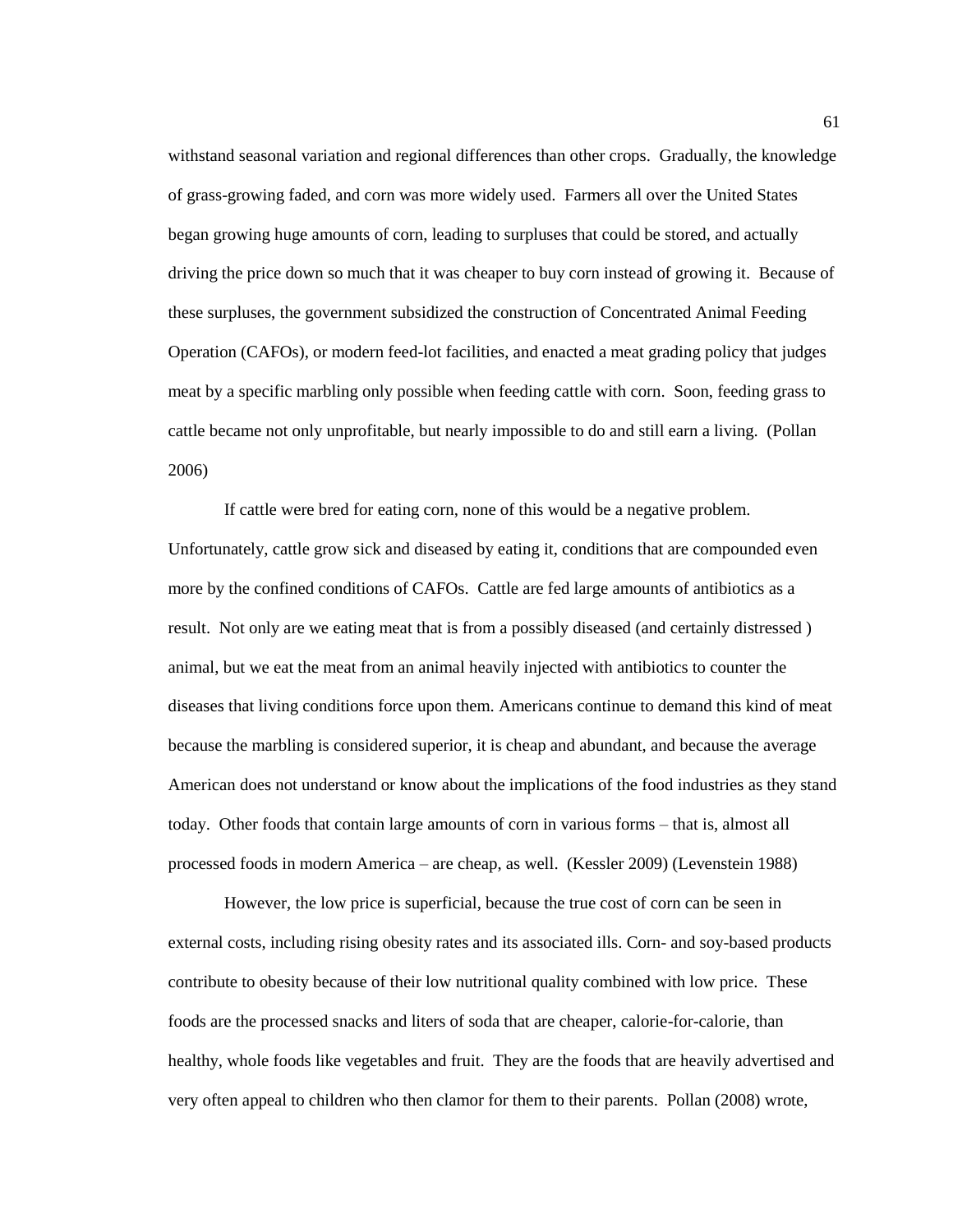―Very simply, we have been breeding crops for yield, not nutritional quality, and when you breed for one thing, you invariably sacrifice another." To obtain the same nutritional benefit out of processed foods today, one must eat more. Many of those extra calories are "empty calories," or substance with no nutritional value. Cheap meat is one of the driving forces of fast food restaurants. The Dollar Menu at McDonalds and all processed and prepackaged foods would not exist if not for large government subsidies. (Pollan 2006)

While a cornucopia of food is positive, the manner in which it is served in America, and the fact that most of it is in the form of corn and soy, is negative. Food is present at all times during the day, and often in the form of prepackaged snacks. Snacking has had such a malicious consequence on the American diet because, according to Kessler (2009), it occurs without a decrease in mealtime calorie intake. As Tim, a State College undergraduate, said, "The snack food industry doesn't exist there [in Italy] as much. People here eat all the time during the day." Bigger, higher-calorie meals are eaten more often today than in the past, in addition to snacking between meals, something encouraged by advertising from restaurant and food service industries. Simon  $(2010)$  wrote, "...the food industry spends upwards of \$36 billion annually to market its products…Marketing strategies such as 'Dollar Menus' and 'Meal Combos' are designed to get you to think you're getting a great deal. But what they really do is get people to consume more while corporations get rich." As Erika, an undergraduate from Lewisburg, says about restaurants, "The portion sizes are ridiculous."

While food available all day long has not been a part of Italian culture, it has become prevalent in recent years, along with a subsequent rise in childhood Italian obesity (Hale 2003). In Florence and Milan, too, food was present throughout the day. Florence is a tourist-friendly city, so perhaps the snacks found a market in the (often American) tourism. Milan, though, is not tourist-based, and yet snacks and prepackaged foods are available all day long throughout the city. The rise in snack foods, however, is minimal compared to their prevalence in American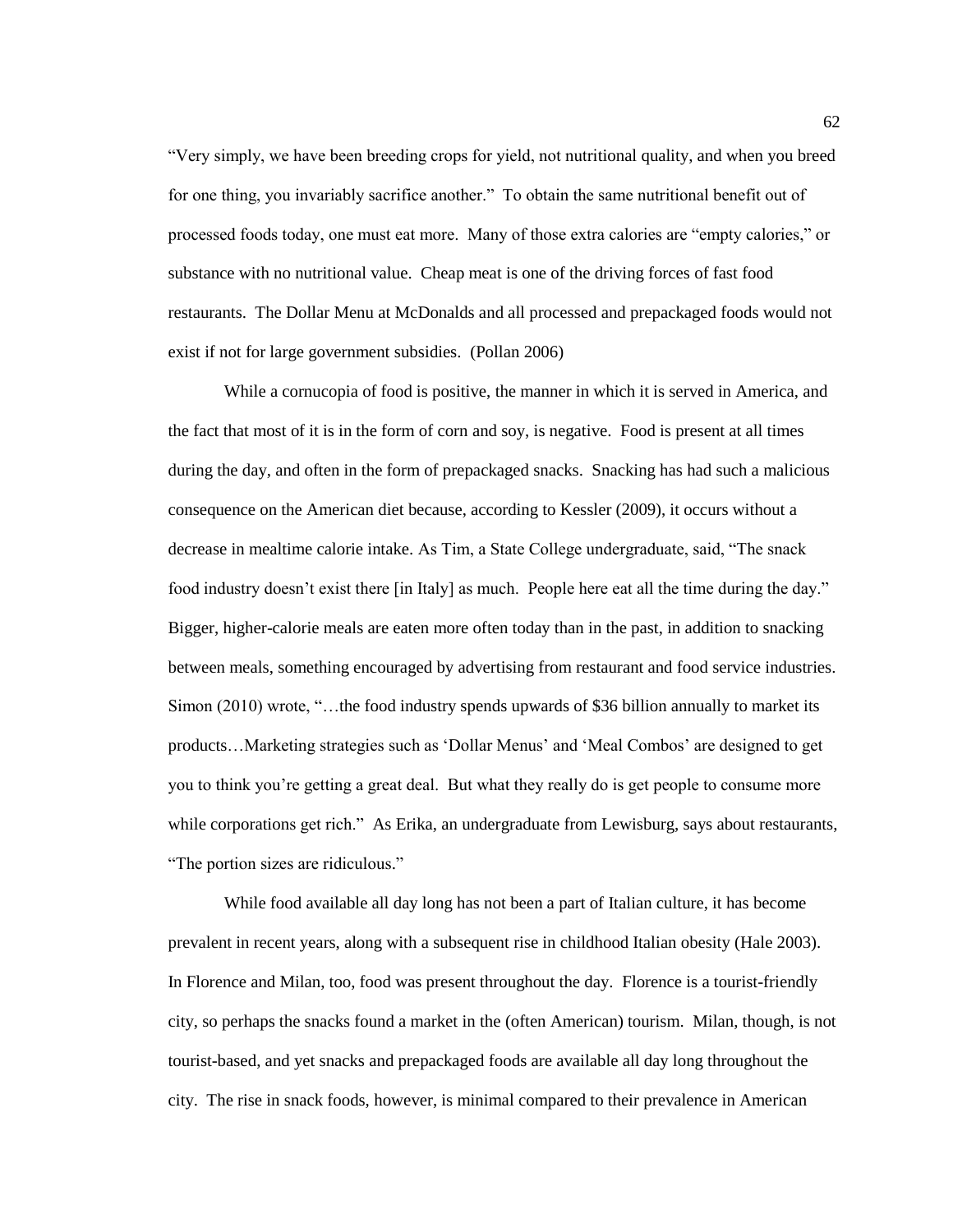food culture. For example, vending machines were not as common as they are in America. Vending machines are the perfect example of the venue for individualization of a meal: a person does not even have to speak to a person to obtain his or her food, and nearly always eats the vending machine food alone or on-the-go.

Kessler believes that culture cannot withstand the onslaught of hyperpalatable foods. Instead, it becomes the culture. "As the availability of hyperpalatable food is exported, it will become more apparent that conditioned hypereating does not respect national borders," (Kessler 2009: 176). The advent of rising Italian childhood obesity rates testifies to Kessler's prediction. (Hale 2003) (Livingstone 2001)

Industrialized foods and the resulting low quality, highly palatable characteristics that can be seen in American processed foods have not posed a problem in Italy up until the present-day problem with Italian childhood obesity rate. In very general terms, this is because the delay in the Italian Industrialization Age, and the consequent attitudes of seller, consumer, and food. While Italians retained their respect of quality and tradition, America's path led to food being treated as a business.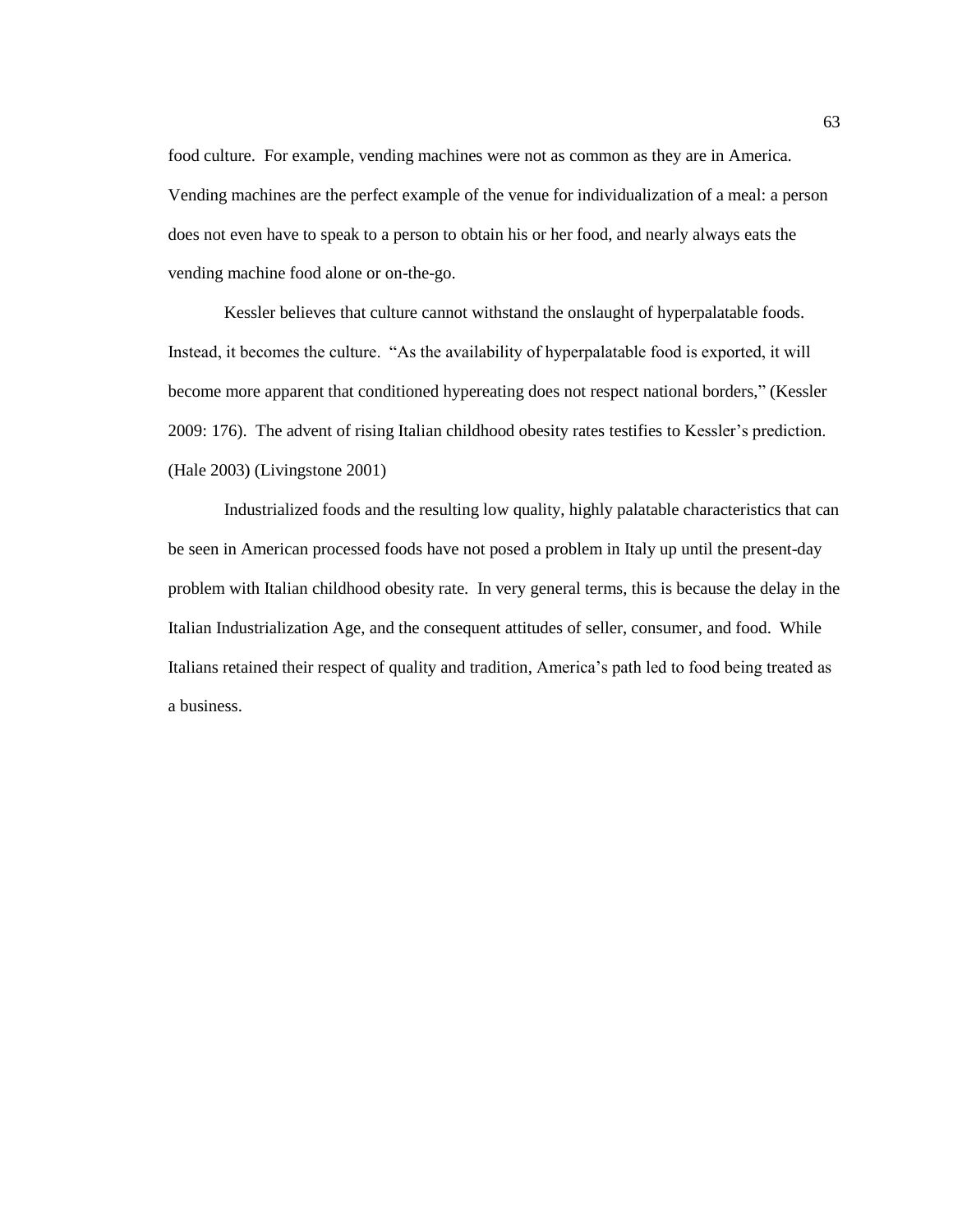## **Chapter 8**

## **Conclusions**

The majority of Americans, or 67%, are obese or overweight, and more Americans are obese than are overweight (32.7%). By contrast, Italy remains among the leanest of all industrialized countries, with 18% of obese or overweight adults, and 8.5% obese adults. The percentages of obese adult Americans and Italians are increasing.

My analysis of the eating habits and perceptions of the Mediterranean diet of Italians in Florence and Milan is based on experience and seven months' observation in Florence and Milan, Italy, a published thesis on Mediterranean dietary perceptions of Italians, and background research. Italian food culture includes specific guidelines about times to eat certain meals, and how to eat specific foods. The Mediterranean diet of Ancel Keys is often followed in modern times, with the exception of higher consumption of protein and refined grains. Overall, I observed the respect that Italians in Florence and Milan show towards their food culture by the division of meals, a lack of individualized snacking or eating, and traditions such as mealtimes and *caffè* as moments to gather with friends or family for company and conversation.

My interviews included questions on how respondents perceive the American diet and their personal insights into obesity, while reflecting on the differences between Italian and American diets. I also observed and conducted background research. My interview style was casual, so tangents and other opinions related to my questions were considered equally. The data includes four separate groups: Undergraduates from Lewisburg, West Virginia and State College, Pennsylvania of the ages 18 to 22 constitute two separate groups; and adults born on or before the year 1975 from Lewisburg, WV and State College, PA are the last two groups. I have 9 WV undergraduates, 10 WV adults, 12 PA undergraduates, and 9 PA adults for a total of 40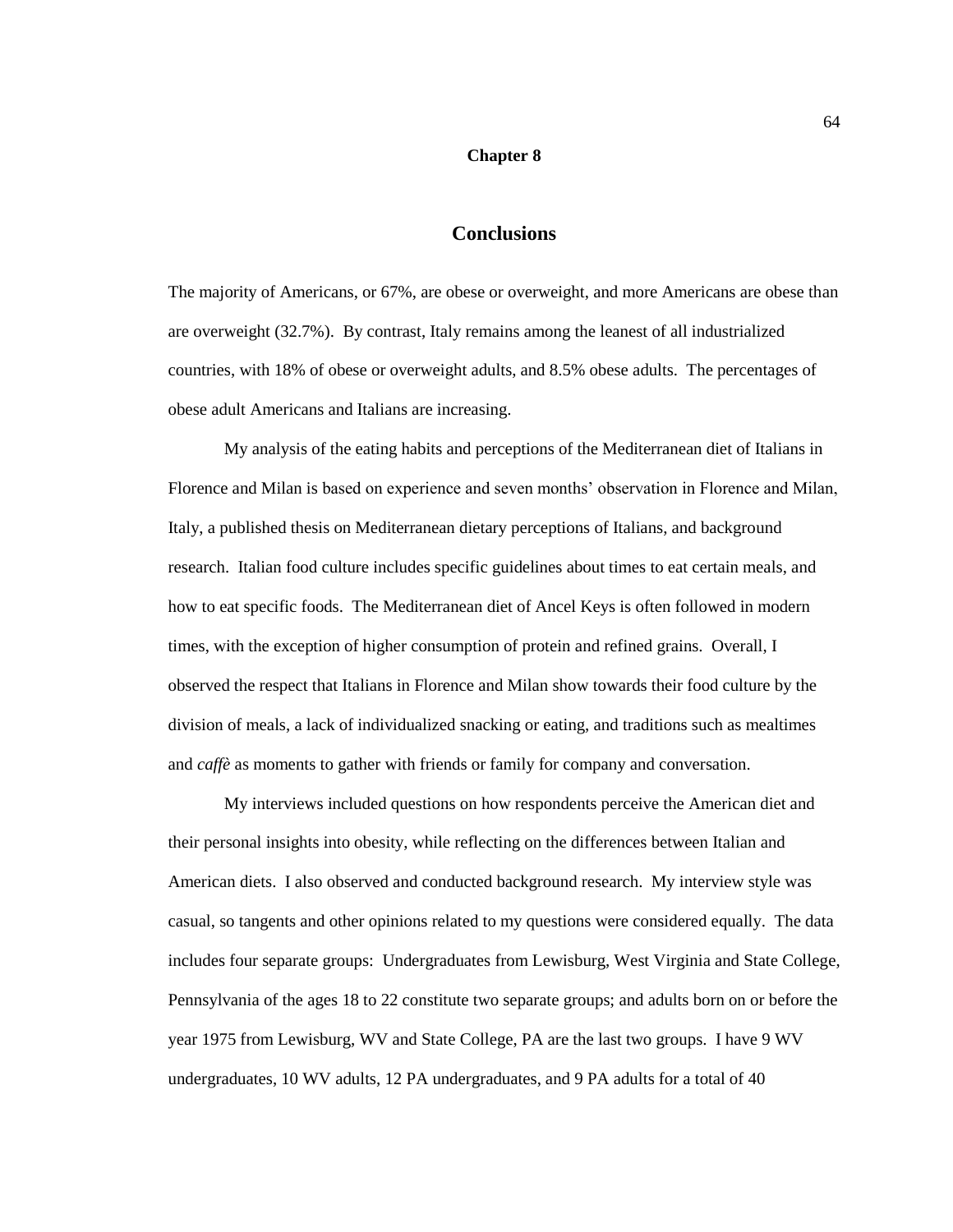respondents. This sample is a sample of convenience, chosen because I have access to the above cities. They represent two different environments and possibly different mindsets, and cannot be said to be representative of nation-wide trends.

Overarching trends include the following: while roughly half of the respondents saw *diet* as a lifestyle, people assume the average American diet requires dieting. The top two mentioned factors were that Americans eat too many processed foods *or* Italians ate natural foods; and that the lifestyle of Italians is less stressful than that of Americans *or* the American culture is built around being as efficient and fast as possible, including eating. In general, many responses seemed to touch upon the differences between Italians' and Americans' relationships to food. No one mentioned anything about the American diet being healthy or good in any general way, in direct contrast to Italians. Some Americans I interviewed could be said to portray a sort of shame regarding the American diet. No one showed or voiced pride. Also in contrast to Italy, foods that were mentioned as a part of the American diet were never regional specialties (typicalities), but hamburgers, hot dogs, pizza, or fast food. Often, people mentioned what is *in* the foods, or the bad quality of them.

Other trends mentioned were the fact that people do not have time to cook, and that the present, American, unhealthy eating habits are a change from the healthy ones of the past (a belief only mentioned by adults). Time and convenience were often cited as the reasons why people eat fast food, prepackaged, or processed food. These food types were frequently mentioned, and all respondents thought they were unhealthy foods and played a large part in the American diet. Responses to the question about the frequency of eating out at a fast food or traditional restaurant showed that eating out is thought to be common while it used to be a luxury.

The majority of both undergraduates and adults had a personal eating pattern, but every answer was different. This is another opposing factor when comparing Italian and American food cultures. The Italian food culture can be described in such a way that defines typical food types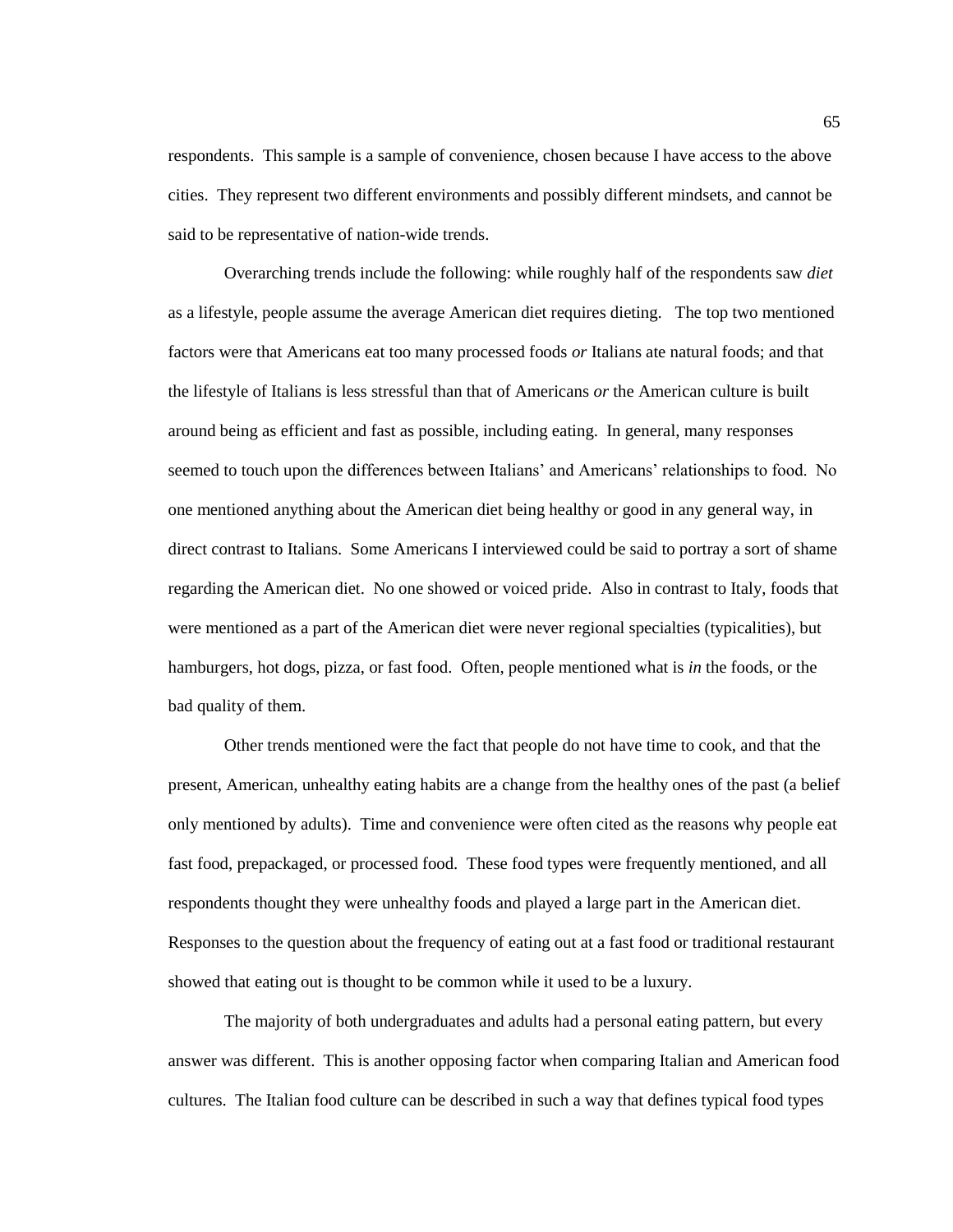and even times to eat, and Italians in Florence and Milan often defined their diets in just that way. In contrast, according to responses, American food culture can be generalized and loosely defined through, among other things, a lack of a nationally common structure and individualized eating preferences and patterns.

My original hypothesis was that the concept of *diet* epitomizes the differences between Italian and American food cultures. Even though respondents, and adults especially, tended to view the Mediterranean diet as a lifestyle, other factors show the different concepts that Americans hold regarding the word *diet.* Almost all respondents believed that the average American will diet at least once a year, and this shows that *diet* exemplifies a crucial difference between food cultures.

The responses to the open-ended final question included common themes across and within age groups. These include: the lack of Americans' exercise as opposed to Italians' frequent walking, mentioned by slightly more adults than undergraduates; a factor within what is defined as the "market-defined food sphere;" and that Italians eat natural and healthy foods compared Americans who eat processed and unhealthy foods. Overall, when comparing adults and undergraduates, the biggest differences are in multiple categories. More undergraduates than adults think that Italians eat less processed and more natural foods, and that the main difference is in the lack of an American food culture tradition while Italians have a strong one. More adults than undergraduates believe that the role of exercise and transportation (by bike and foot) is an important difference between cultures.

Some of the major differences between contemporary American and Italian food cultures that could signify contributing factors to obesity can be seen in the way each country views the word *diet.* Through observation and daily interaction with Italians, I found that *diet* signifies eating habits characterized by genuine pleasure, respect, quality, heritage, tradition, and pride in Italy. Some of these factors have grown from a more serious consideration of food, including its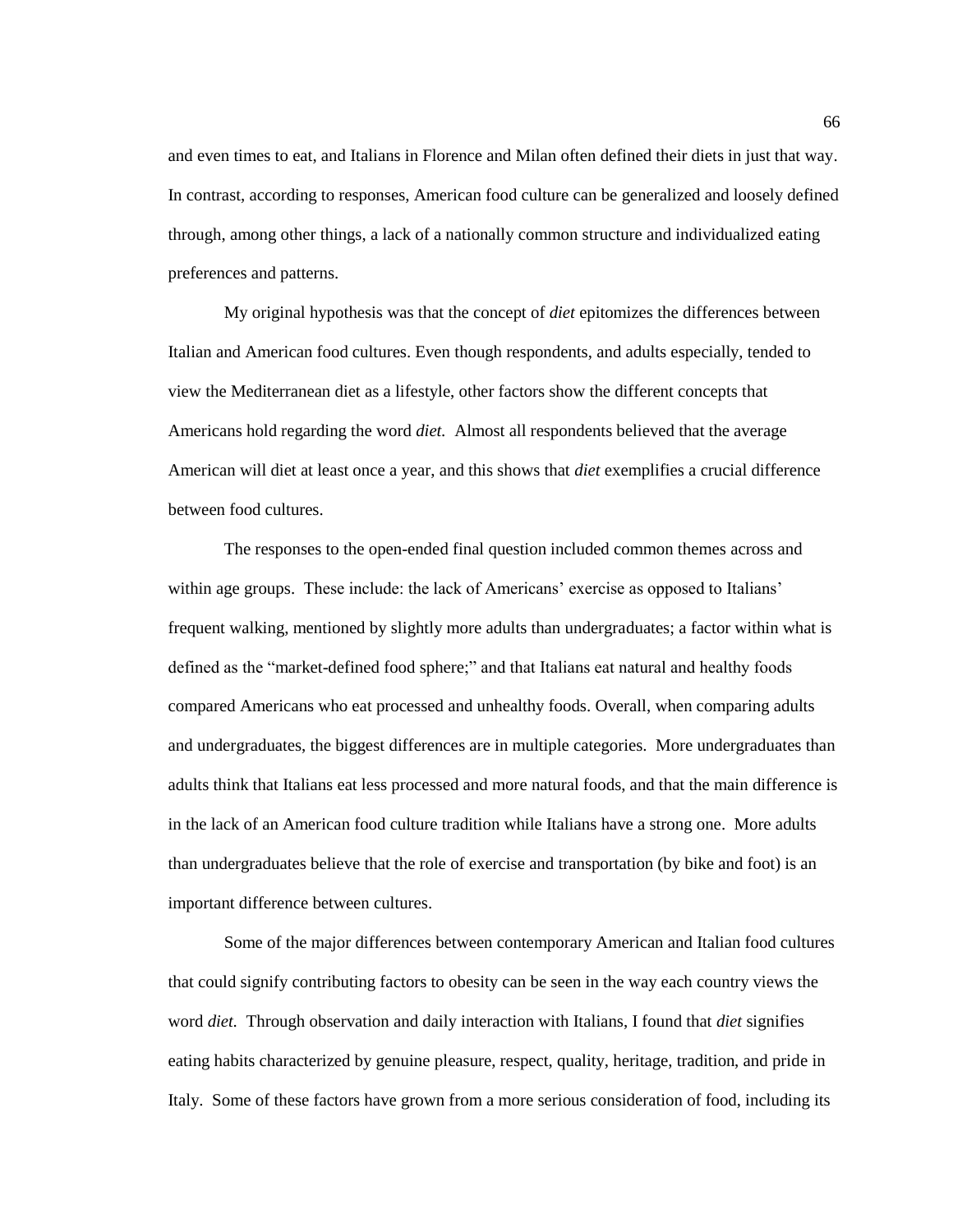importance in unifying Italy at different times throughout its history, and preference or knowledge of regional typicalities. In addition, a negative reaction to the globalization of industrial foods has strengthened Italians' preferences for local and regional foods. In America, by contrast, the term *diet* is often synonymous to losing weight. The typical American seems to lack a sense of respect and seriousness that Italians have for food culture. In contrast to Italy, this might be seen in the lack of knowing about a broader, country- or region-wide food culture tradition, and a focus on quantity rather than quality. Other factors that have shaped these differing views of *diet* derive in part from different timing and characteristics of Industrial Ages, past food influences that have shaped the modern cuisine, a difference in focus on quantity versus quality, and the contemporary food systems of each country.

The relationships between seller, consumer, and food in Italy and America are different, in part, because of the development of each country's Industrial Ages. The industrialization of each country evolved in two different ways, leading to a profit-driven mentality in America regarding the sale and consumption of food, a result of huge food industries. This did not happen in Italy because the economic miracle (industrialization) did not have as much time to evolve as America's, and when it did, it actually strengthened Italian food culture. Furthermore, Italian food culture before industrialization had even longer to evolve. In addition, the powers that determine the food on a person's plate include the government, which actively protects typicalities in Italy; while in America, the government heavily subsidizes the growth of food industry.

A consequence of industrialization is, according to Kessler (2009), "conditioned hypereating." He proposes that industrial foods in America have been engineered so that consumers psychologically and physiologically crave the high content of salt, fat, and sugar. In Italy, the food ingredients have remained faithful to Italians' preference for quality. The Italian government protects authenticity and quality by way of laws like DOP and IGP and, as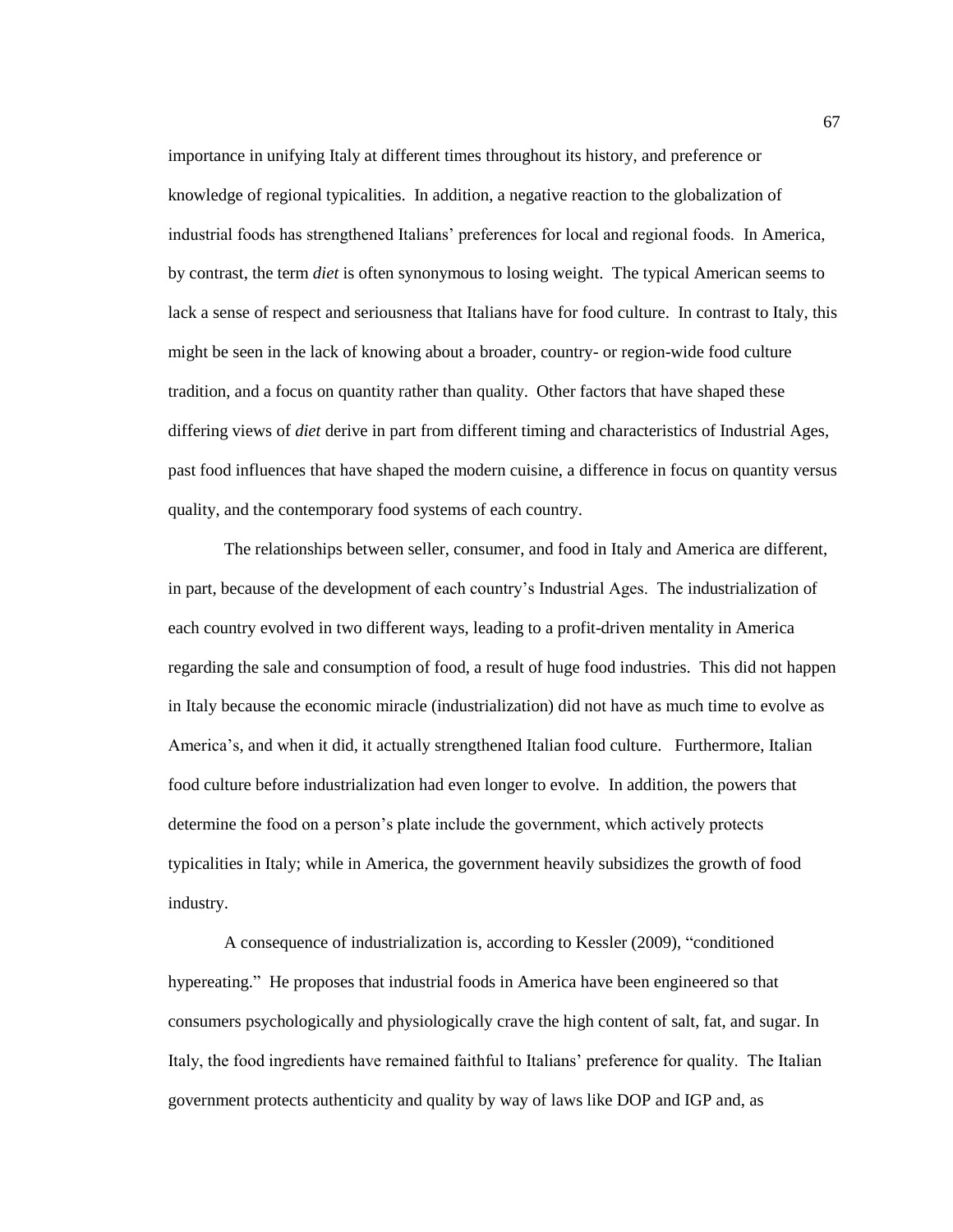mentioned, stronger preference to these foods is a backlash against industrial food. By contrast, government support for intensive agriculture has led to corn surpluses and animal feeding lots in America. While a cornucopia of food is positive, the manner in which it is industrialized in America, and the fact that most of it is in the form of corn and soy, is negative.

The American and Italian food cultures are complex and intertwined with a myriad of influences that I am unable to cover within the scope of this research. This is primarily an anthropological study of both contemporary cultures, with my observations and responses gathering reasons to comparing and contrasting American and Italian food cultures and the links to rising obesity rates. These responses highlight what aspects of American and Italian cultures stand out as prominent reasons for rising obesity rates. I used these responses to guide my background research.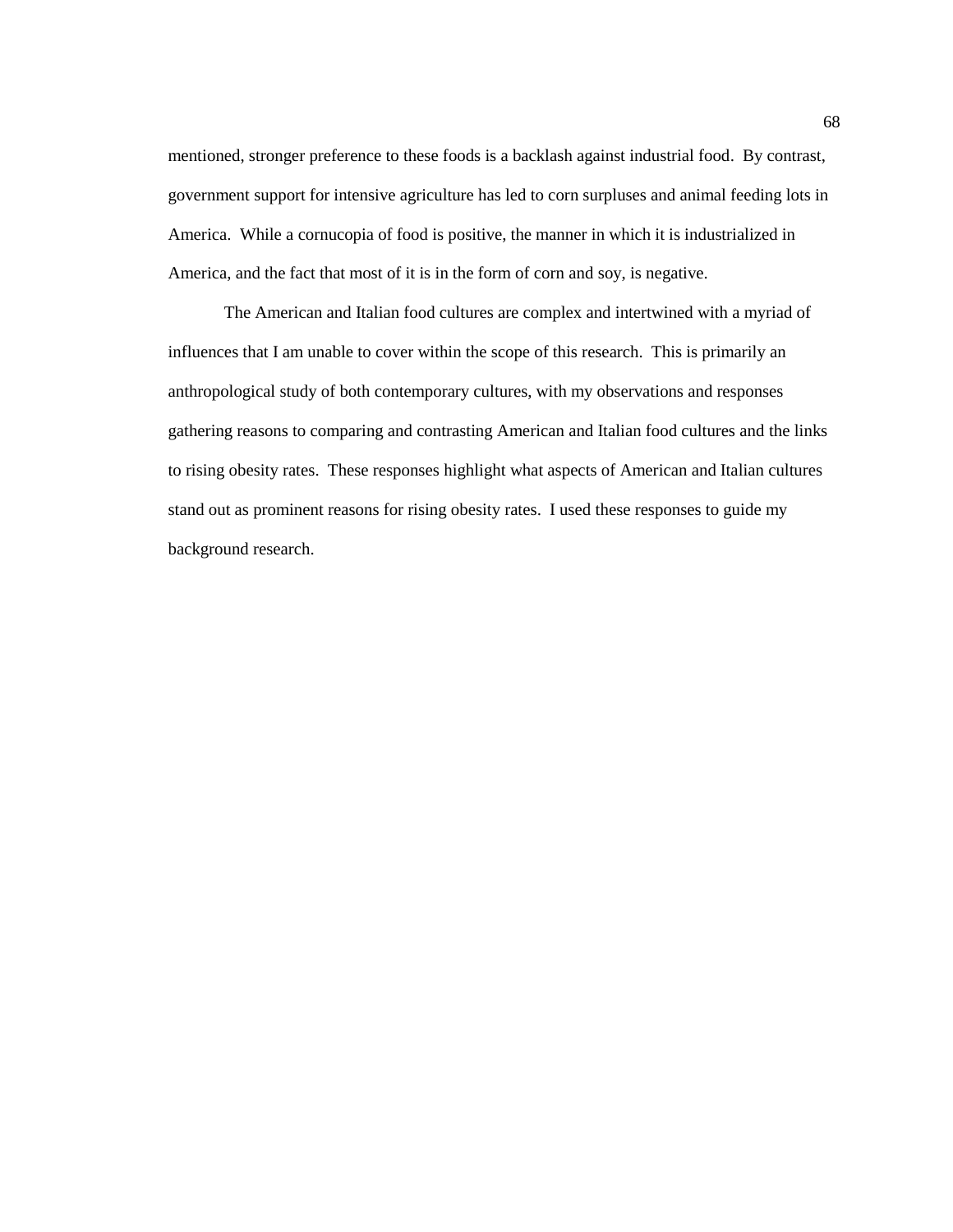# **Appendix A**

# **Bibliography**

# Berry, Wendell.

1990 The Pleasures of Eating. Berkeley: North Point Press.

# **Bix**

2007 Fanatic Cook: Caloric Intake, Relatively. Electronic document, http://fanaticcook.blogspot.com/2007/04/caloric-intake-relatively.html.

# Blackburn, Henry.

2009 Overview: The Seven Countries Study in Brief. University of Minnesota, Regents of the University of Minnesota. Electronic document, http://www.epi.umn.edu/research/7countries/overview.shtm.

# Byrd, Joseph

2007 A History of American Cuisine, Part I. The North Coast Journal of Politics, People & Art. Electronic document, http://www.northcoastjournal.com/issues/2007/12/27/history-american-cuisine-part-i/, accessed 9 March 2010.

### CDC Home.

2009 Obesity and Overweight for Professionals: Data and Statistics: U.S. Obesity Trends: Trends by State 1985-2008. Atlanta: Centers for Disease Control and Prevention. Electronic document, http://www.cdc.gov/obesity/data/trends.html#County.

# Coons, Nancy.

2000 The Artless Art of Italian Cooking. Fodor's Travel Publications: Fodor's 2001 Guide to Italy.

# Counihan, Carole and Penny Van Esterik, ed.

2008 Food and Culture: A Reader, Second Edition. New York: Routledge.

#### Cummings, Richard Osborn.

1970 The American and His Food. New York: Arno Press & The New York Times.

# Dickie, John.

2007 Delizia! The Epic History of the Italians and Their Food. Great Britain: Hodder &Stoughton.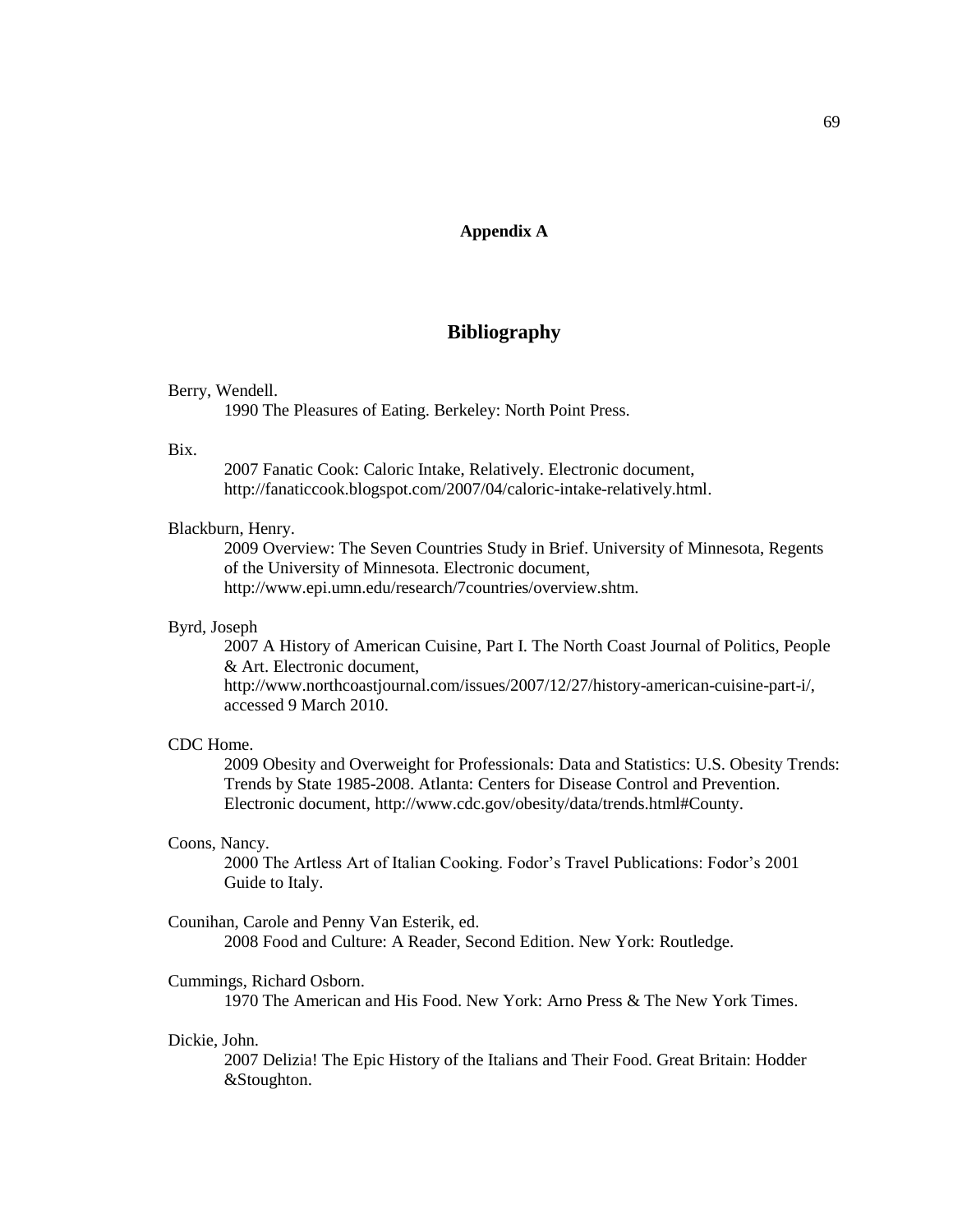# Fischler, C.

1999 The McDonaldization of Culture. In: Food: A Culinary History from Antiquity to the Present. New York: Columbia University Press.

# Hale, Ellen.

2003 Junk Food Super-Sizing Europeans. USAToday online. Electronic data. http://www.usatoday.com/news/health/2003-11-17-europeans-obese\_x.htm.

Kandel, R.F., N.W. Jerome, and G.H. Pelto

1980 Nutritional Anthropology: Contemporary Approaches to Diet & Culture. Pleasantville: Redgrave Publishing Company.

## Kessler, David A.

2009 The End of Overeating: Taking Control of the Insatiable American Appetite. New York: Rodale, Inc.

# Keys, Ancel, and Margaret Keys.

1959 Eat Well & Stay Well. New York: Doubleday & Company, Inc.

# King Corn.

2006 Screenplay by Ian Chaney, Curt Ellis, Aaron Woolf, and Jeffrey K. Miller. Dir. And Prod. Aaron Woolf. Co-Prod. Ian Cheney and Curt Ellis. Mosaic Films Incorporated.

# Konner, Melvin.

2001 Evolution and our environment: Will we adapt? BMJ Publishing Group. Electronic document, http://www.ncbi.nlm.nih.gov/pmc/articles/PMC1071403/.

### Kostioukovitch, Elena.

2009 (2006) Why Italians Love to Talk about Food. Anne Milano Appel, trans. Farrar, Straus and Giroux.

# Landsburg, Steven.

2006 "Why Europeans Work Less Than Americans." Forbes online: http://www.forbes.com/2006/05/20/steven-landsburglabor\_cx\_sl\_06work\_0523landsburg.html.

# Levenstein, Harvey.

1988 Revolution at the Table: The Transformation of the American Diet. New York: Oxford University Press.

# Lewisburg, WV Profile.

2010 West Virginia>Lewisburg Profile. IDCide. Electronic document, http://www.idcide.com/citydata/wv/lewisburg.htm, accessed 1 April 2010.

# Livingstone, MBE

2001 Childhood obesity in Europe: a growing concern. Public Health Nutrition, no 4:109- 116, Cambridge University Press. http://journals.cambridge.org/action/displayAbstract?fromPage=online&aid=558812.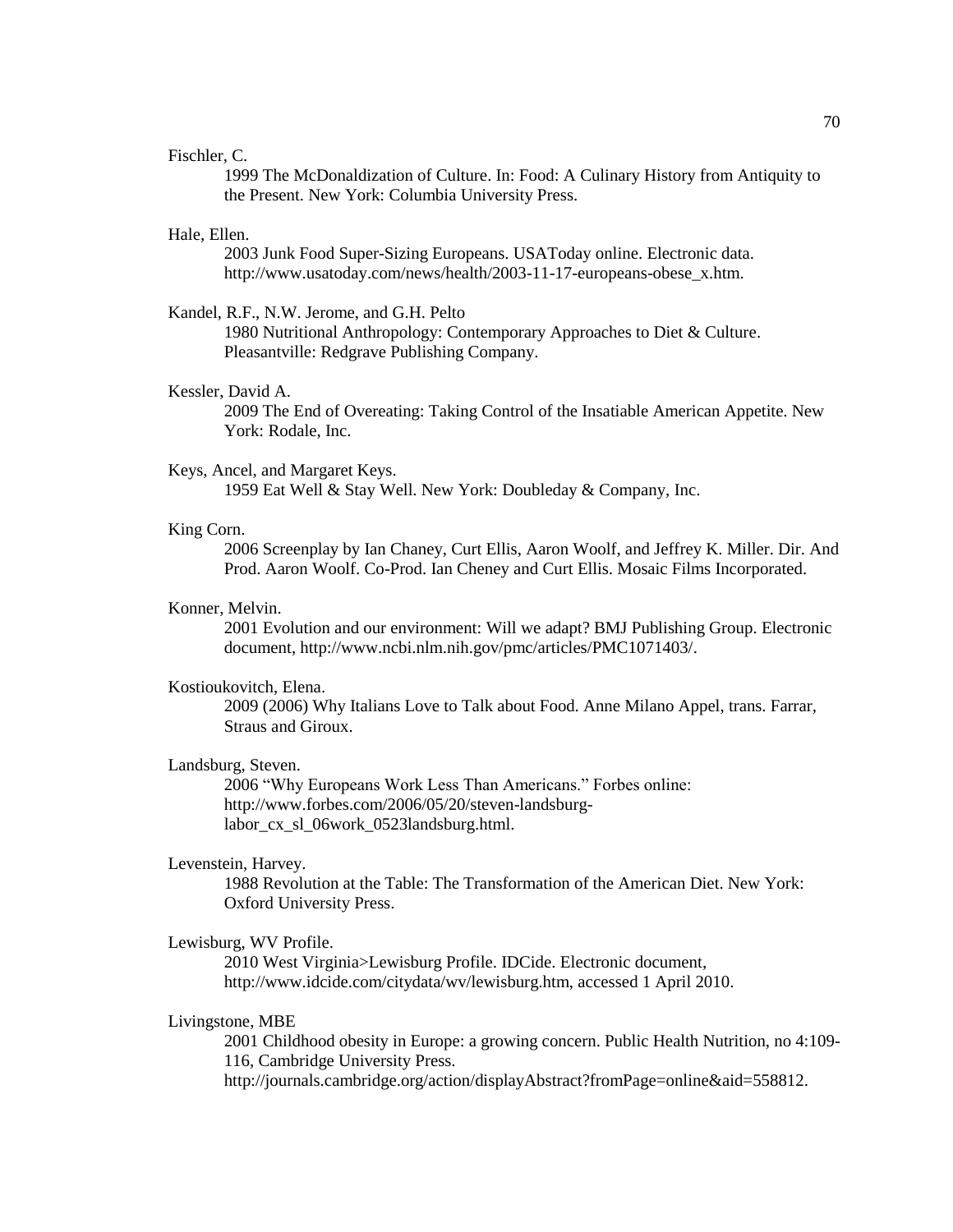McConnell, Malcolm.

1987 The Mediterranean Diet: Wine, Pasta, Olive Oil, and a Long, Healthy Life. New York: W.W. Norton & Companty, Inc.

# McIntosh, Elaine M.

1995 American Food Habits in Historical Perspective. Westport: Praeger Publishers.

# Mintz, Steven.

2010 Food in America. Digital History. Electronic document, http://www.digitalhistory.uh.edu/historyonline/food.cfm, accessed 12 March 2010.

## Montanari, Massimo.

1994 (1993) The Culture of Food. Carl Ipsen, trans. Cambridge: Blackwell Publishers.

#### Montanari, Massimo.

2006 (2004) Food is Culture. Albert Sonnenfeld, trans. New York: Columbia Unviersity Press.

# Obesity Rates Continue to Climb in the U.S.

2009 Forbes. Electronic Document, http://www.forbes.com/feeds/hscout/2009/07/01/hscout628636.html?feed=rss\_forbeslife health, accessed 15 March 2009.

OECD Stat Extracts: Organization for Economic Cooperation and Development. 2009 Health Data 2009 – Selected Data. Electronic document, http://stats.oecd.org/index.aspx, accessed 13 December 2009.

### Pacanowski, Carly R.

2006 Types of Foods Consumed and Perception of the Mediterranean Diet in Italy. State College: The Pennsylvania State University.

# Parasecoli, Fabio.

2004 Food Culture in Italy. Westport: Greenwood Press.

## Parasecoli, Fabio.

2008 Bite Me: Food in Popular Culture. Oxford: Biddle's Ltd., King's Lynn.

## Penn State Fact Book

2009 Undergraduate and Graduate/First Professional Fall Enrollment 2009 and 2008. Electronic document,

http://www.budget.psu.edu/FactBook/StudentDynamic/UGGREnrollSummary.aspx?Year Code=2009Enr&FBPlusIndc=N, accessed 1 April 2010.

# Pillsbury, Richard.

1998 No Foreign Food: the American Diet in Time and Place. Boulder: Westview Press.

# Pollan, Michael.

2006 The Omnivore's Dilemma: A Natural History of Four Meals. New York: Penguin Group.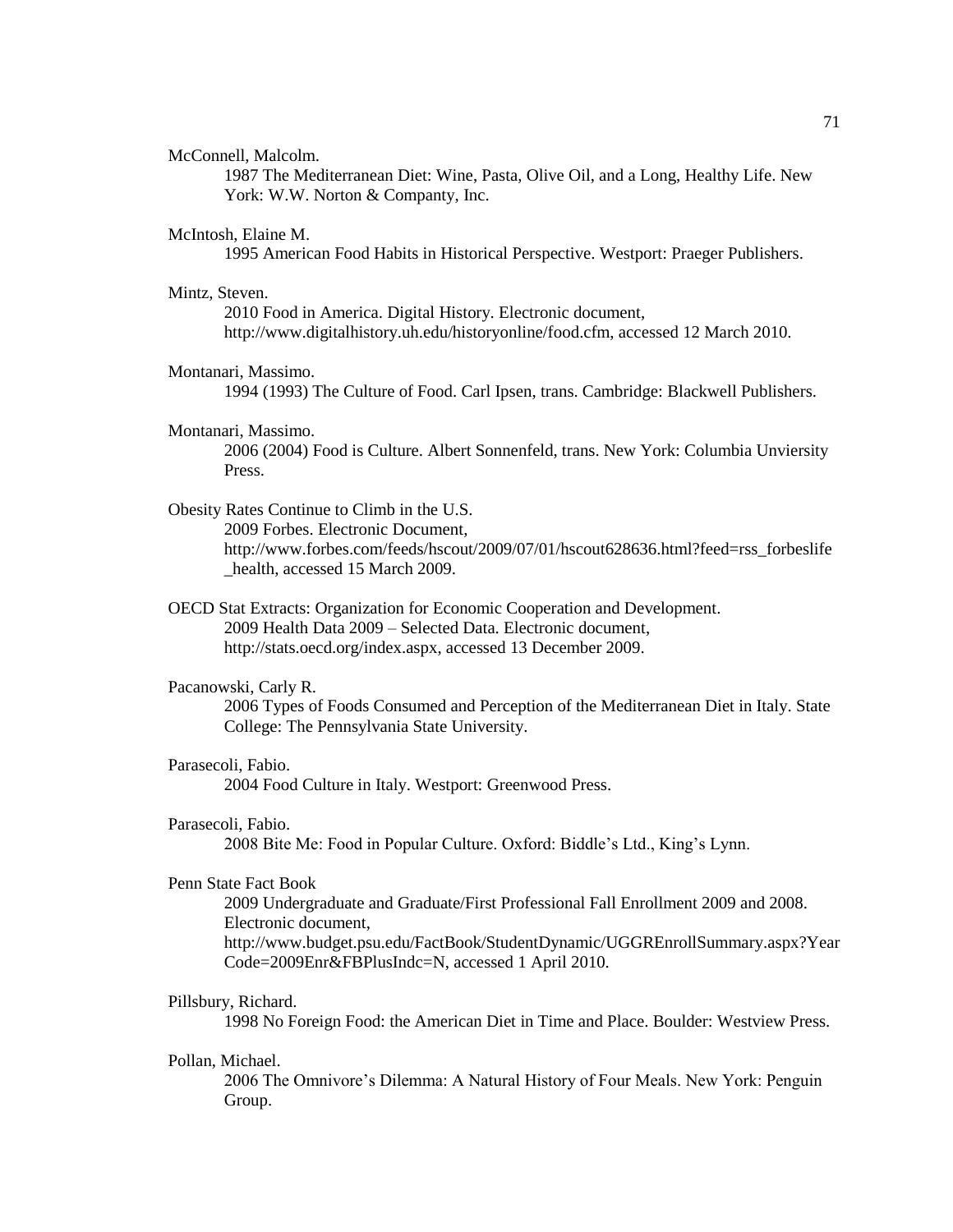### Pollan, Michael.

2008 In Defense of Food: An Eater's Manifesto. New York: Penguin Group.

Root, Waverley and Richard de Rochemont.

1976 Eating in America: A History. New York: The Ecco Press.

# Schoenborn, Charlotte A., and Kathleen M. Heyman.

2009 Health Characteristics of Adults Aged 55 Years and Over: United States, 2004 – 2007. National Health Statistics Reports; no. 16. Hyattsville, MD: National Center for Health Statistics.

## Simon, Michele.

2010 Appetite for Profit: Frequently Asked Questions – On Food Politics. Electronic document, http://www.appetiteforprofit.com/faqsonfoodpolitics.html#whats%20wrong, accessed 14 April 2010.

# Slow Food

2009 History. Electronic document, http://www.slowfood.com/about\_us/eng/history.lasso?id=3E6E345B167021B29AsKl306 6157, accessed 13 November 2009.

# State College, PA Profile

2010 Pennsylvania>State College Profile. IDCide. Electronic document, http://www.idcide.com/citydata/pa/state-college.htm, accessed 1 April 2010.

# Streib, Lauren.

2007 Health: World's Fattest Countries. Forbes. Electronic document, http://www.forbes.com/2007/02/07/worlds-fattest-countries-forbeslifecx\_ls\_0208worldfat.html, accessed 15 March 2009.

# Anderson, Porter.

2001 Study: U.S. Workers Put in Most Hours. CNN. Electronic document, http://archives.cnn.com/2001/CAREER/trends/08/30/ilo.study/.

# The American Heart Association Online.

2009 Monounsaturated Fats. Electronic document, http://www.americanheart.org/presenter.jhtml?identifier=304579515, accessed November 2009.

# Trust for America's Health.

2009. F as in Fat 2009: How Obesity Policies are Failing in America. Electronic document, http://healthyamericans.org/reports/obesity2009/, accessed 12 December 2009.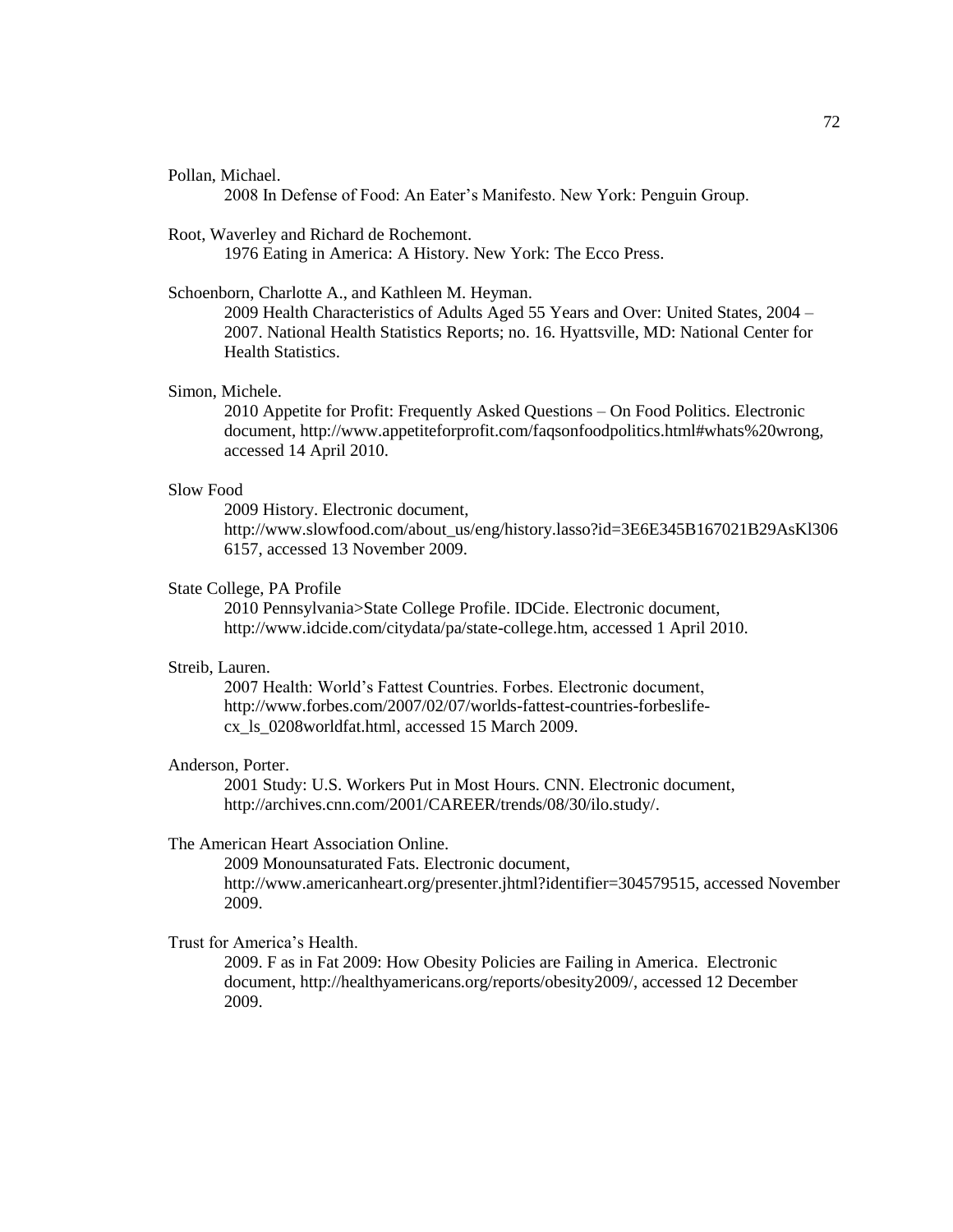# **ACADEMIC VITA**

# **Diana Renee Zahuranec: drz5004**

# **Education**

| The Pennsylvania State University, University Park, PA                              | 2006-2010 |
|-------------------------------------------------------------------------------------|-----------|
| -BA in Cultural Anthropology; BA in Italian; BS in International Studies            |           |
| -Schreyer Honors College                                                            |           |
| -Thesis in Nutritional Sciences: The Meaning of "Diet:" A Cross-Cultural Comparison |           |
| of American and Italian Food Cultures and Links to Obesity                          |           |
| <b>ABROAD:</b>                                                                      |           |
| The Institute at Palazzo Rucellai Education Abroad program in Florence, Italy       | 2009      |
| -Focus: Anthropology and Italian                                                    |           |
| College credit in Austria and Germany with Advanced Placement English class         | 2005      |
| -Focus: Cultural immersion                                                          |           |
|                                                                                     |           |
| Experience                                                                          |           |
| Internship at US State Department in Public Affairs Office, Milan, Italy            | 2009      |
| -Translated speeches                                                                |           |
| -Events photographer                                                                |           |
| -Interim secretary for Consul General for two weeks                                 |           |
| Leader for ORION                                                                    | 2008-2009 |
| -Six-day wilderness orientation program for incoming University Park freshmen       |           |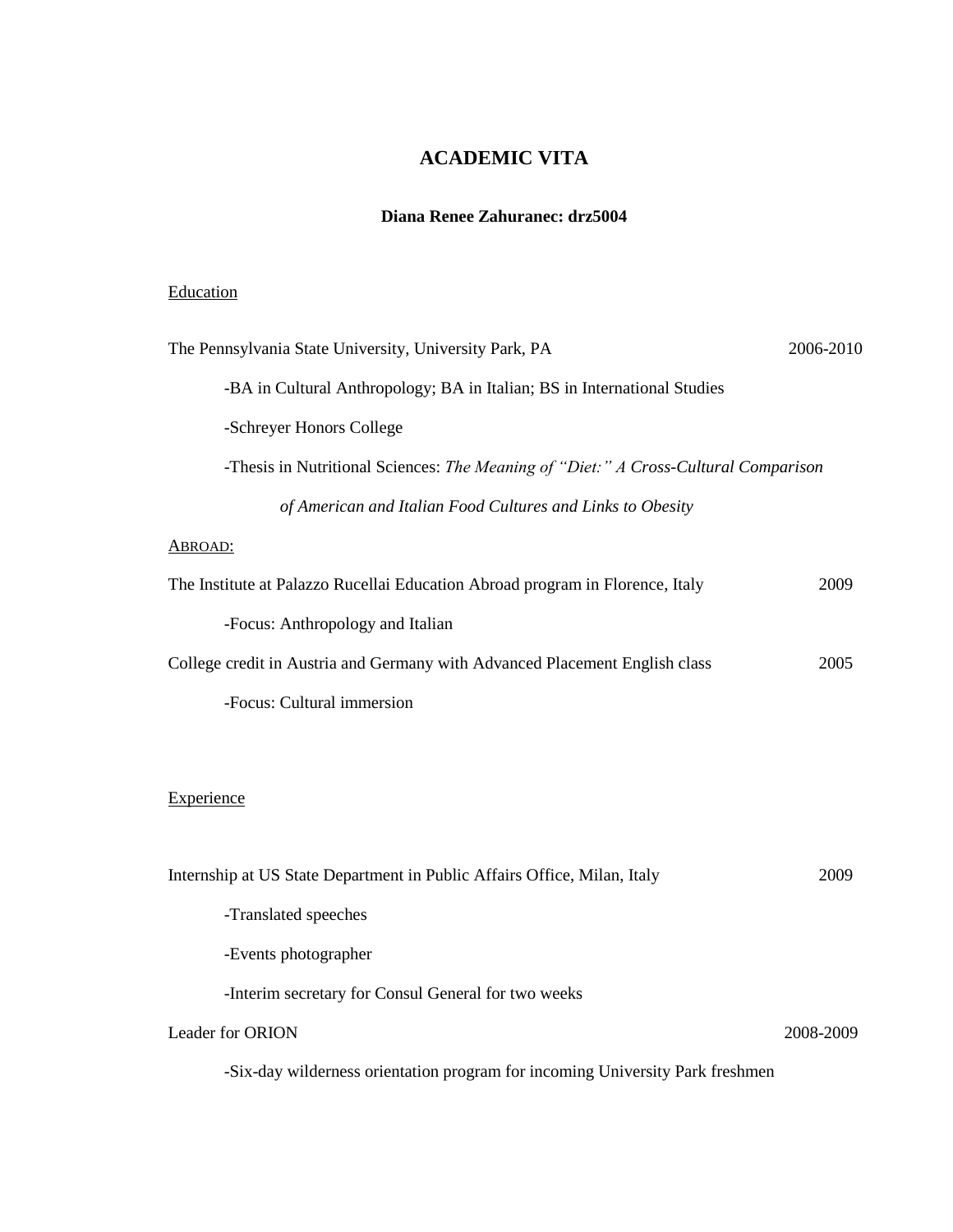| -Inspired teamwork, group cohesion, and lasting friendships                   |           |
|-------------------------------------------------------------------------------|-----------|
| Blackhawk Homestead, PA; The Greenbrier Nursery, WV; West Virginia State Fair | 2006-2008 |
| -Production and customer service                                              |           |
| Habitat for Humanity mission trips to southern WV and Anchorage, Alaska       | 2001-2005 |
| -Volunteer work                                                               |           |
|                                                                               |           |
| Grants and Awards Received                                                    |           |
| Josephine Rhea Award for Excellence in Italian                                | 2010      |
| Schreyer Ambassador Travel Grant                                              | 2009      |
| Schreyer Honors College Summer Internship Grant                               | 2009      |
| <b>Plum Creek Community Scholarship</b>                                       | 2006      |

# Certifications and Memberships

| The Irving L. Foster Memorial Award for Outstanding Achievement in Italian | 2010      |
|----------------------------------------------------------------------------|-----------|
| Josephine Rhea Award for Excellence in Italian Studies                     | 2010      |
| Phi Beta Kappa Honors Society                                              | 2009      |
| Gamma Kappa Alpha National Italian Honors Society                          | 2008-2009 |
| Secretary and member of Penn State Anthropology Society                    | 2007-2008 |
| Secretary and member of Penn State Outing Club                             | 2006-2009 |
| First Aid, CPR and AED, and Wilderness First Aid by SOLO certified         | 2007-2009 |
| Modern Music Masters, a national music honors society                      | 2003-2006 |